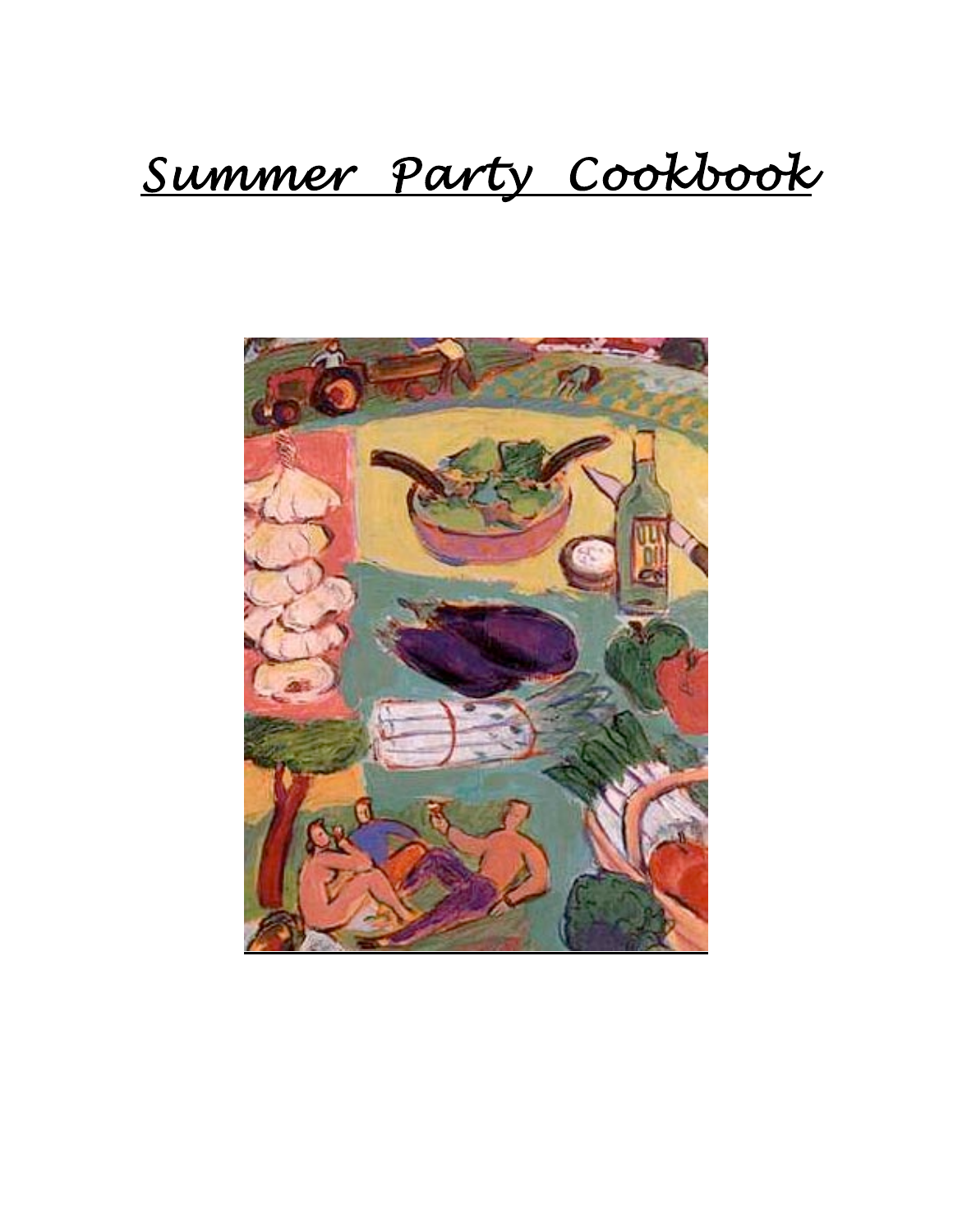# Gone Grilling

Asian Beef Kebabs Beef and Veggie Kebabs Over Fettuccine Beef Fillets with Stilton-Portobello Sauce Beef Sirloin Kabobs with Roasted Red Pepper Dipping Sauce Beer-Marinated Flank Steak Bourbon Flank Steak Calypso Steak Cajun-Style Rib-Eye Steak Curried Beef Kebabs Fajita Kebabs Greek-Style Beef Kebabs Grilled Asian-Style Flank Steak Grilled Moroccan Spiced Steak Grilled Southwest Steak Hawaiian Kebabs Mayan BBQ Kebabs Mediterranean Beef Kebabs Moroccan Beef with Honey-Spice Couscous Peppercorn Beef Kebabs Santa Fe Grilled Beef Steaks & Corn Southern Italian Beef Steak & Pasta For Two Spicy Orange Beef Kebabs Spicy Portuguese Beef Steak Kebabs Steak & Tomato-Basil Pasta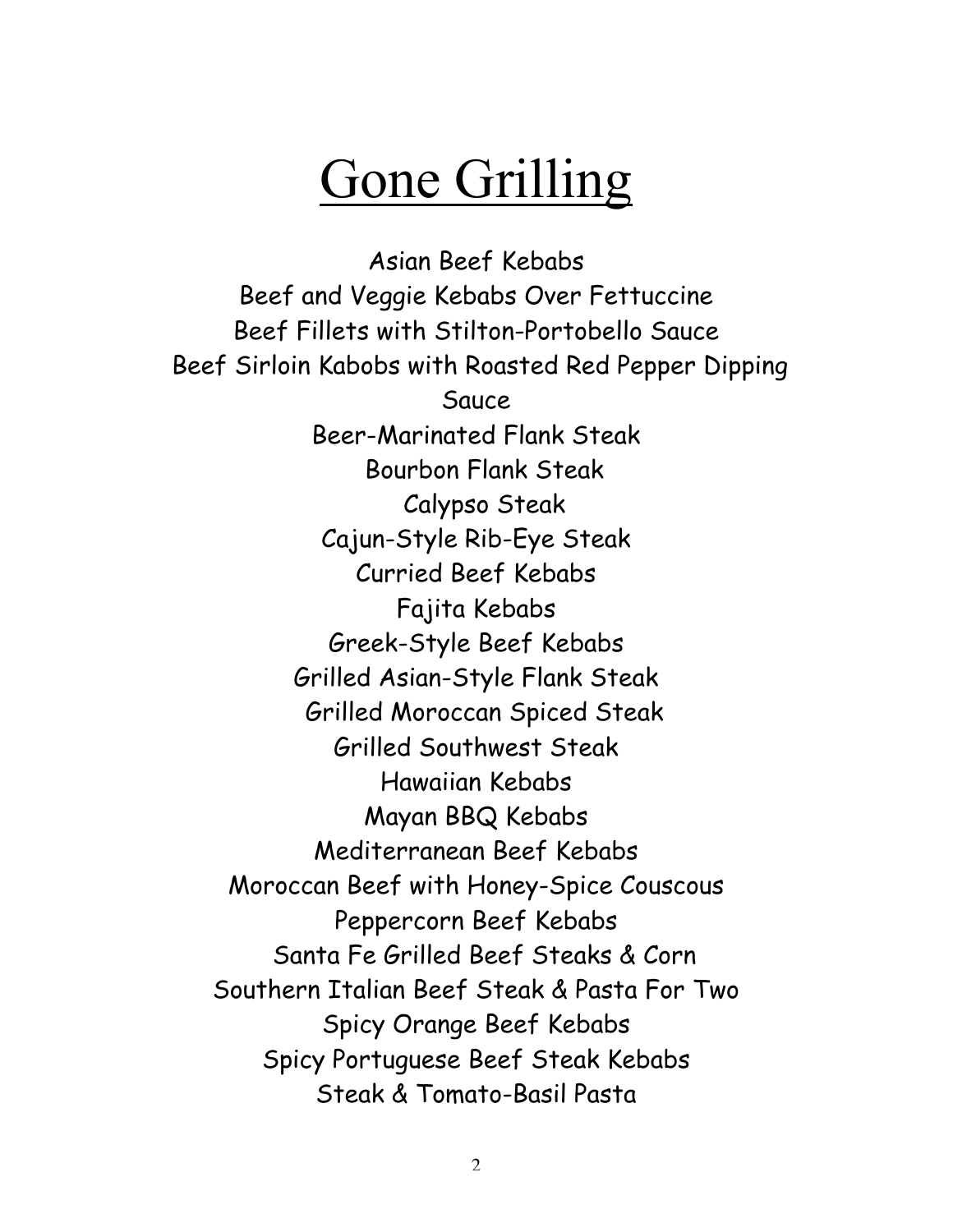Steak Dianna Sweet-and-Sour Marinated Steaks Szechwan Flank Steak with Cucumber Kim Chee Barbecue Butterflied Leg of Lamb Barbecued Lamb on Skewers Lamb Chops with Yogurt Mint Sauce Lime-Basted Lamb Kebabs Middle Eastern Grilled Lamb Minted Lamb Kebabs Persian Lamb Kebabs Chicken Kebabs with Papaya Chutney Chutney and Lime Kebabs with Curried Rice Chicken Santa Fe Chicken Napoli Grilled Chicken and Vegetable Kebabs with Chutney Barbecue Sauce Grilled Ginger Chicken Kebabs Jerked Chicken and Plantain Kebabs with Papaya-Avocado Salsa Middle Eastern Grilled Chicken Kebabs Southwest Chicken Barbecue Thai Grilled Chicken - Gai Yang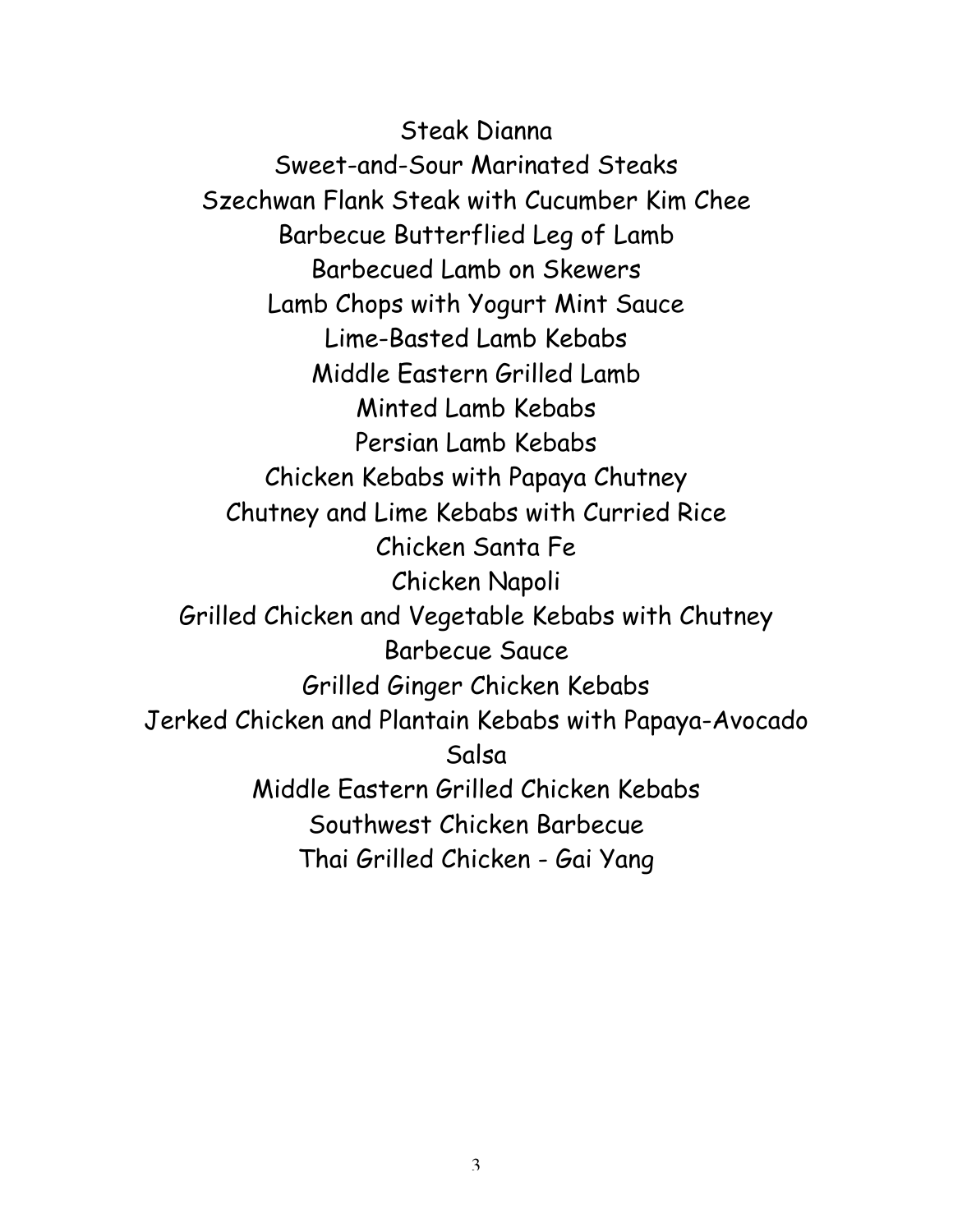## Asian Beef Kebabs

**1 1/2 pounds boneless sirloin steak, cut into 1-inch cubes 1/2 cup soy sauce 1/2 cup vegetable oil 1/2 cup rice wine vinegar 2 tablespoons sesame seeds 2 tablespoons sugar 6 garlic cloves, finely minced 1 teaspoon sesame oil\* 2/3 teaspoon red pepper flakes 2 ears corn, husked 2 small zucchini 4 large green onions**

*Wooden skewers, soaked several minutes in water*

- 1. Place steak cubes in plastic zip-lock style bag.
- 2. Whisk soy sauce, oil, vinegar, sesame seeds, sugar, garlic, sesame oil and red pepper flakes in a small bowl. Reserve half to use as dipping sauce. Add remaining marinade to plastic bag. Seal; turn bag to coat meat well. Refrigerate 4 to 6 hours.
- 3. Prepare outdoor grill with medium-hot coals, or heat gas grill to medium-hot.
- 4. Meanwhile, cut corn and zucchini into 1-inch pieces. Cut each green onion into 3 pieces, each piece about 1 1/2-inches long.
- 5. Cook corn in boiling water to cover for 2 to 3 minutes. Drain off water.
- 6. Thread meat cubes onto skewers, alternating meat pieces with corn, zucchini and green onions. Brush once with marinade from plastic bag.
- 7. Grill kebabs, covered, turning occasionally, 12 minutes or until vegetables are cooked and meat thermometer inserted in meat registers 145\*F (60\*C) for medium-rare. Serve with reserved marinade for dipping and hot cooked rice, if desired.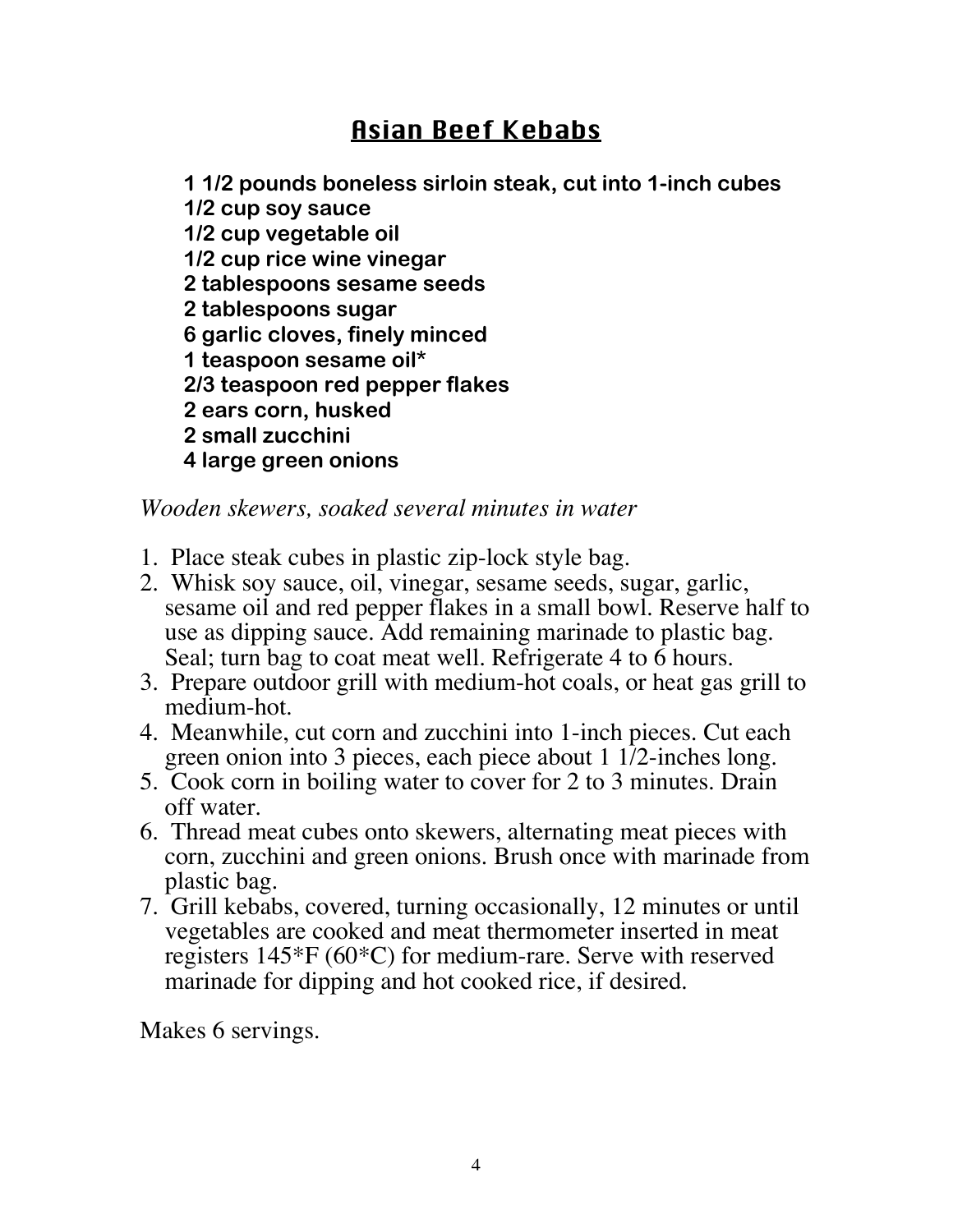## Beef and Veggie Kebabs Over Fettuccine

**1 1/2 pounds beef top sirloin, cut into 2-inch cubes 1 (16-ounce) bottle Caesar salad dressing 1 (8-ounce) package BUITONI® Fettuccine 1 tablespoon butter or margarine 1/2 teaspoon salt 1/4 teaspoon ground black pepper 8 large mushrooms, cleaned and halved 1 large green bell pepper, seeded and cut into 2-inch squares**

 **4 (12-inch) bamboo skewers**

#### *An almost one-dish meal, these marinated kebabs are tender and juicy and served on a bed of lightly buttered fettuccine.*

- 1. Preheat grill to medium-high heat.
- 2. Place beef into a resealable plastic bag with Caesar salad dressing; seal and refrigerate for 30 minutes.
- 3. Prepare fettuccine according to package instructions. Drain and toss with butter, salt and pepper to taste; hold warm.
- 4. While pasta cooks, remove beef from bag and discard marinade. Alternate with vegetables on skewers. Place kebabs on grill and cook until beef reaches desired doneness, about 4 minutes per side for medium.
- 5. Divide cooked pasta equally among 4 plates and top with one kebab per person. Serve immediately.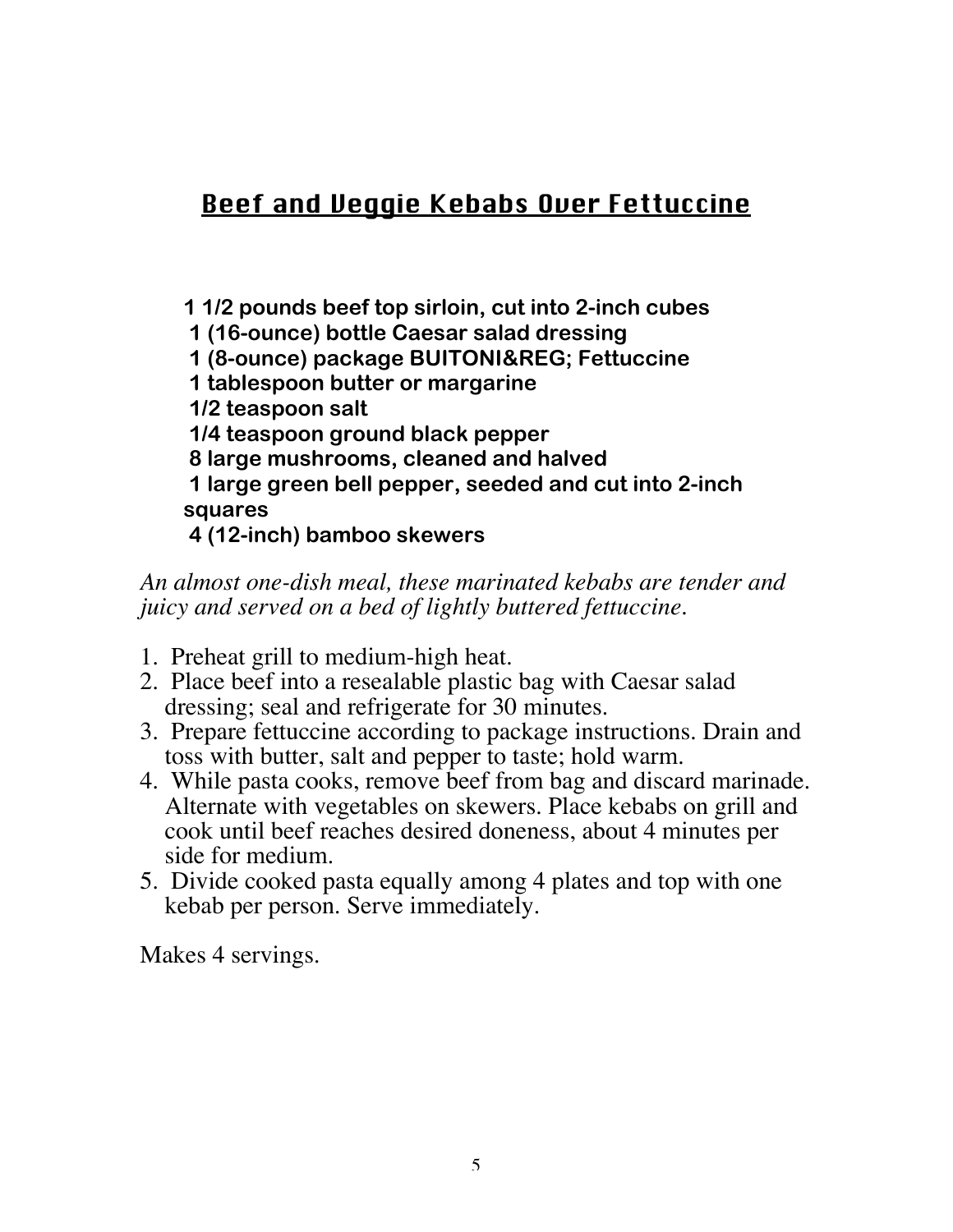## Beef Fillets with Stilton-Portobello Sauce

**6 (6-ounce) beef tenderloin fillets 2 teaspoons chopped fresh tarragon 1/2 teaspoon freshly ground pepper 5 tablespoons butter or margarine, divided 8 ounces portobello mushroom caps, sliced 1/3 cup dry red wine or beef broth 1/2 cup sour cream 3 ounces Stilton or blue cheese, crumbled and divided Garnish: fresh tarragon sprigs**

- 1. Rub fillets with tarragon and pepper.
- 2. Melt 2 tablespoons butter in a large skillet over medium-high heat. Cook fillets 4 to 5 minutes on each side or to desired degree of doneness. Remove from skillet, and keep warm.
- 3. Melt remaining 3 tablespoons butter in skillet. Add mushrooms, and sauté 3 to 4 minutes or until tender. Add wine (or beef broth), and cook 1 to 2 minutes, stirring to loosen particles from bottom of skillet. Stir in sour cream. Sprinkle 1/4 cup cheese into sauce, stirring until melted.
- 4. Arrange fillets on a serving platter, and drizzle with sauce. Sprinkle with remaining cheese, and garnish, if desired.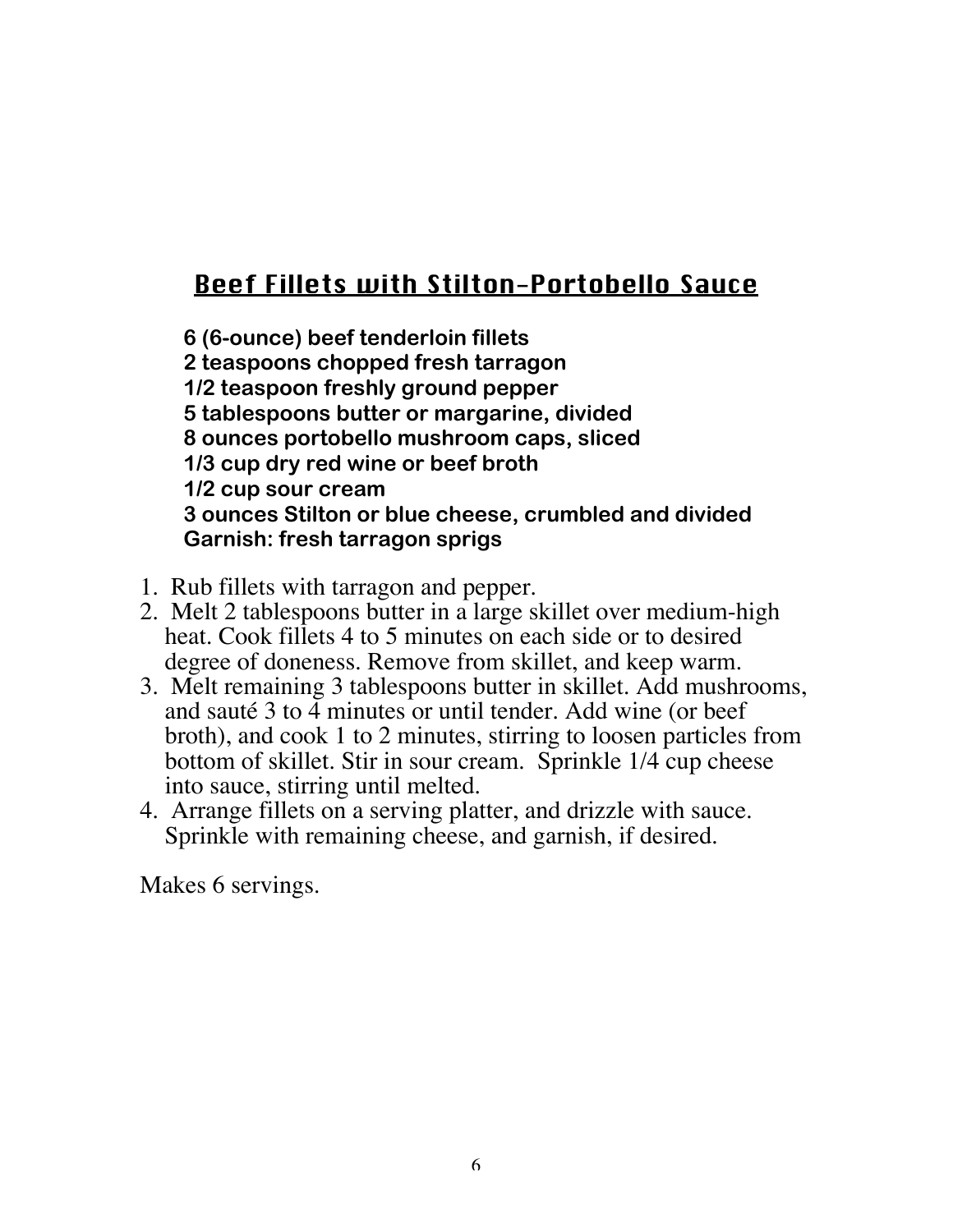# Beef Sirloin Kebabs with Roasted Red Pepper **Dipping Sauce**

**1 1/2 pounds boneless beef top sirloin steak, cut 1 inch thick**

 **2 teaspoons coarse grind black pepper**

 **3/4 teaspoon salt**

 **3/4 teaspoon sweet paprika**

 **2 cloves garlic, minced**

 **1 tablespoon olive oil**

 **1 medium onion, finely chopped**

 **3 cloves garlic, minced**

 **2 (7-ounce) jars roasted red peppers, rinsed, drained, finely chopped**

 **1/2 cup dry white wine**

 **2 tablespoons tomato paste**

 **3/4 teaspoon dried thyme leaves, crushed or 2 teaspoons minced fresh thyme**

 **1 cup ready-to-serve beef broth**

 **2 teaspoons cornstarch**

- 1. Heat oil in large skillet over medium heat until hot. Add onion and 3 cloves garlic; cook and stir 2 to 3 minutes or until onion is tender.
- 2. Add red peppers, wine, tomato paste and thyme, stirring until tomato paste is blended. Combine broth and cornstarch in small bowl, mixing until smooth. Stir into pepper mixture; bring to a boil. Reduce heat to medium-low; simmer 10 to 12 minutes or until slightly thickened, stirring occasionally. Keep warm.
- 3. Meanwhile cut beef steak into 1-1/4 x 1-1/4 x 1-inch pieces. Combine pepper, salt, paprika and 1 clove garlic in large bowl. Add beef; toss to coat. Thread beef pieces evenly onto six 12 inch metal skewers, leaving small space between pieces.
- 4. Place kebabs on grid over medium, ash-covered coals. Grill, covered, about 7 to 9 minutes for medium rare to medium doneness, turning once. Serve with dipping sauce.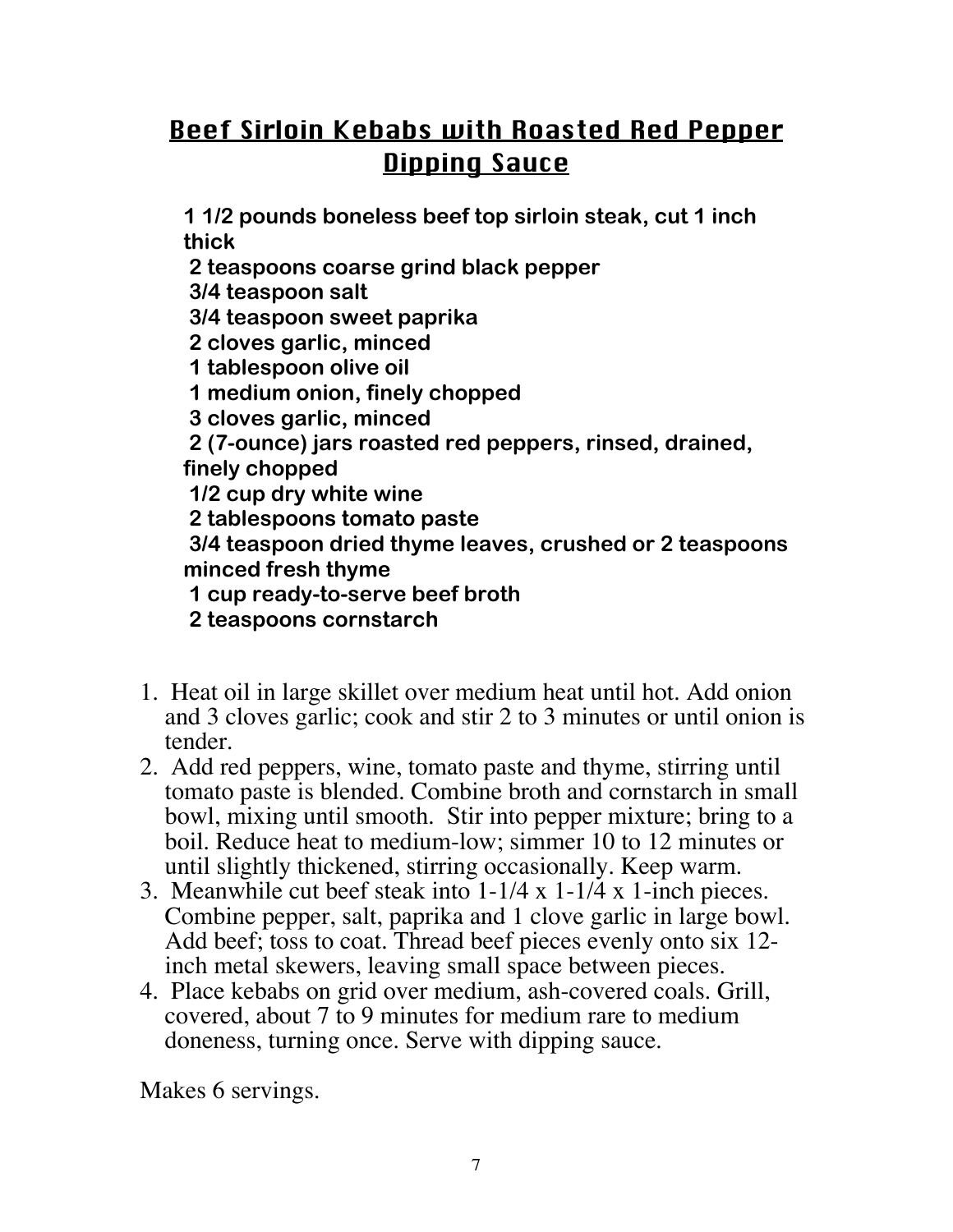#### Beer-Marinated Flank Steak

**1 large onion, chopped 1/2 teaspoon ground cumin 4 garlic cloves, finely minced 1/2 teaspoon salt Freshly ground pepper to taste 1 (12-ounce) bottle beer 1 (1 1/2-pound) flank steak**

- 1. Combine all ingredients except steak in a large self-closing plastic bag, mixing well. Add steak to marinade, seal and refrigerate for 12 hours or overnight.
- 2. Remove steak from marinade. Broil 5-inches from heat for 4 to 5 minutes on each side, or until desired degree of doneness.
- 3. To serve, thinly slice steak diagonally across the grain.

Makes 4 to 6 servings.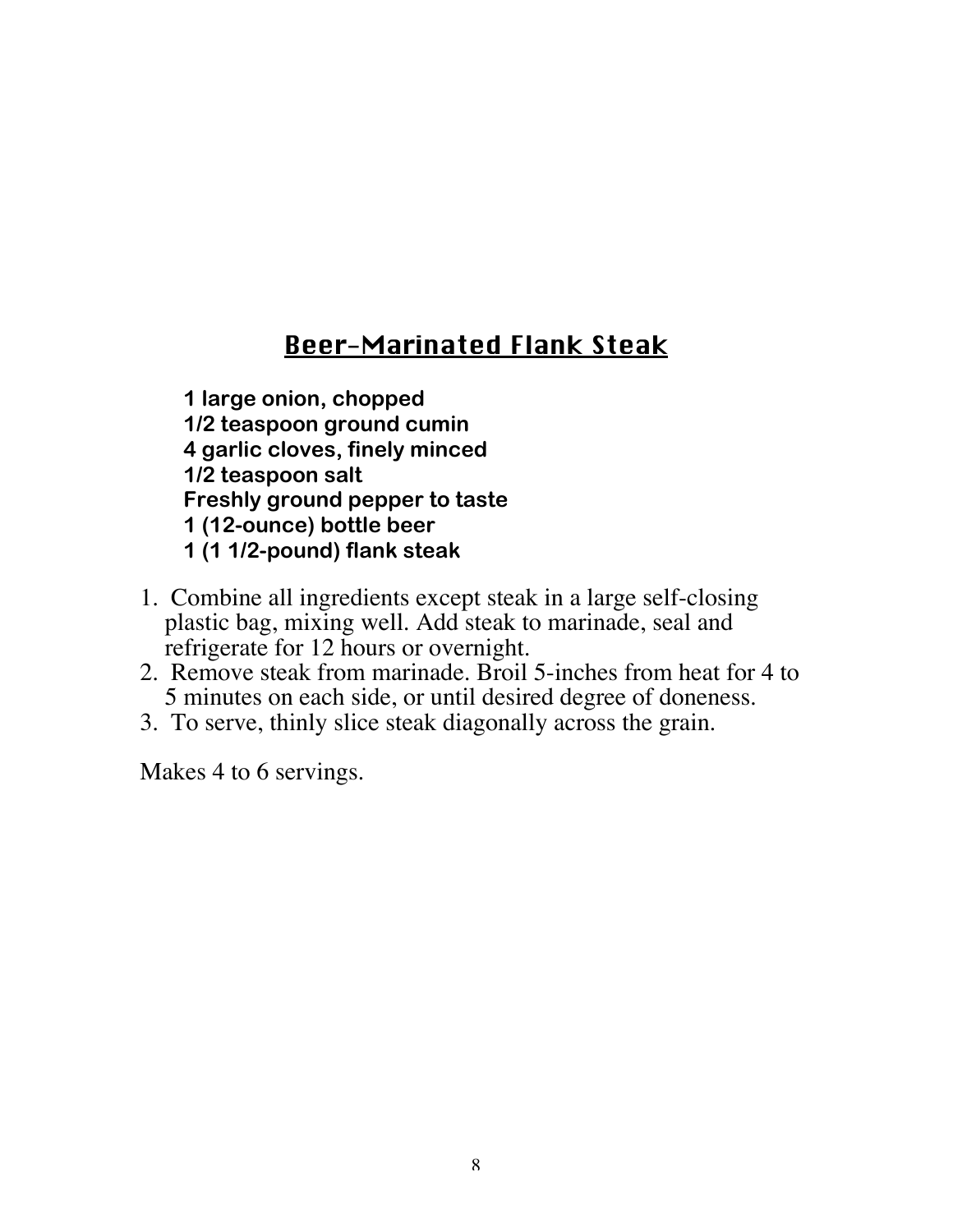## Bourbon Flank Steak

**1/2 cup plus 2 tablespoons soy sauce 1/2 cup water 1/2 cup bourbon 3 tablespoons packed brown sugar 2 tablespoons fresh lemon juice 2 tablespoons Worcestershire sauce 2 garlic cloves, finely minced Freshly ground pepper to taste 1 (2-pound) flank steak**

- 1. Combine first 8 ingredients in a large zipper-style plastic bag, mixing well. Add the steak; seal bag securely, removing as much air as possible, and place in a large bowl. Marinate for 8 hours or overnight in refrigerator, turning occasionally.
- 2. Remove steak from marinade, reserving marinade.
- 3. Grill, uncovered, over medium-hot coals (350\* to 400\*F / 175\* to 205\*C) 5 to 6 minutes on each side or until desired doneness, basting occasionally with reserved marinade. Discard any remaining marinade.
- 4. To serve, slice steak diagonally across the grain into thin slices.

Serves 6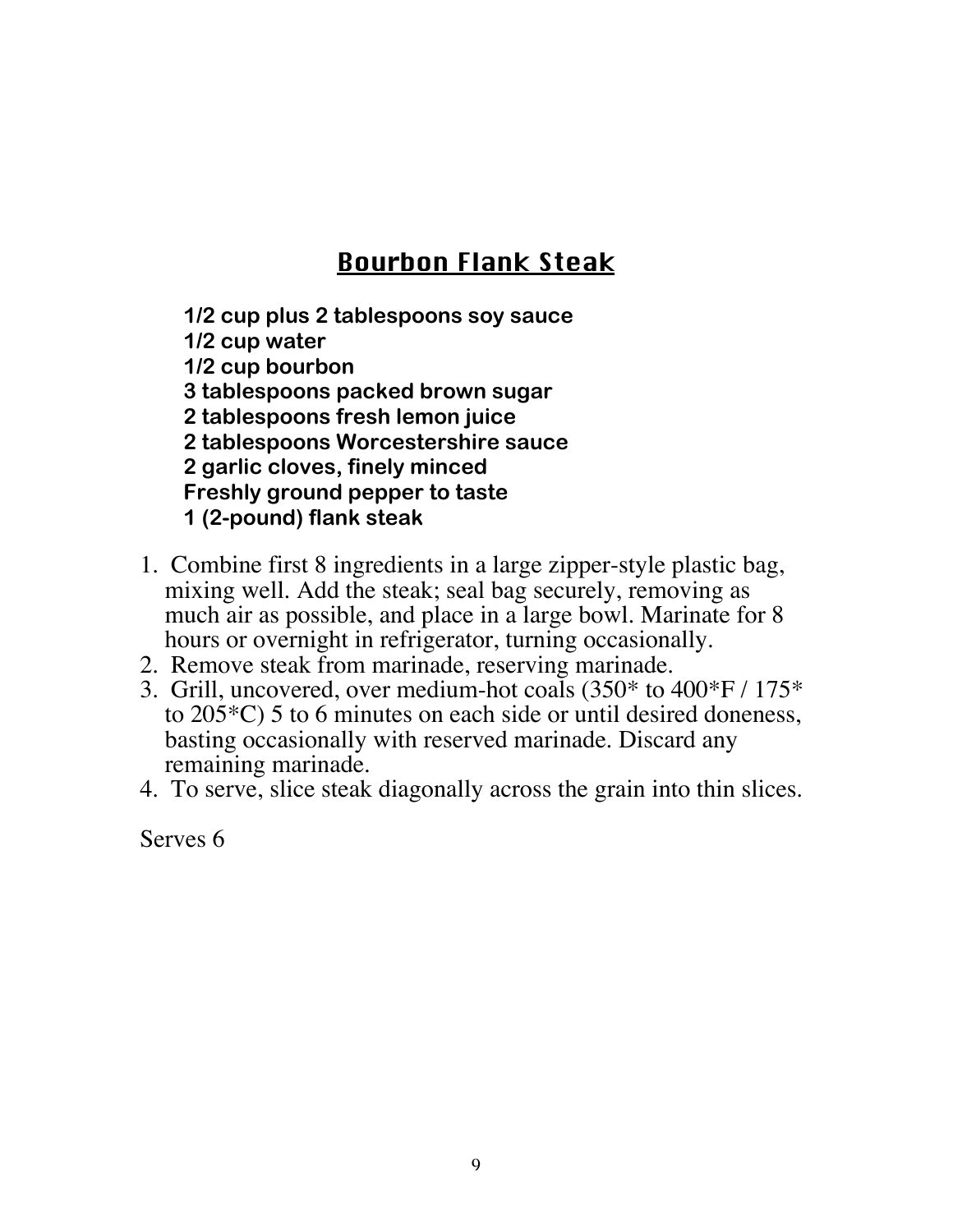# **Calupso Steak**

**1/2 cup rum 1/4 cup lime juice 1/4 cup Worcestershire sauce 1/4 cup vegetable oil 2 garlic cloves, minced 1 tablespoon minced fresh parsley 2 teaspoons minced gingerroot 1 teaspoon ground allspice 1 teaspoon ground cloves**

 **1 teaspoon red pepper flakes**

 **4 (8-ounce) steaks**

*A little bit spicy, a little bit sweet, grilled until a little bit charred and smoky — all those little bits add up to a lot of flavor*.

- 1. Combine all of the ingredients except the steaks in a shallow baking dish. Add the steaks and marinate in the refrigerator for 4 to 6 hours. Turn the steaks halfway through marinating time.
- 2. Preheat the grill until coals are gray to white. Remove steaks from the marinade and place on lightly oiled grill. Cook for 4 to 5 minutes, then turn. Continue grilling until steaks reach the desired degree of doneness. Serve immediately.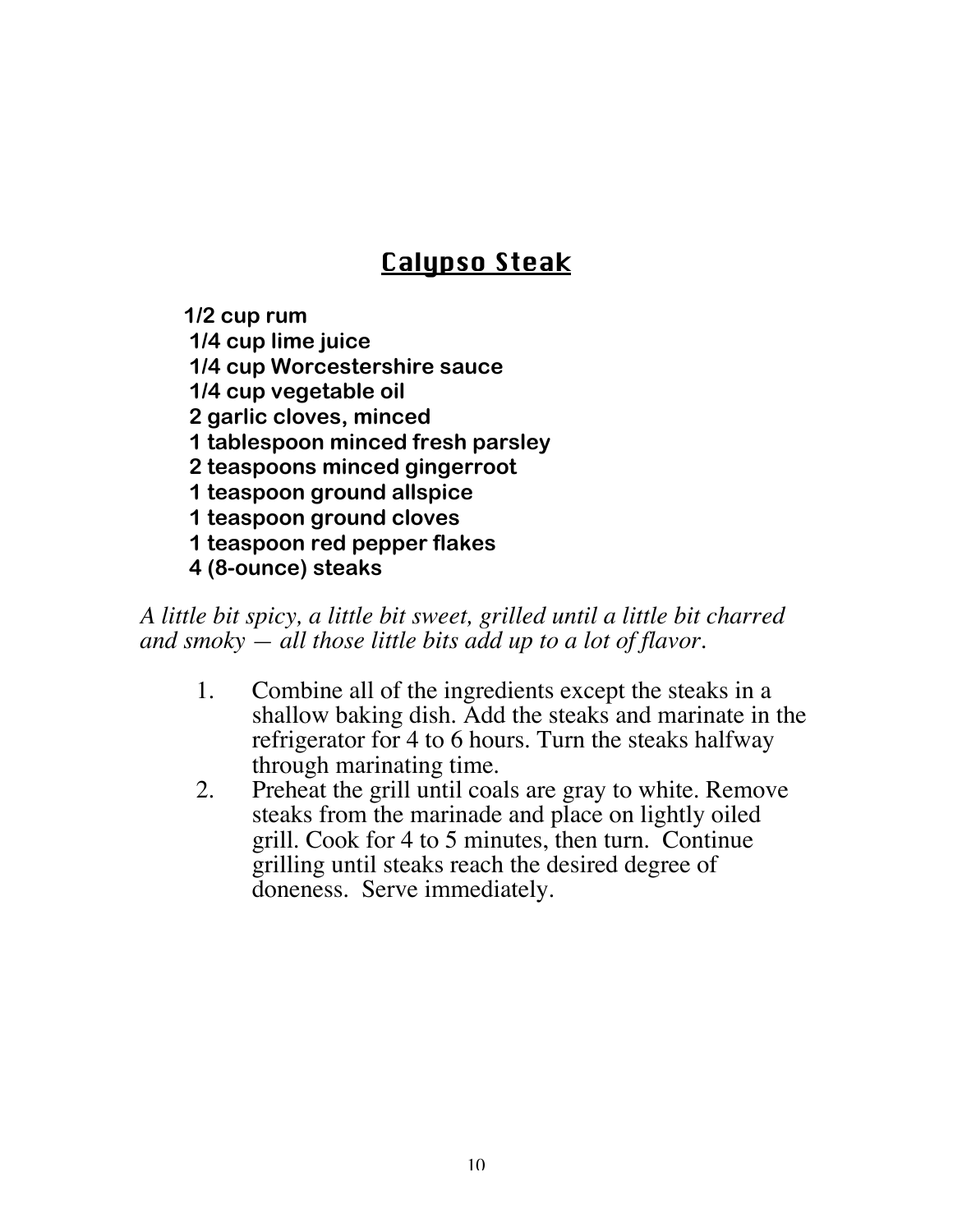# Cajun-Style Rib-Eye Steak

**1 cup vegetable oil 1 onion, thinly sliced 1 tablespoon garlic powder 1 tablespoon plus 1/2 teaspoon black pepper 6 small rib-eye steaks, approximately 3 pounds 1 tablespoon paprika 1 teaspoon cayenne pepper, or to taste 1 teaspoon salt 1/2 teaspoon white pepper**

#### *Begin marinating the steaks a day ahead.*

- 1. Combine oil, sliced onion, garlic powder and 1 tablespoon black pepper in 13 x 9 x 2-inch glass baking dish. Add steaks to marinade, turning to coat. Spoon half of sliced onion evenly over steaks. Cover and refrigerate overnight.
- 2. Prepare barbecue (medium-high heat) or preheat broiler. Remove steaks from marinade. Combine paprika, cayenne, salt, white pepper and  $1/2$  teaspoon black pepper in small bowl. Sprinkle each side of each steak with 1 teaspoon spice mixture.
- 3. Grill or broil steaks until cooked through, about 8 minutes per side for medium-rare. Cut each steak in half. Divide steaks among plates; serve.

Serves 6.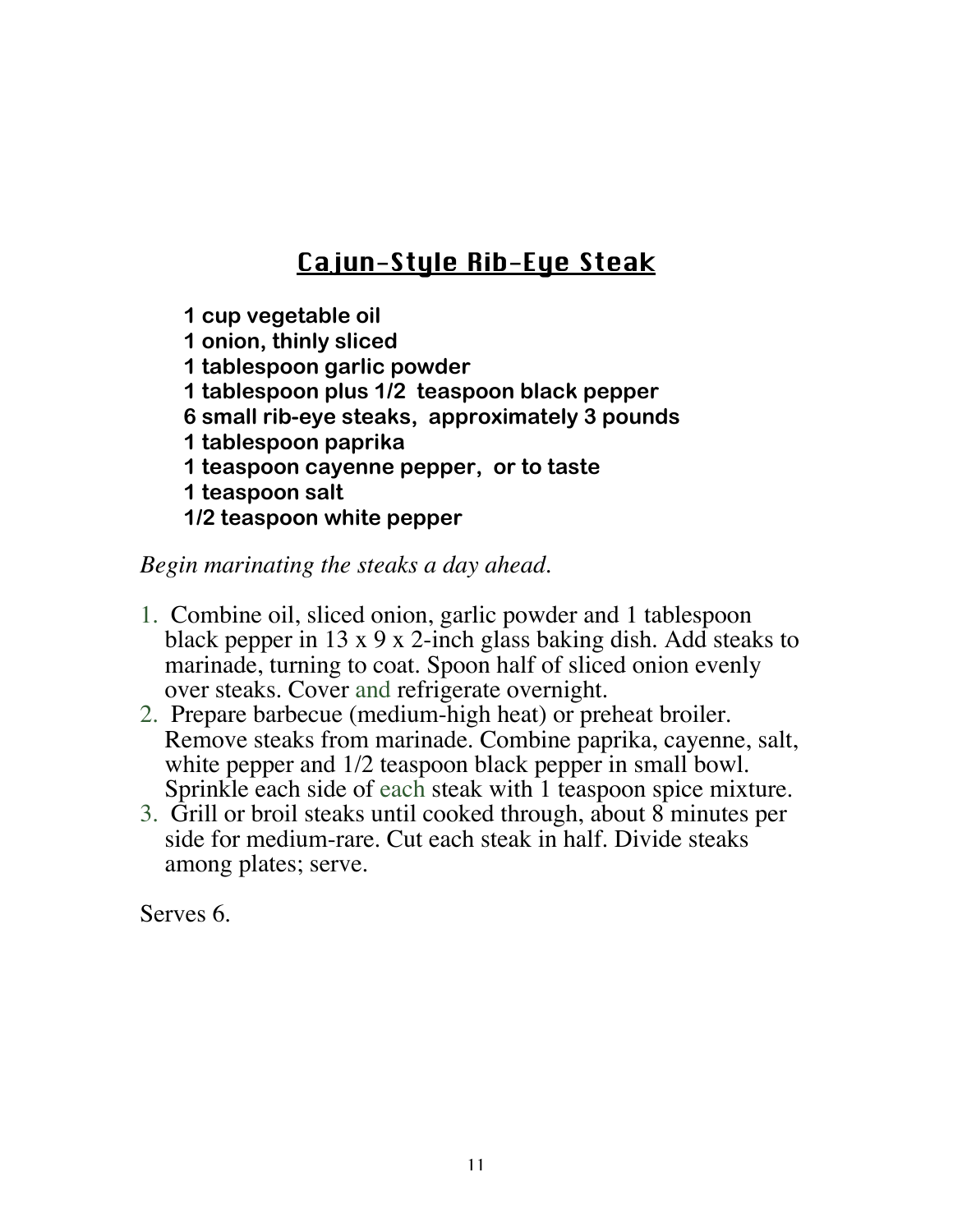# Curried Beef Kebabs

**2/3 cup olive or vegetable oil**

**1/2 cup beef broth 1/2 cup lemon juice**

**2 garlic cloves, finely minced**

**2 teaspoons curry powder**

**2 teaspoons salt**

**4 bay leaves**

**16 whole peppercorns**

**2 pounds beef tenderloin, cut into 1 1/4-inch cubes**

**2 large green bell peppers, cut into wedges**

**3 medium tomatoes, cut into wedges**

**3 medium onions, cut into wedges**

- 1. In a large resealable plastic bag or shallow glass dish, combine the first eight ingredients; mixing well. Remove 2/3 cup for basting and refrigerate. Add beef to remaining marinade; turn to coat. Cover and refrigerate for 8 hours or overnight. Drain and discard the marinade.
- 2. On metal or water-soaked bamboo skewers, alternate beef, green peppers, tomatoes and onions. Place on a greased rack in a broiler pan; broil 5-inches from heat source for 3 minutes on each side. Baste with reserved marinade. Continue broiling, turning and basting for 8 to 10 minutes or until meat reaches desired doneness.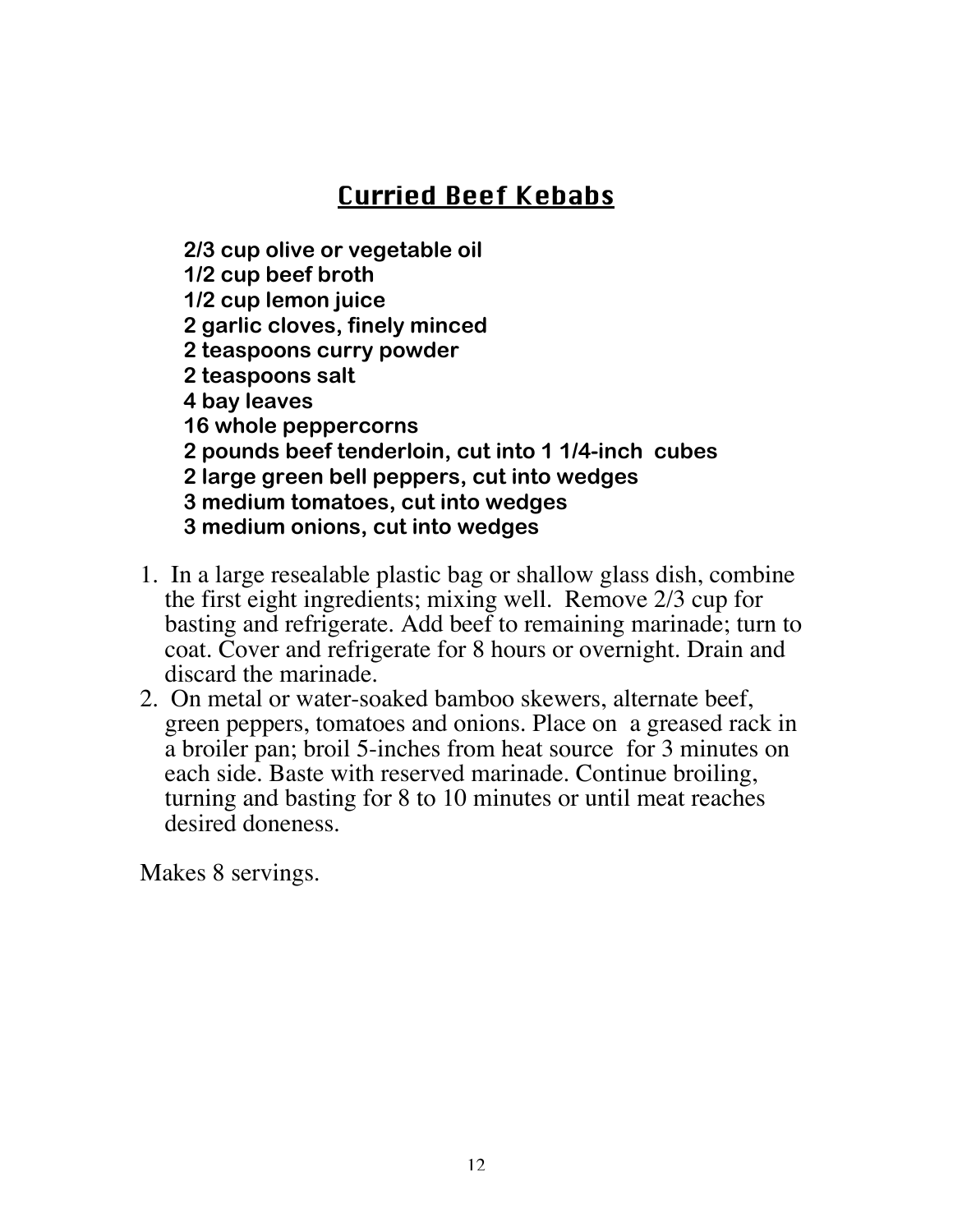# Fajita Kebabs

*Slide one of these kabobs onto a warmed tortilla and add your favorite toppings.*

#### **Kebab Ingredients:**

**1/2 pound beef stir-fry strips 1/2 pound chicken stir-fry strips 1 small onion, cut into 8 wedges 1 large green, red and/or yellow bell pepper, cut into 1-inch pieces 1/2 cup mesquite or fajita sauce 8 (10-inch) flour tortillas, warmed**

**Toppings Ingredients: Shredded lettuce Salsa Cheddar Cheese, shredded**

**Sour Cream**

- 1. Heat gas grill on medium or charcoal grill until coals are ash white.
- 2. Meanwhile, alternately thread beef strips, chicken strips, onions and peppers on 8 metal skewers, leaving at least 1/2-inch space between items.
- 3. Place kabobs on grill. Brush kebabs generously with mesquite sauce. Grill, turning once and brushing with mesquite sauce, until beef reaches desired doneness and chicken is no longer pink (10 to 12 minutes).
- 4. Place 1 kebab in each tortilla. Serve with toppings as desired.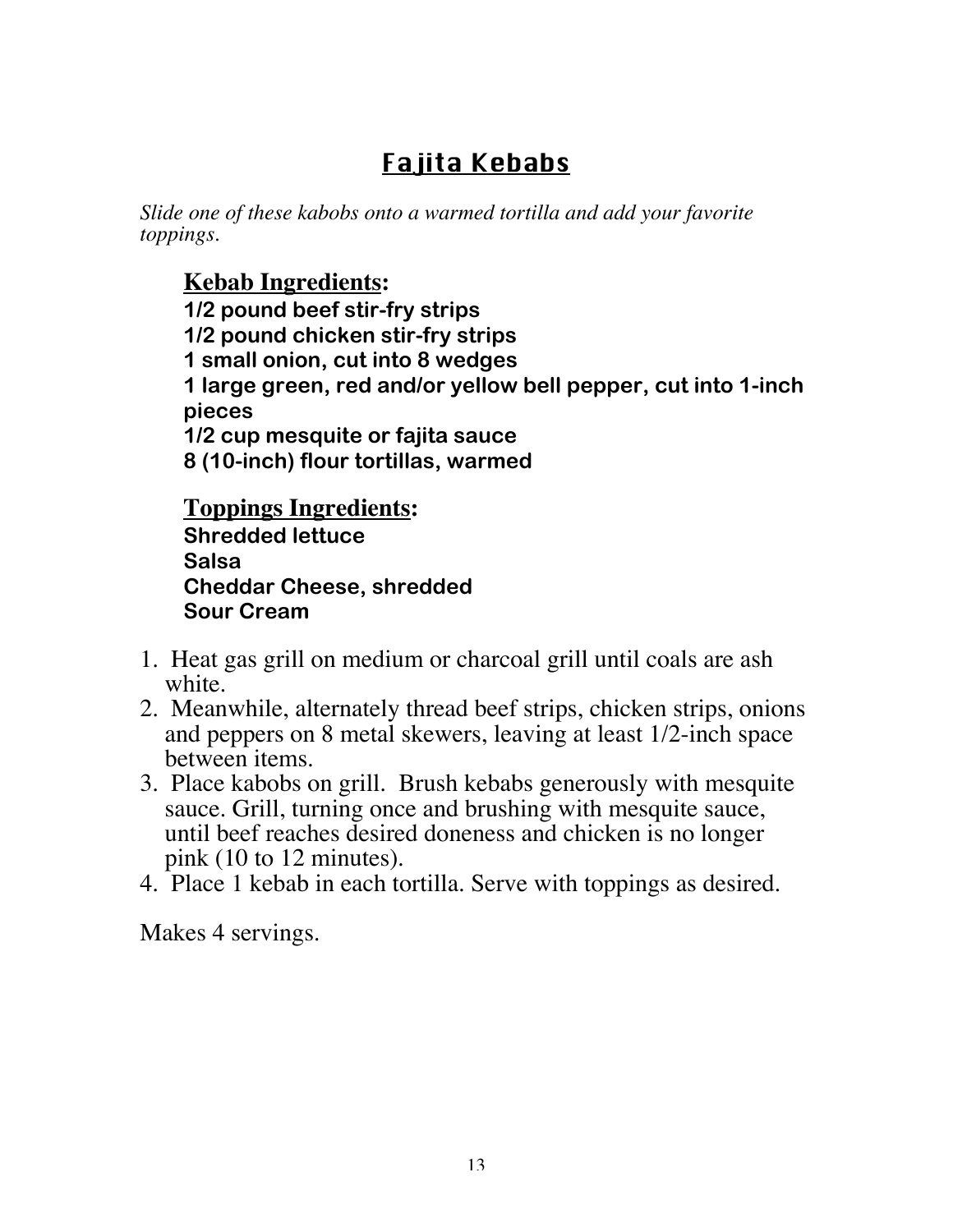# Greek-Style Beef Kebabs

**2 garlic cloves, finely minced 1/4 cup fresh lemon juice 1 teaspoon grated lemon peel 1 teaspoon oregano leaves, crumbled 1/2 cup olive oil 12 cherry tomatoes 12 medium mushrooms 1 green bell pepper, cut into 1-inch pieces 1 1/2 pounds top sirloin, cut against the grain, into 1/4-inch thick strips Wooden skewers, soaked in water several minutes Salt and freshly ground pepper to taste 1/4 cup chopped fresh mint Lemon wedges for accompaniment**

- 1. Prepare outdoor grill with medium-hot coals, or heat gas grill to medium-hot.
- 2. Whisk together garlic, lemon juice, lemon peel and oregano in a small bowl. Slowly whisk in olive oil to make marinade.
- 3. Thread tomatoes on skewer. On other skewers separately thread mushrooms, green pepper and sliced meat. Brush all threaded skewers with marinade.
- 4. Grill green pepper, covered, 2 minutes. Add mushrooms; grill, covered 2 minutes. Add tomato and beef; grill, covered, 3 minutes per side.
- 5. Place all skewers on platter. Season with salt and pepper to taste and sprinkle with chopped mint. Serve with lemon wedges.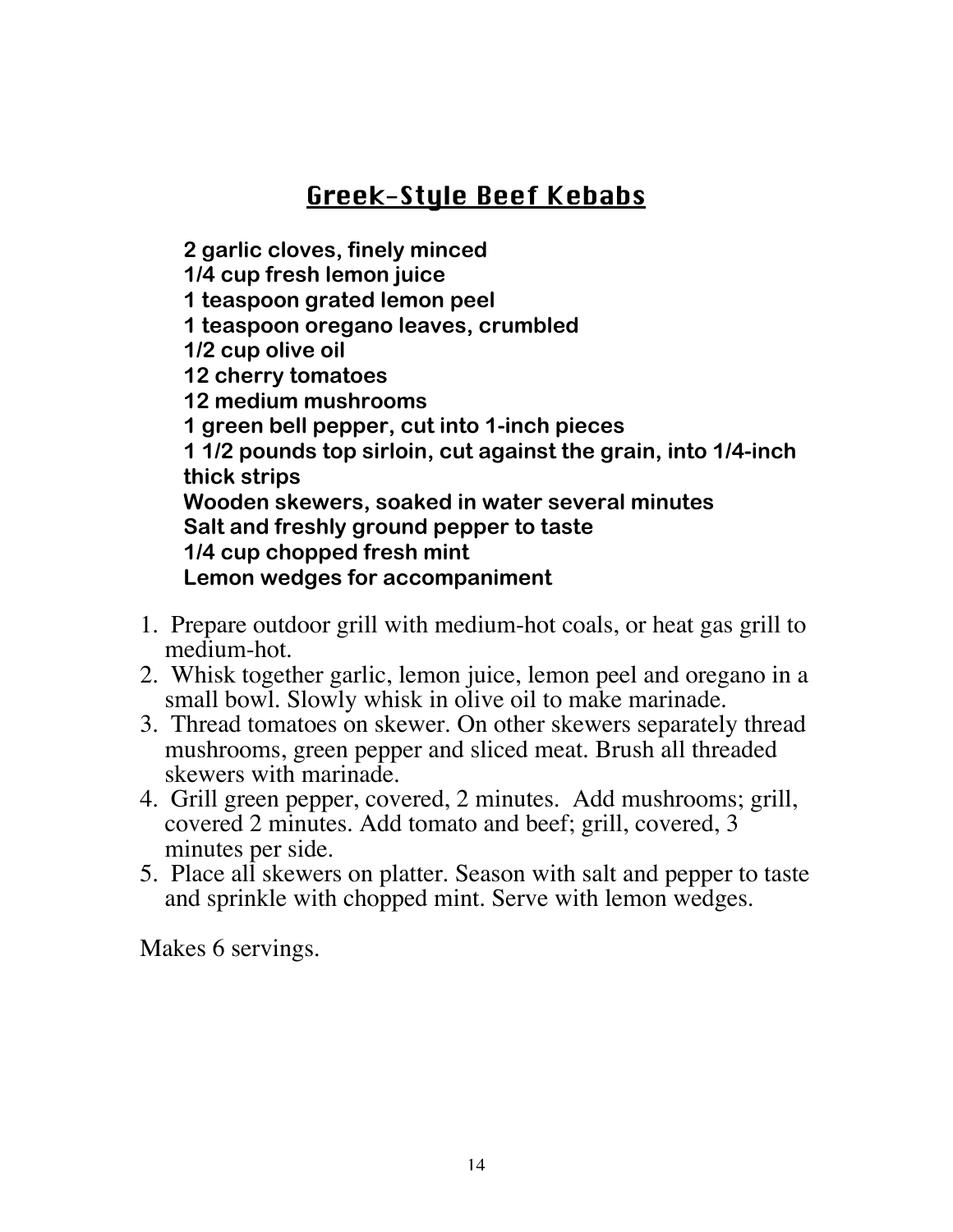#### Grilled Asian-Style Flank Steak

**1 flank or sirloin steak (1 1/2 to 2 pounds)**

#### **Marinade:**

 **1/4 cup vegetable oil 1/4 cup soy sauce 1 small onion, sliced 2 tablespoons dark corn syrup 1 teaspoon fresh ginger, finely minced 1 garlic clove, finely minced 1/2 teaspoon sesame oil\* 1/4 teaspoon pepper**

- 1. Whisk together all ingredients for marinade.
- 2. Place meat in a shallow non-reactive pan or a self-sealing plastic bag; pour marinade over it. Cover and refrigerate for 4 hours or longer, turning meat occasionally.
- 3. Prepare outdoor grill with hot coals on one side of grill, or heat one side of gas grill to hot.
- 4. Remove meat from marinade; pat dry.
- 5. Sear meat over direct heat 5 minutes on each side. Move meat to side of grill not over heat; grill, covered, 20 minutes or until meat thermometer registers 145\*F (60\*C) for medium-rare. Let stand 10 minutes before slicing on the diagonal.

Serves 6.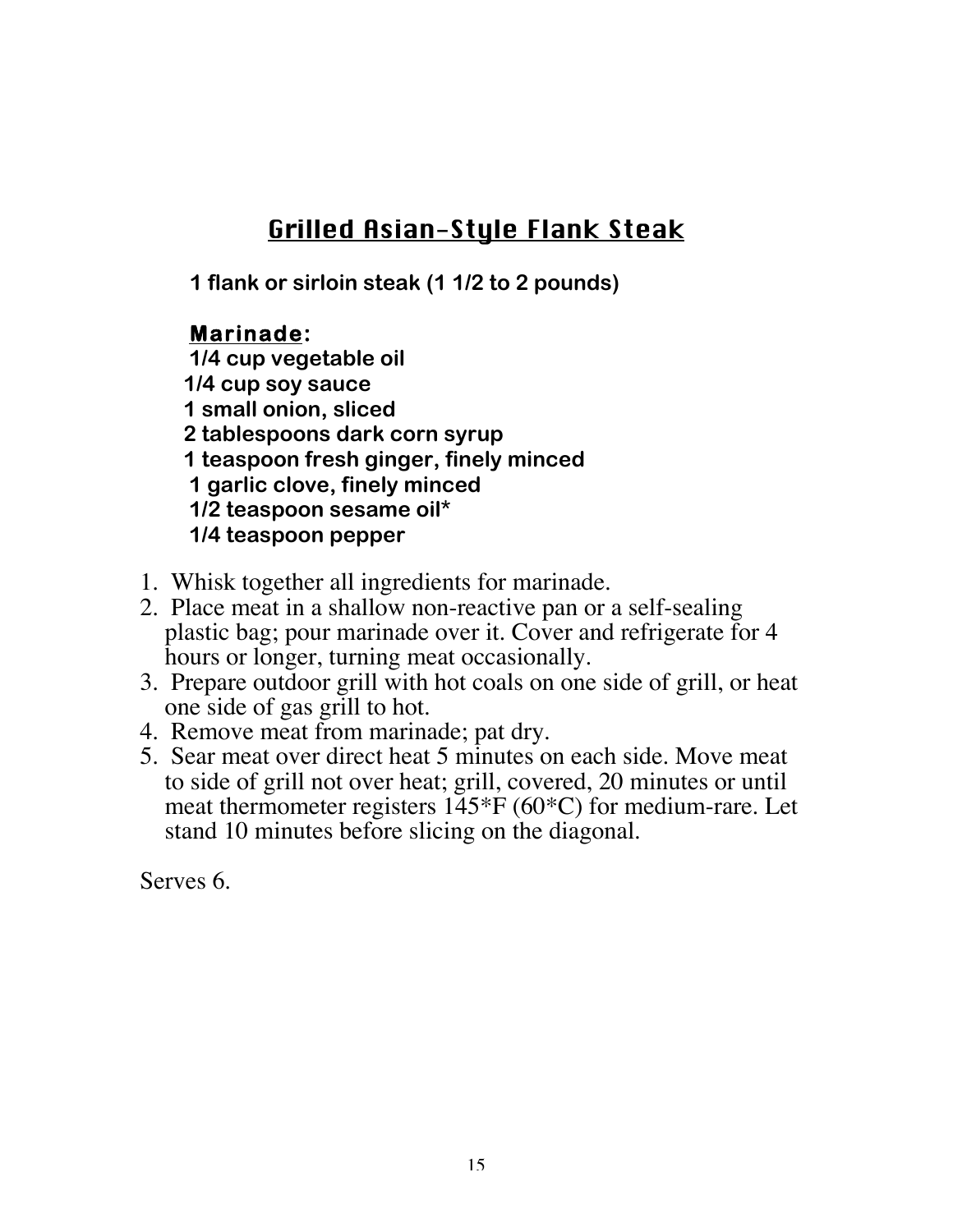#### Grilled Moroccan Spiced Steak

**1 onion, chopped**

 **1/2 cup olive oil**

- **5 tablespoons lemon juice**
- **2 tablespoons soy sauce**
- **2 tablespoons chopped flat-leaf parsley**
- **5 1/2 tablespoons grated gingerroot**
- **1 tablespoon ground cumin**
- **1 tablespoon chili powder**

 **2 teaspoons sherry**

 **1 teaspoon ground turmeric**

- **1 teaspoon dried oregano leaves**
- **1 teaspoon pepper**
- **2 garlic cloves, crushed**
- **4 pounds flank steak**
- 1. Mix together chopped onion, olive oil, lemon juice, soy sauce, chopped parsley, grated ginger root, cumin, chili powder, sherry, turmeric, oregano, pepper, and crushed garlic cloves. Pour the marinade over flank steak; turning to coat. Cover and refrigerate overnight.
- 2. Grill the steaks until done, about 8 minutes on each side, basting with the marinade.
- 3. Prepare rice according to package directions. Heat any remaining marinade and serve with the sliced steak.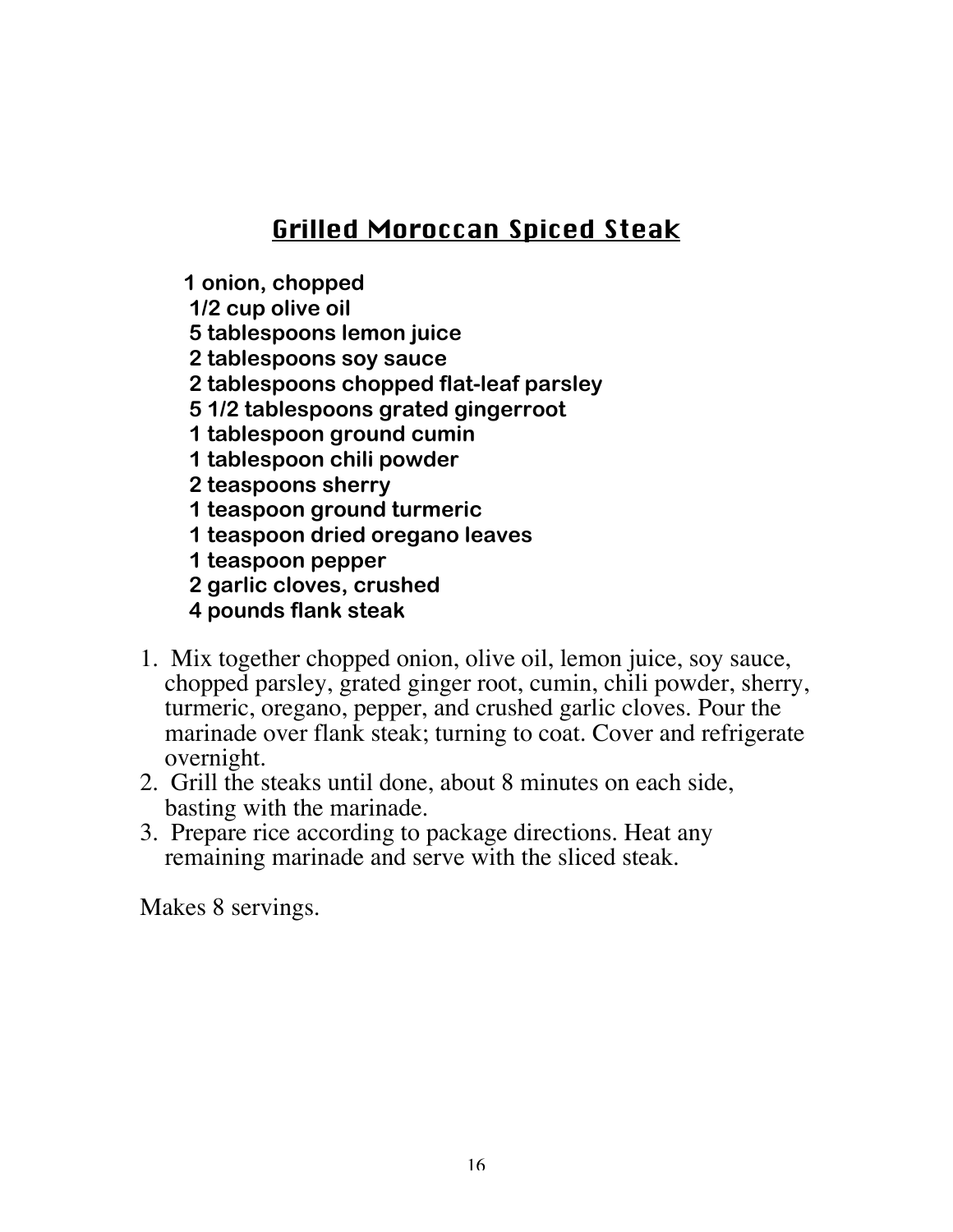# Grilled Southwest Steak

**1 pound beef round steak, cut 1-inch thick 1/3 cup vegetable oil 1/3 cup fresh lime juice 3 jalapeno peppers, seeded and chopped 3 shallots, chopped 2 tablespoons snipped cilantro 2 cloves garlic, finely minced 1/2 teaspoon salt Freshly ground pepper to taste**

- 1. Trim fat from steak. Place steak in a plastic bag and set the bag into a shallow dish.
- 2. For marinade, in a small bowl stir together oil, lime juice, jalapeno peppers, shallots, cilantro, garlic, salt and pepper. Pour over steak; seal bag. Marinate in the refrigerator for 6 hours or overnight, turning bag occasionally.
- 3. Drain steak, reserving marinade.
- 4. Grill steak on an uncovered grill directly over medium coals to desired doneness, turning once. Allow 14 to 16 minutes for medium rare or 18 to 20 minutes for medium. Brush occasionally with marinade up to the last 5 minutes of grilling.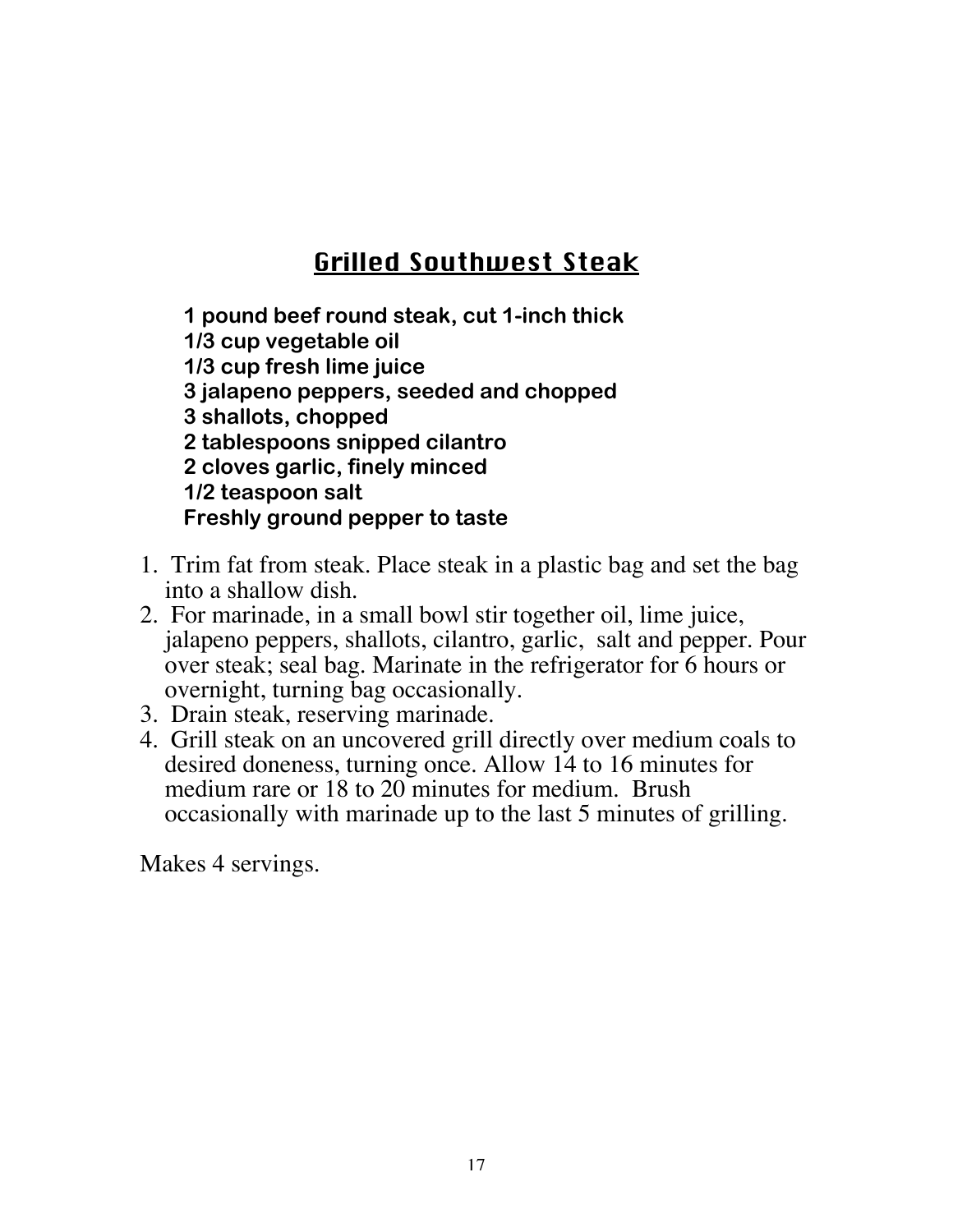# Hawaiian Kebabs

**1 1/2 pounds beef strips**

 **1 onion, peeled and cut into 1-inch pieces**

 **1 green bell pepper, seeded and cut into 1-inch pieces**

 **8 ounces pineapple chunks, drained, juice reserved**

**(canned or fresh)**

 **18 cherry tomatoes**

 **1/3 cup honey**

 **2 tablespoons firmly packed brown sugar**

 **1 tablespoon garlic powder**

 **1 teaspoon Worcestershire sauce**

 **1/8 teaspoon ground black pepper**

- 1. Preheat grill.
- 2. Thread beef, onion, bell pepper, pineapple and tomatoes alternately on skewers.
- 3. In a small bowl combine reserved pineapple juice, honey, brown sugar, garlic powder, Worcestershire sauce and pepper. Stir until sugar is dissolved; set aside.
- 4. Grill kebabs for 18 to 22 minutes, turning often, while brushing on marinade every 3 to 4 minutes.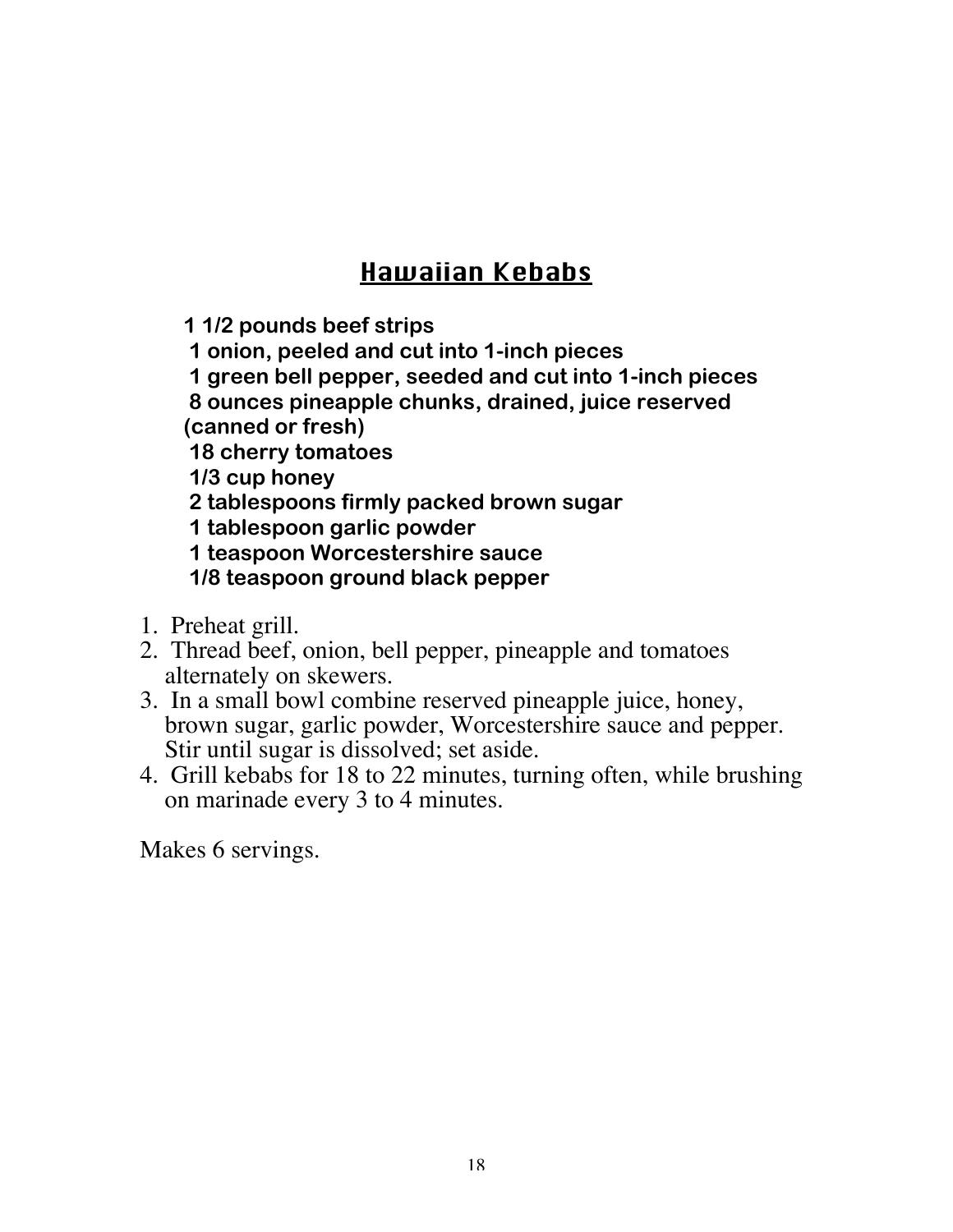# Mayan BBQ Kebabs

**1 pound round steak, cubed**

 **1 green bell pepper, seeded and cut into chunks**

 **1 onion, cut into chunks**

 **8 ounces cherry tomatoes**

 **1 (4-ounce) jar marinated artichoke hearts**

 **1 carrot, sliced**

 **1 (4 -ounce) can pineapple chunks**

 **1 green onion, sliced**

 **1/4 cup chicken broth**

 **3/4 cup prepared barbecue sauce**

 **2 tablespoons coffee liqueur**

 **1 green chili pepper, seeded and chopped**

 **1 garlic clove, crushed**

 **1/4 teaspoon prepared horseradish**

 **1/4 teaspoon salt**

 **1/8 teaspoon pepper**

*Hot cooked rice for accompaniment*

- 1. Skewer cubed round steak, green bell pepper, onion, cherry tomatoes, artichoke hearts (drained, reserving the marinade), sliced carrot, pineapple chunks, and sliced green onion onto short bamboo skewers.
- 2. In a bowl, combine the reserved artichoke hearts marinade, chicken broth, prepared barbecue sauce, coffee liqueur, chopped green chili pepper, crushed garlic clove, horseradish, salt, and pepper. Pour the sauce over the skewered mixture and marinate for 1 hour.
- 3. Grill the marinated skewered mixture, basting and turning until done.
- 4. Serve with the cooked rice.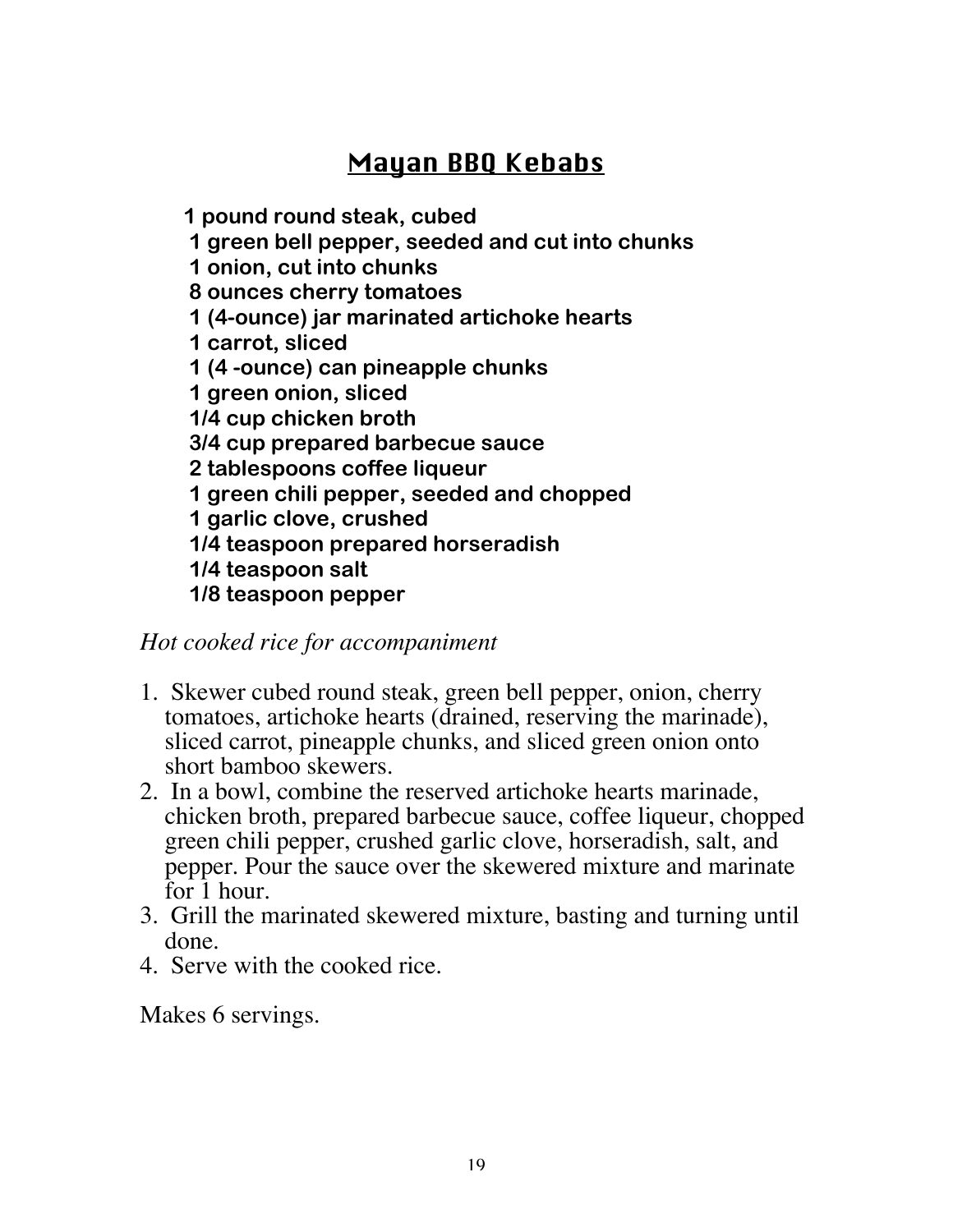#### Mediterranean Beef Kebabs

**1 1/2 pound boneless beef sirloin steak 3 green onions, sliced 1/4 cup olive oil 3 tablespoons lemon juice 1 1/2 teaspoons bottled minced garlic 2 teaspoons dried tarragon, crushed 1/2 teaspoon dried oregano, crushed 1/4 teaspoon freshly ground black pepper**

- 1. Trim fat from meat. Cut meat into 1-1/2-inch cubes. Place meat cubes in a self-sealing plastic bag set in a shallow dish.
- 2. For marinade, in a small bowl, combine green onion, olive oil, lemon juice, garlic, tarragon, oregano, and pepper. Pour over meat; seal bag. Marinate in the refrigerator for 4 to 24 hours, turning bag occasionally. Drain meat, discarding marinade.
- 3. Thread meat cubes onto six 12-inch metal skewers, leaving 1/4 inch between pieces. Place kebabs on the unheated rack of a broiler pan. Broil 4 to 5 inches from heat for 10 to 12 minutes or until meat is slightly pink in the center, turning occasionally to brown evenly.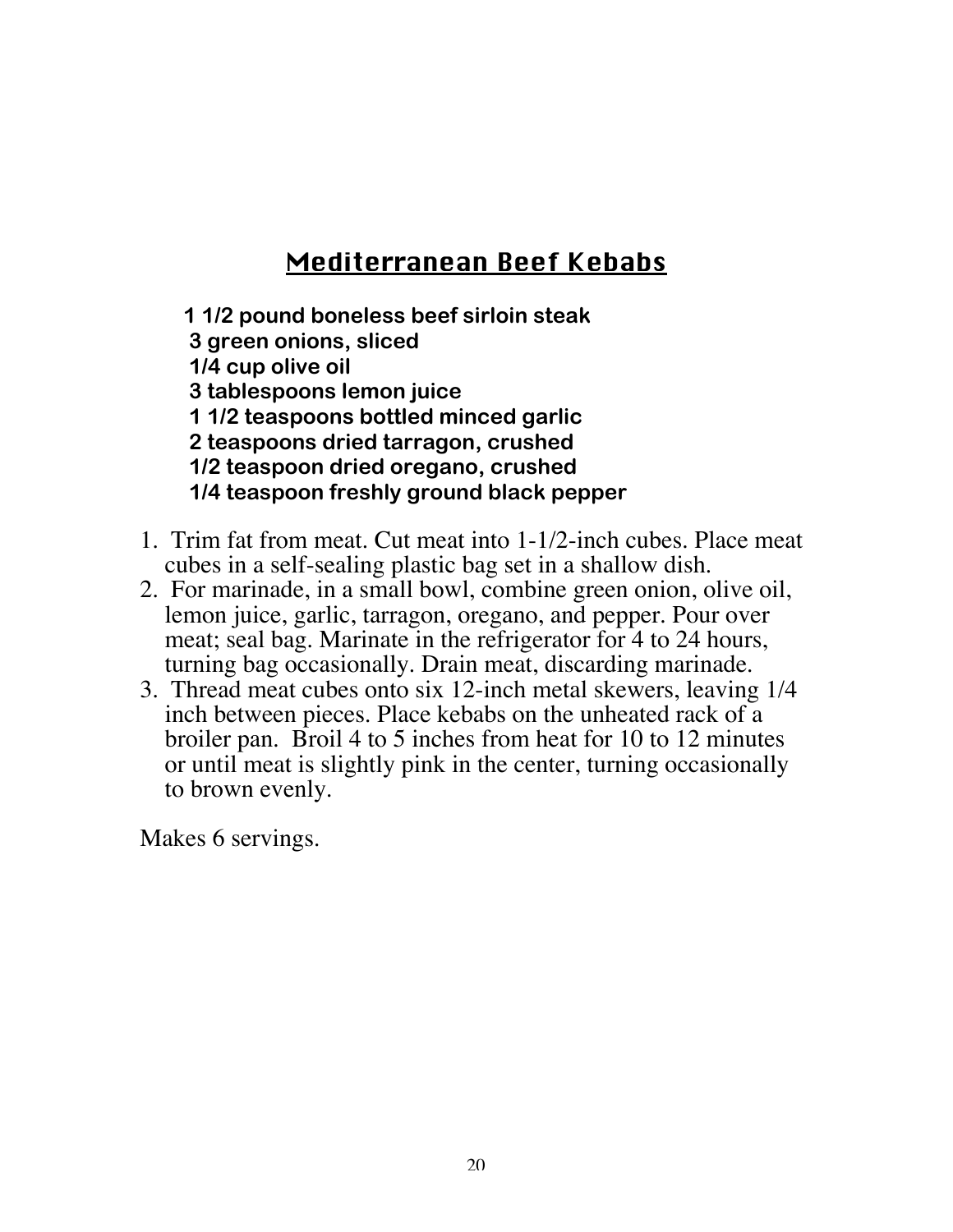#### Moroccan Beef with Honey-Spice Couscous

**1 1/2 pounds beef flank steak**

#### **Marinade:**

 **2 tablespoons red wine vinegar**

- **2 teaspoons garlic salt**
- **1 teaspoon ground cumin**
- **1 teaspoon ground coriander**
- **1/2 teaspoon ground cinnamon**
- **1/2 teaspoon ground ginger**
- **1/2 teaspoon ground black pepper**
- **1/2 cup honey**

 **1/2 cup olive oil**

#### **Honey-Spice Couscous:**

 **2 cups water**

 **1/3 cup steak marinade**

- **1 (8.75-ounce) can garbanzo beans**
- **1 cup fresh seeded and chopped tomatoes**
- **1/3 cup chopped fresh flat-leaf parsley**
- **1 (10 to12-ounce) package couscous**
- 1. To prepare marinade, combine vinegar and seasonings; stir well. Add honey and oil, stirring until blended. Remove 1/3 cup marinade; set aside for preparing couscous. Place flank steak in plastic bag; add remaining marinade, turning to coat. Close bag securely and marinate in refrigerator 1 hour or up to overnight.
- 2. Preheat 10 or 12-inch skillet over medium heat. Remove steak from marinade; discard marinade. Place steak in skillet (Cut steak in half, if necessary to fit pan.) Cook 8 to 10 minutes, or until browned. Turn steak, cover and reduce heat to low. Cook 7 to 10 minutes for medium doneness. Slice steak diagonally into thin slices. Serve with pan juices.
- 3. While steak is cooking, prepare Honey Spiced Couscous. In large saucepan combine water, reserved marinade, garbanzo beans, tomatoes and parsley. Bring to a boil over high heat. Stir in couscous. Cover and remove from heat; let stand 5 minutes. Fluff with fork to serve. Makes 6 servings.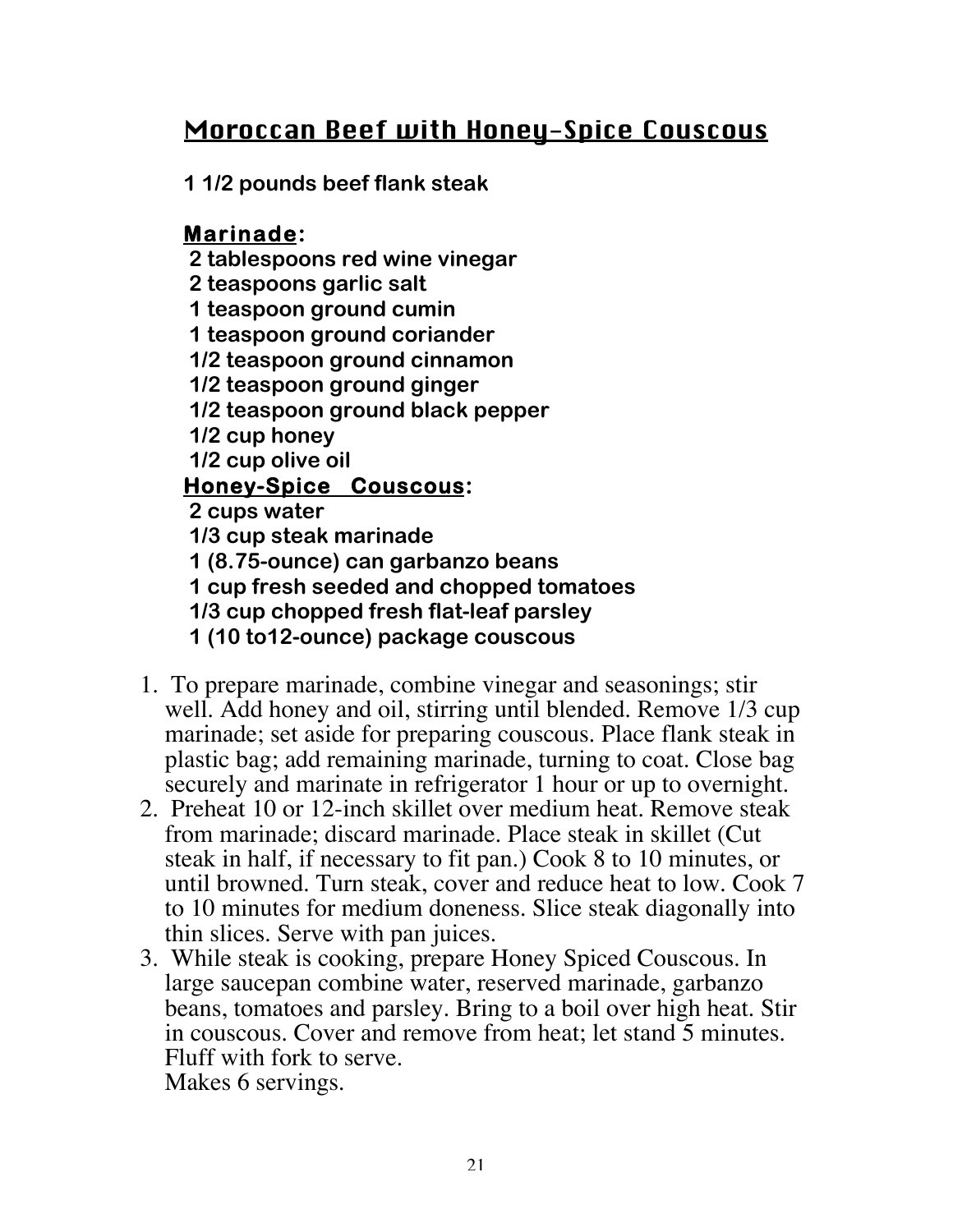## Peppercorn Beef Kebabs

**1 pound boneless beef sirloin steak, 1 1/4 inches thick 1 1/2 teaspoons cracked black peppercorns 1/2 teaspoon salt 1/2 teaspoon paprika 1 clove garlic, peeled and minced 1 medium onion, cut into 8 wedges**

- 1. Cut beef steak into 1 1/4-inch cubes.
- 2. Combine peppercorns, salt, paprika and garlic in a shallow dish. Add beef pieces; toss to coat with peppercorn mixture.
- 3. Thread an equal number of beef pieces onto each of four 12 inch skewers along with two onion wedges.
- 4. Place kabobs on rack in broiler pan so surface of meat is 3 to 4 inches from heat. Broil 10 to 13 minutes to desired doneness (rare to medium), turning occasionally.
- 5. Kebabs may also be grilled. Place skewers 4 to 5 inches above medium coals. Grill 13 to 17 minutes to desired doneness, turning occasionally.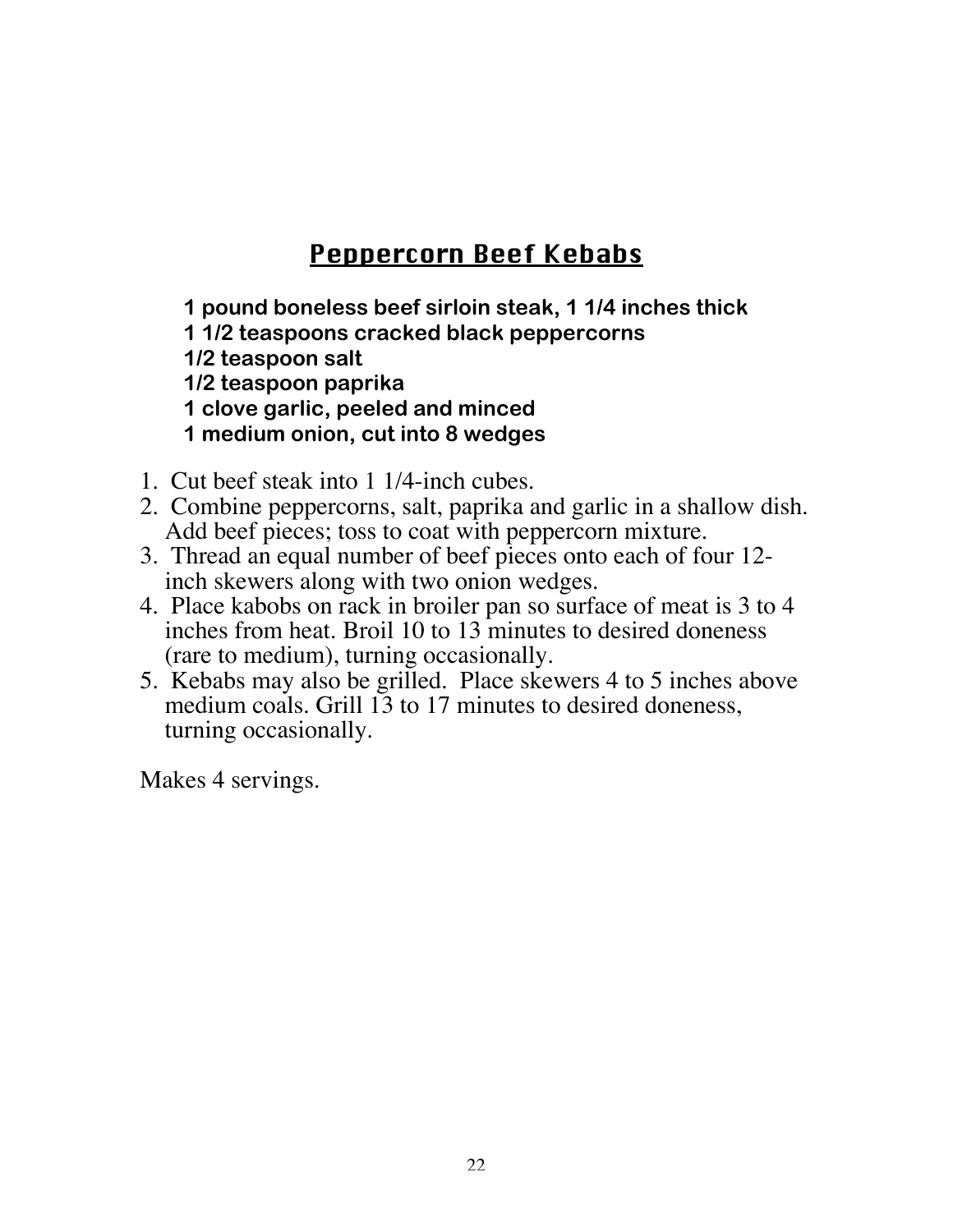## Santa Fe Grilled Beef Steaks & Corn

**4 beef T-bone or Porterhouse steaks, cut 1-inch thick (about 4 pounds) or boneless beef top loin steaks, cut 1 inch thick (about 2 1/2 pounds) 4 ears sweet corn, in husks 3 tablespoons butter**

**Chili Glaze: 1/2 cup Heinz 57 sauce 2 cloves garlic, minced 1 1/2 teaspoons chili powder 1/2 teaspoon ground cumin**

- 1. Peel corn, leaving husks attached at base; remove silk. Rewrap corn in husks; tie closed. Soak in cold water 30 minutes. Combine glaze ingredients; remove and reserve 1/4 cup.
- 2. Drain corn. Place on grid over medium, ash-covered coals. Grill, uncovered, 20 to 30 minutes, turning frequently.
- 3. After 5 or 10 minutes, place beefsteaks on grid with corn. Grill T-bone or Porterhouse steaks, uncovered, 14 to 16 minutes (top loin steaks 15 to 18 minutes) for medium rare to medium doneness, turning occasionally and brushing with glaze during last 5 minutes.
- 4. Combine reserved 1/4 cup glaze and butter in 1-cup glass measure. Microwave on HIGH 1-1/2 to 2 minutes, stirring once. Carefully peel corn; brush with chili butter. Serve with steaks and remaining chili butter.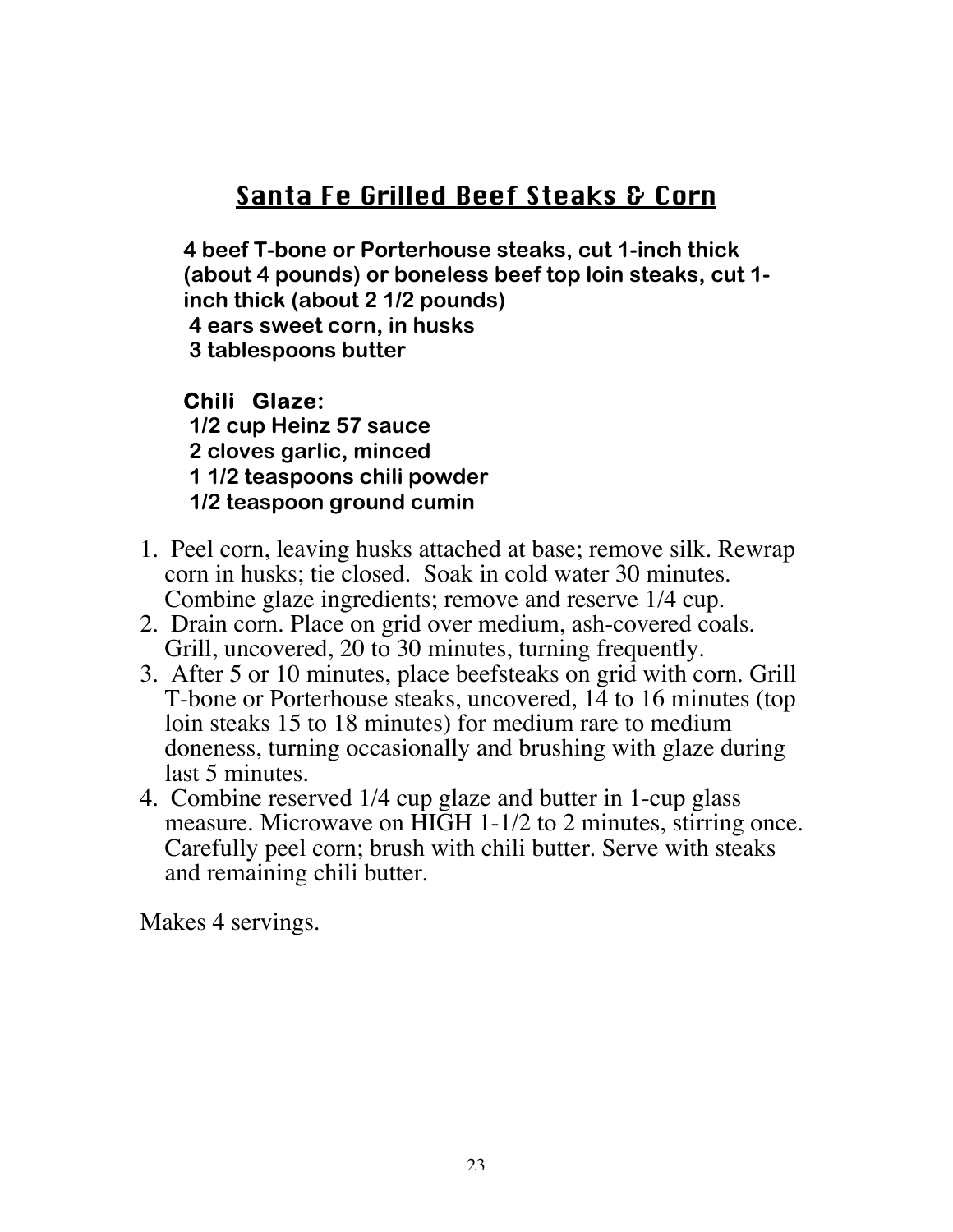# Southern Italian Beef Steak & Pasta For Two

**2 beef tenderloin or eye round steaks, cut 1-inch thick (about 8 ounces)**

 **3/4 cup uncooked penne pasta, cooked**

 **2 tablespoons freshly grated Romano cheese**

#### **Sauce:**

 **1 tablespoon olive oil**

 **1/4 cup chopped onion**

 **1 clove garlic, minced**

 **3/4 pound fresh plum tomatoes, seeded, and chopped**

 **1/4 teaspoon granulated sugar**

 **1/8 teaspoon salt**

 **1/8 teaspoon ground nutmeg**

 **1/8 teaspoon freshly ground black pepper**

 **1 tablespoon chopped fresh basil**

 **1 tablespoon freshly grated Romano cheese**

- 1. Heat oil in medium saucepan over medium heat until hot. Add onion and garlic; cook and stir 4 minutes. Stir in tomatoes, sugar, salt, nutmeg and pepper; cook and stir 5 minutes. Stir in basil and 1 tablespoon cheese. Cover; remove from heat.
- 2. Heat large nonstick skillet over medium heat until hot. Place steaks in skillet; cook tenderloin steaks 10 to 13 minutes (eye round steaks about 8 to 10 minutes), turning occasionally. Season with salt and pepper.
- 3. Spoon tomato sauce over pasta; sprinkle with 2 tablespoons cheese. Serve with steaks.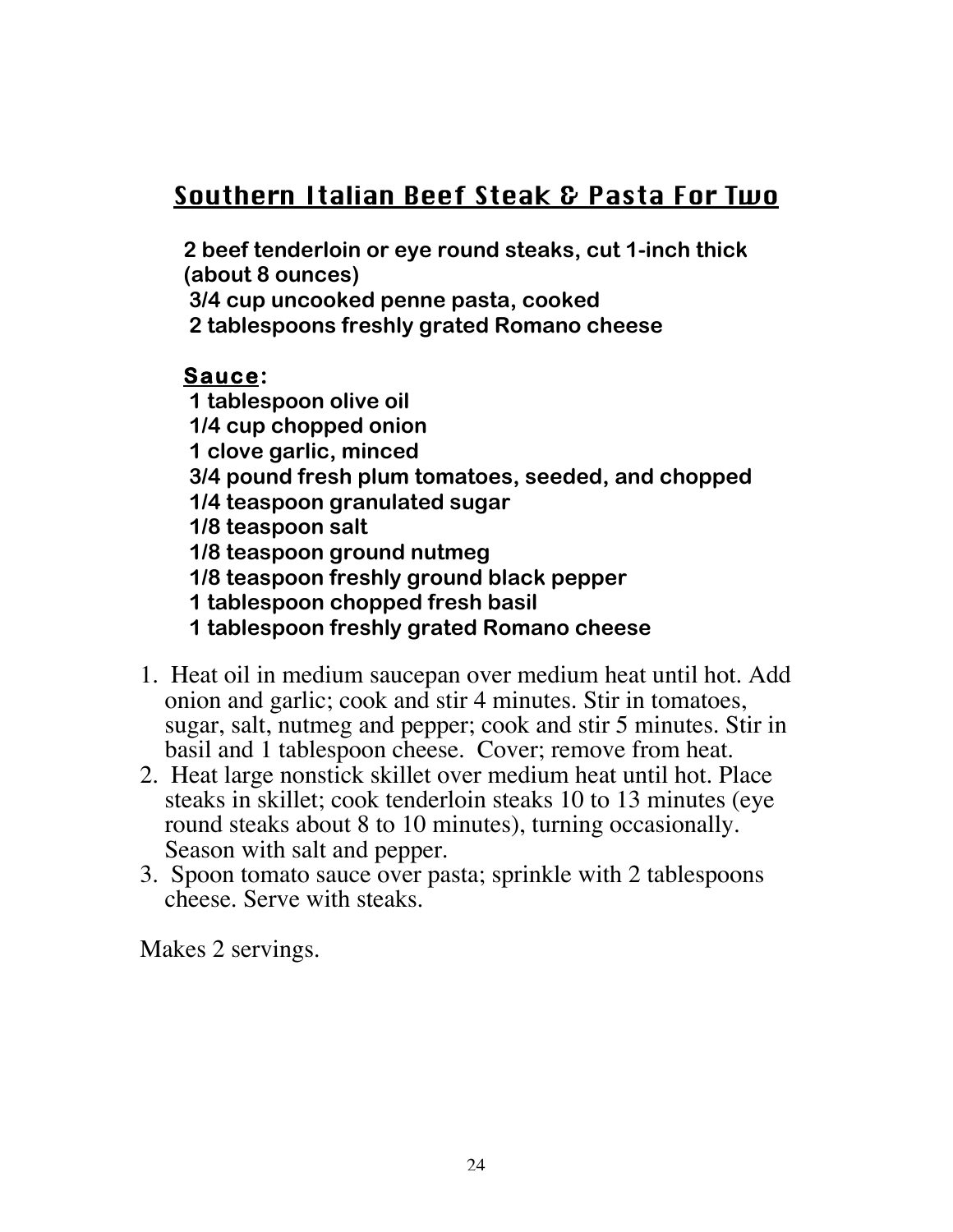# Spicy Orange Beef Kebabs

**1 1/2 pounds boneless beef sirloin steak**

**1/3 cup red wine vinegar**

**1/4 cup ketchup**

**2 tablespoons orange juice**

**2 tablespoons soy sauce**

**1 tablespoon Worcestershire sauce**

**1 teaspoon Dijon-style mustard**

**1/2 teaspoon garlic powder**

**1 teaspoon salt**

**1/2 teaspoon freshly ground pepper**

**3 oranges, peeled and sectioned**

**1 large green bell pepper, cut into 1-inch squares**

**1 large red or white onion, cut into 1-inch wedges, separated**

- 1. Trim fat from beef; cut into 1-inch cubes. Place beef in large zip-lock style plastic bag.
- 2. Mix vinegar, ketchup, orange juice, soy sauce, Worcestershire sauce, mustard, garlic powder, salt and pepper; pour over beef. Press air out of bag, seal and refrigerate overnight.
- 3. Drain beef; reserve marinade.
- 4. On four metal skewers, alternate beef, orange sections, green peppers and onion, beginning and ending with beef.
- 5. Place kebabs on grill rack over medium-hot coals. Cook 6 to 10 minutes or until done. Turn frequently and brush with marinade while cooking.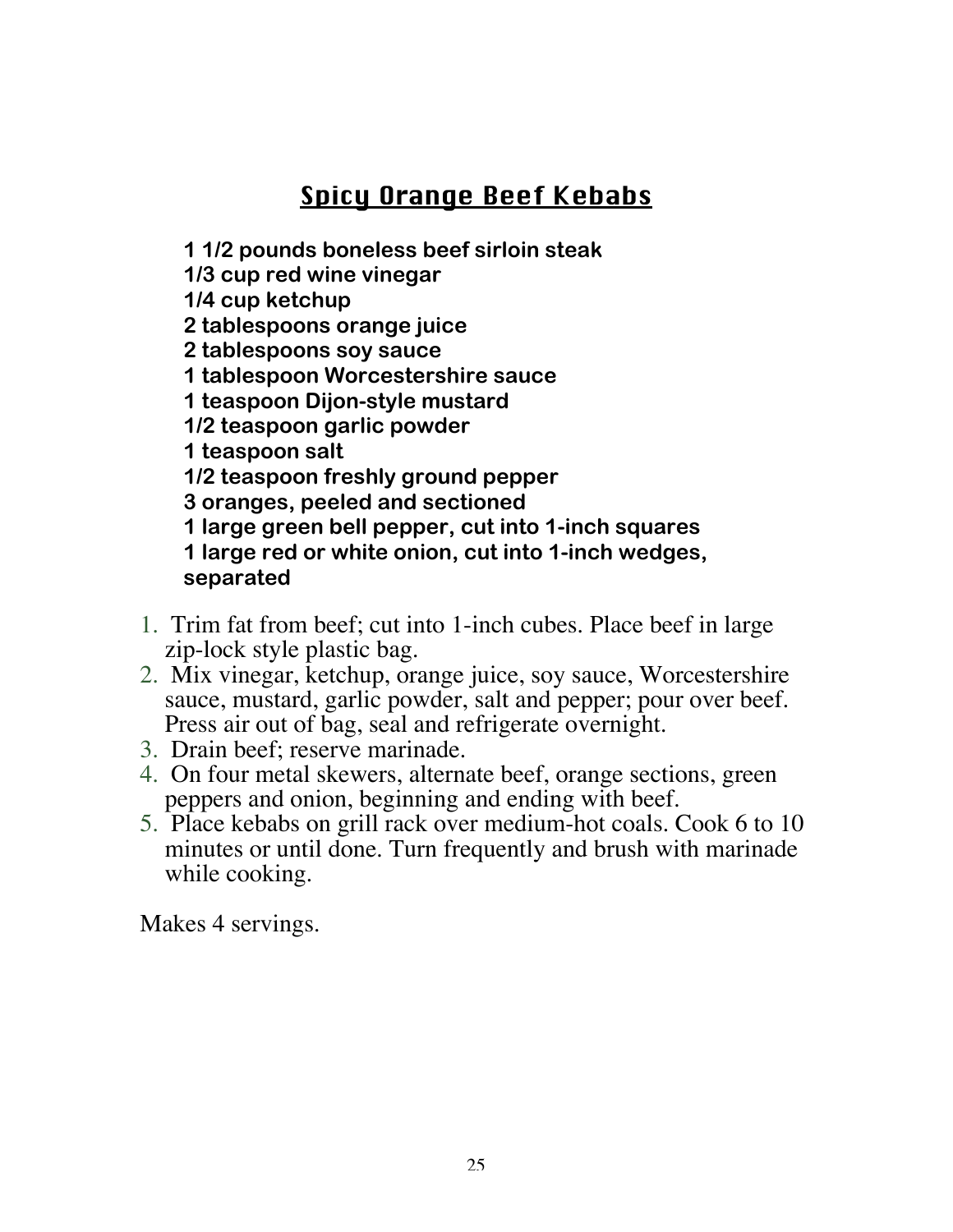# Spicy Portuguese Beef Steak Kebabs

**1 1/2 pounds boneless beef top sirloin steak, cut 1-1/4 inches thick**

**1 large red bell pepper, cut into 1-inch pieces**

#### **Seasoning:**

 **2 tablespoons chopped fresh cilantro 2 tablespoons olive oil 2 teaspoons hot pepper sauce 1 clove garlic, minced 1/4 to 1/2 teaspoon crushed red pepper** (optional)

- 1. Cut beef steak into 1-1/4-inch pieces. Combine seasoning ingredients in medium bowl. Add beef; toss. Alternately thread beef and bell pepper onto six 10-inch metal skewers.
- 2. Place kebabs on grid over medium, ash-covered coals. Grill, uncovered, about 8 to 11 minutes for medium rare to medium doneness, turning occasionally. Season with salt.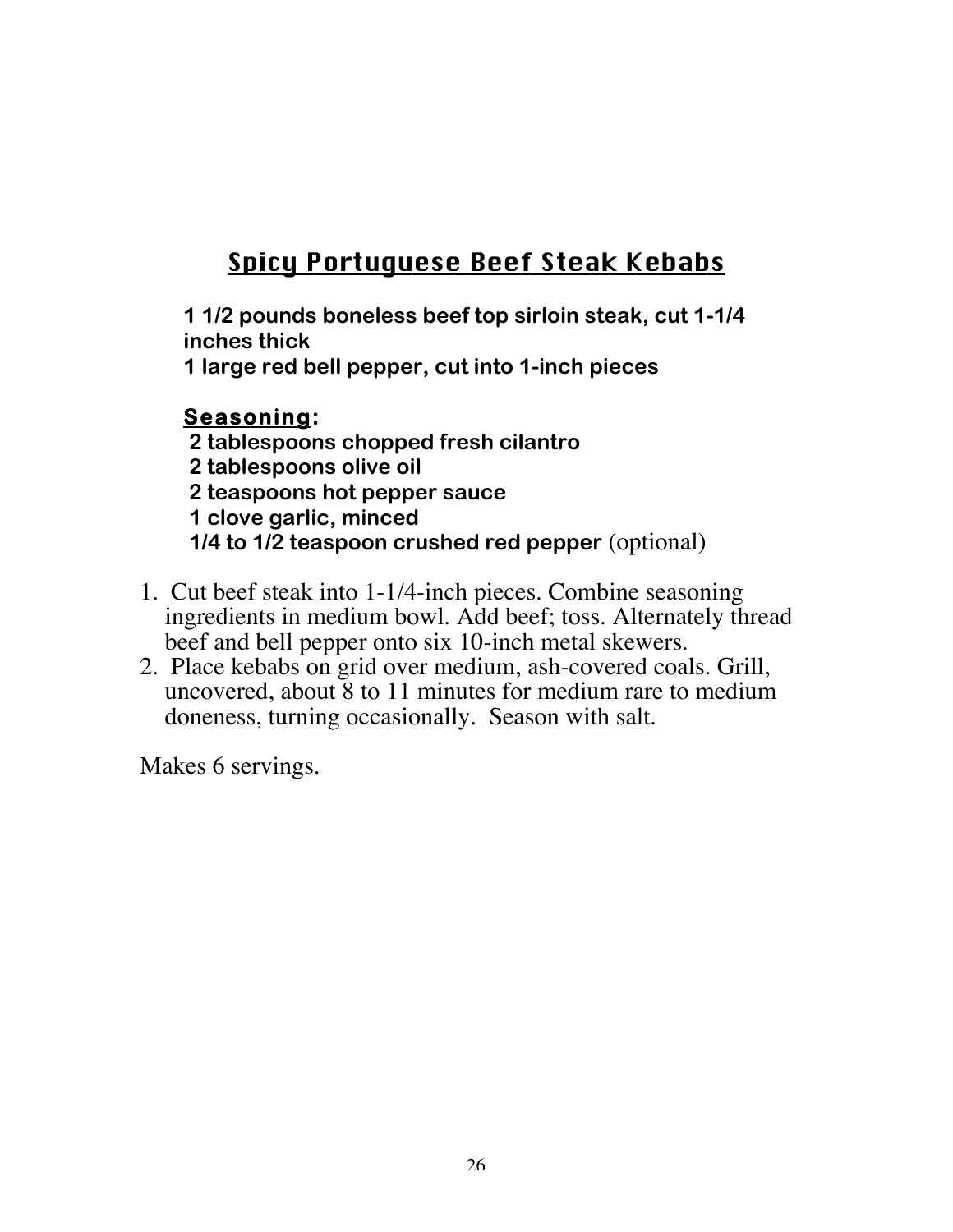#### Steak & Tomato-Basil Pasta

**6 beef tenderloin steaks or 3 boneless beef top loin steaks, cut 1-inch thick**

 **1 pound uncooked penne or mostaccioli pasta**

 **1/3 cup thinly sliced fresh basil or 2 teaspoons dried basil leaves**

 **1/4 cup freshly grated Romano or Parmesan cheese 1/4 teaspoon salt**

 **1/8 teaspoon pepper**

 **1 tablespoon olive oil**

 **1 cup chopped onion**

 **3 large cloves garlic, crushed**

 **6 cups chopped plum tomatoes (approximately 3 3/4 pounds)**

 **1 teaspoon granulated sugar**

 **3/4 teaspoon salt**

 **1/4 teaspoon pepper**

- 1. Cook pasta according to package directions; keep warm.
- 2. Meanwhile in large saucepan or Dutch oven, heat oil over medium heat until. Add onion and garlic; cook and stir until tender. Add remaining sauce ingredients. Bring to a boil; reduce heat to low. Simmer, uncovered, 10 minutes, stirring occasionally.
- 3. Place beefsteaks on grid over medium, ash-covered coals. Grill steaks, uncovered, 13 to 15 minutes (15 to 18 minutes for top loin steaks) for medium rare to medium doneness, turning once. Season with salt and pepper. Trim fat from steaks. (Cut top loin steaks crosswise in half).
- 4. Combine tomato sauce, basil, cheese and pasta; toss to coat. Serve steaks with pasta.

Makes 6 servings (serving size: 1 steak and 2 1/3 cup pasta)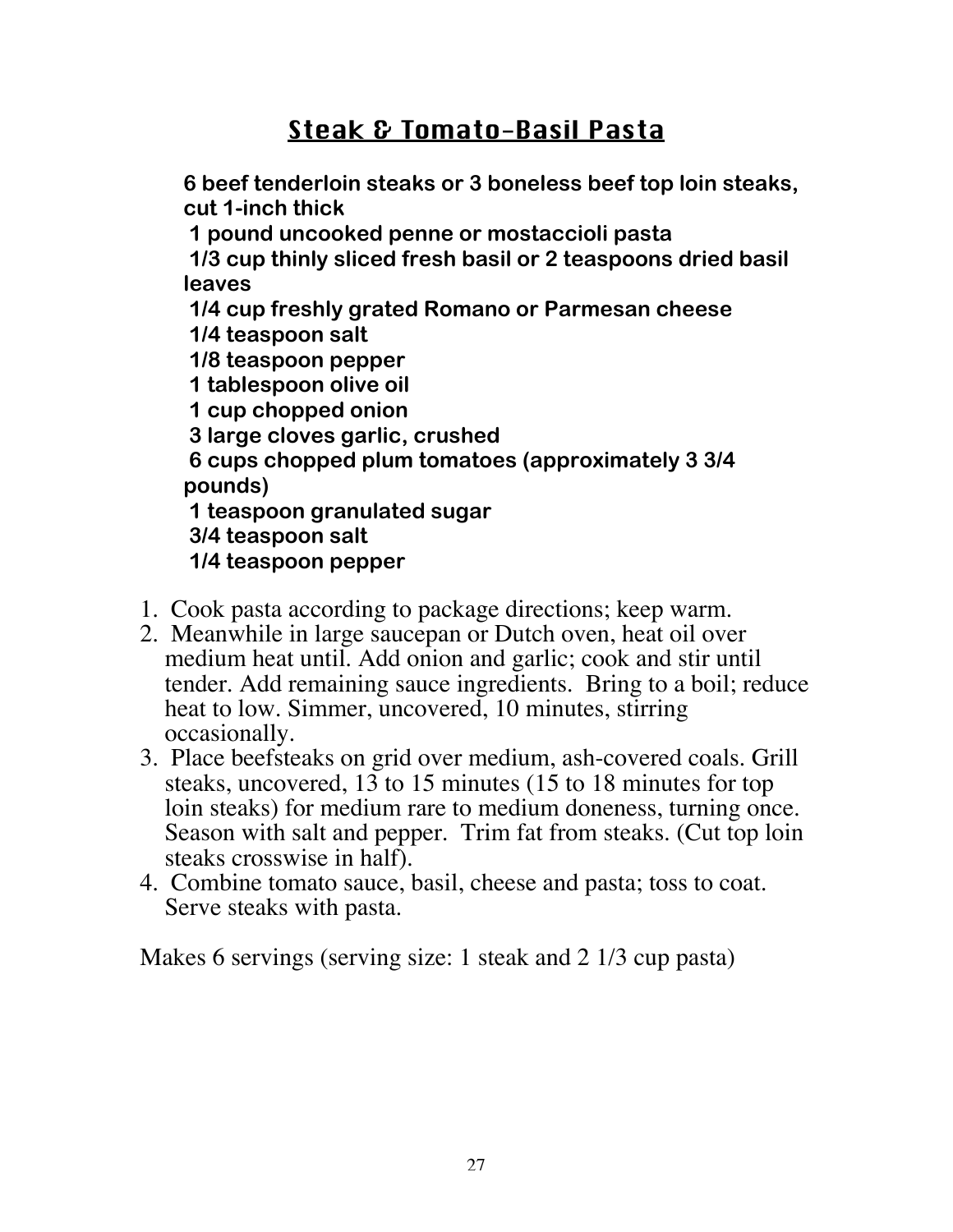# Steak Dianna

**1 1/2 pounds round steak, pounded to 1/4-inch thickness**

- **1/4 teaspoon salt**
- **1/8 teaspoon ground black pepper**
- **1 tablespoon butter**
- **2 teaspoons olive oil**
- **1 tablespoon butter**
- **3 shallots, minced**
- **3 tablespoons Dijon mustard**
- **3 tablespoons Worcestershire sauce**
- **1/4 cup beef broth**
- **3 tablespoons Madeira wine**
- **1/2 lemon, juiced**
- **2 tablespoons chopped fresh parsley**
- **1 tablespoon butter**
- **1/8 teaspoon salt**
- **1/8 teaspoon black pepper**
- 1. Season steaks with salt and pepper. Heat butter with oil in a large skillet over medium-high heat. Add steaks and sear 2 minutes per side (for medium-rare); transfer to a serving platter and cover with foil to keep warm.
- 2. Add a tablespoon butter to the pan. Add shallots and sauté until fragrant, about 2 minutes. Stir in Dijon mustard, Worcestershire and broth. Stir to remove any browned bits stuck to the pan. Add wine, lemon juice and parsley; stir well. Remove from heat and swirl in remaining butter. Adjust seasoning and pour over steaks.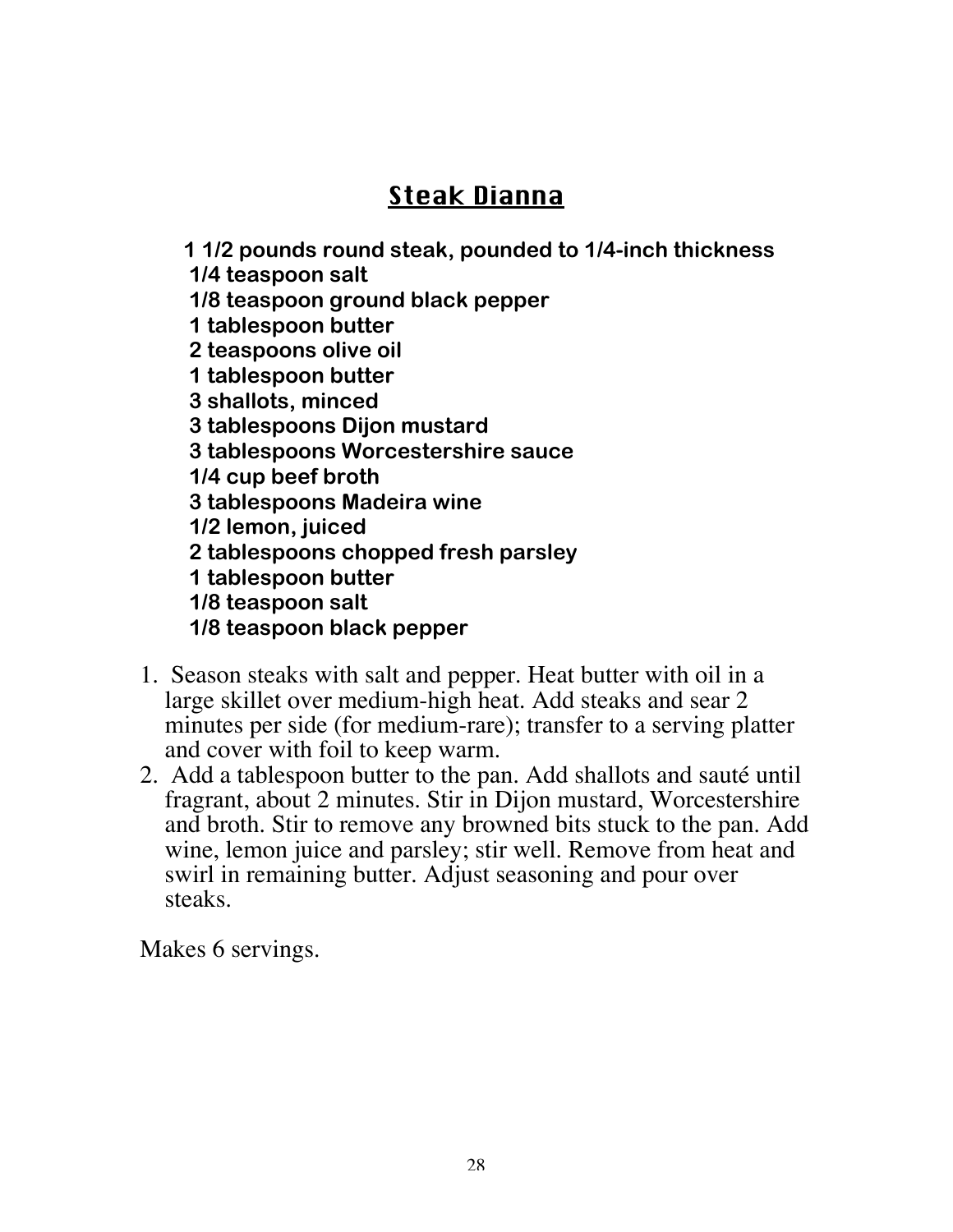#### Sweet-and-Sour Marinated Steaks

Approximately 3 pounds of your favorite steaks

**1/2 cup soy sauce 1/4 cup packed brown sugar 1/4 cup pineapple juice 1/4 cup white distilled vinegar 1/2 teaspoon garlic salt**

- 1. Place steaks in a large shallow dish. Combine soy sauce, brown sugar, pineapple juice, vinegar, and garlic salt. Stir well and pour over the steaks. Cover and marinate for 4 hours in the refrigerator, turning occasionally.
- 2. Remove the steaks from the marinade. Grill over hot coals for about 5 minutes on each side, or until done.

Makes 6 servings.

#### Szechwan Flank Steak with Cucumber Kim Chee

- **1 (1/2 to 2-pounds) beef flank steak**
- **2 tablespoons roasted sesame oil**
- **3 large garlic cloves, crushed**
- **1 teaspoon Szechwan peppercorns, finely ground**
- **1 teaspoon cayenne pepper**
- **1 teaspoon ground ginger**
- **1/2 teaspoon salt**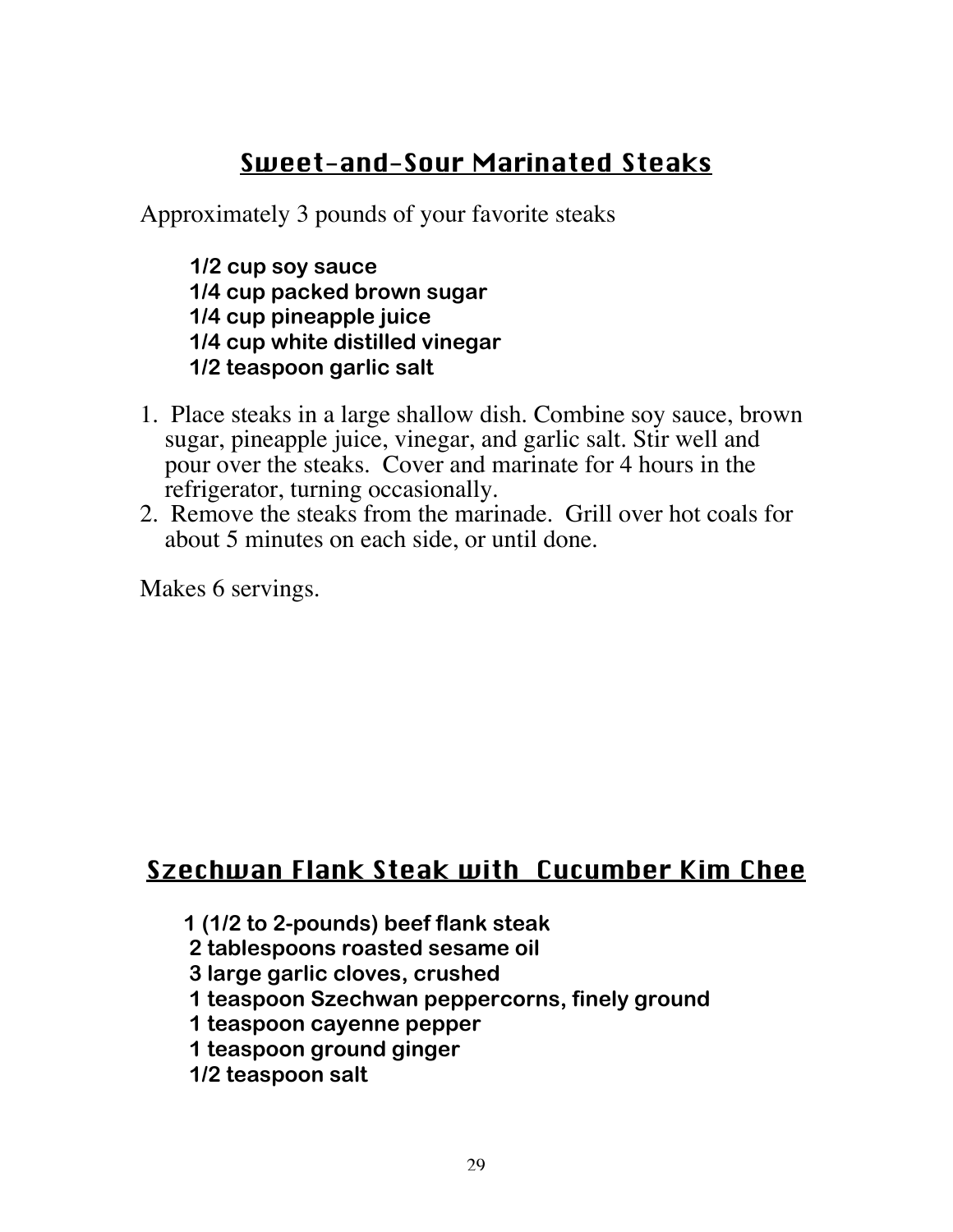- 1. In small bowl, combine Szechwan peppercorns, cayenne, ginger and salt.
- 2. Brush both sides of flank steak with sesame oil. Sprinkle both sides evenly with garlic and seasoning mixture. Place steak in large self-sealing plastic bag and refrigerate 2 hours or overnight.
- 3. Prepare outdoor grill with hot coals on one side of grill, or heat one side of gas grill to hot.
- 4. Remove meat from marinade; pat dry.
- 5. Sear meat over direct heat 5 minutes on each side. Move meat to side of grill not over heat; grill, covered for 20 minutes or until meat thermometer registers  $145*F(60*C)$  for mediumrare. Let stand 10 minutes before slicing on the diagonal. Serve with Cucumber Kim Chee.

Serves 6.

**To Broil:** Heat broiler. Place meat on greased broiler-pan rack. Broil for about 6 minutes on each side for medium-rare.

#### **Cucumber Kim Chee:**

**1 tablespoon sugar**

- **1 tablespoon rice wine vinegar**
- **1 tablespoon soy sauce**
- **1 tablespoon roasted sesame oil**
- **1 teaspoon ground fresh chili paste**
- **1 garlic clove, finely minced**
- **2 cups seeded and diced cucumbers (1/4-inch dice) 1 bunch green onions, thinly sliced**
- 1. Whisk together first 6 ingredients in medium bowl, add cucumbers and green onions; stir to combine. Refrigerate, covered, at least 2 hours to allow flavors to blend.

Makes 2 1/2 cups.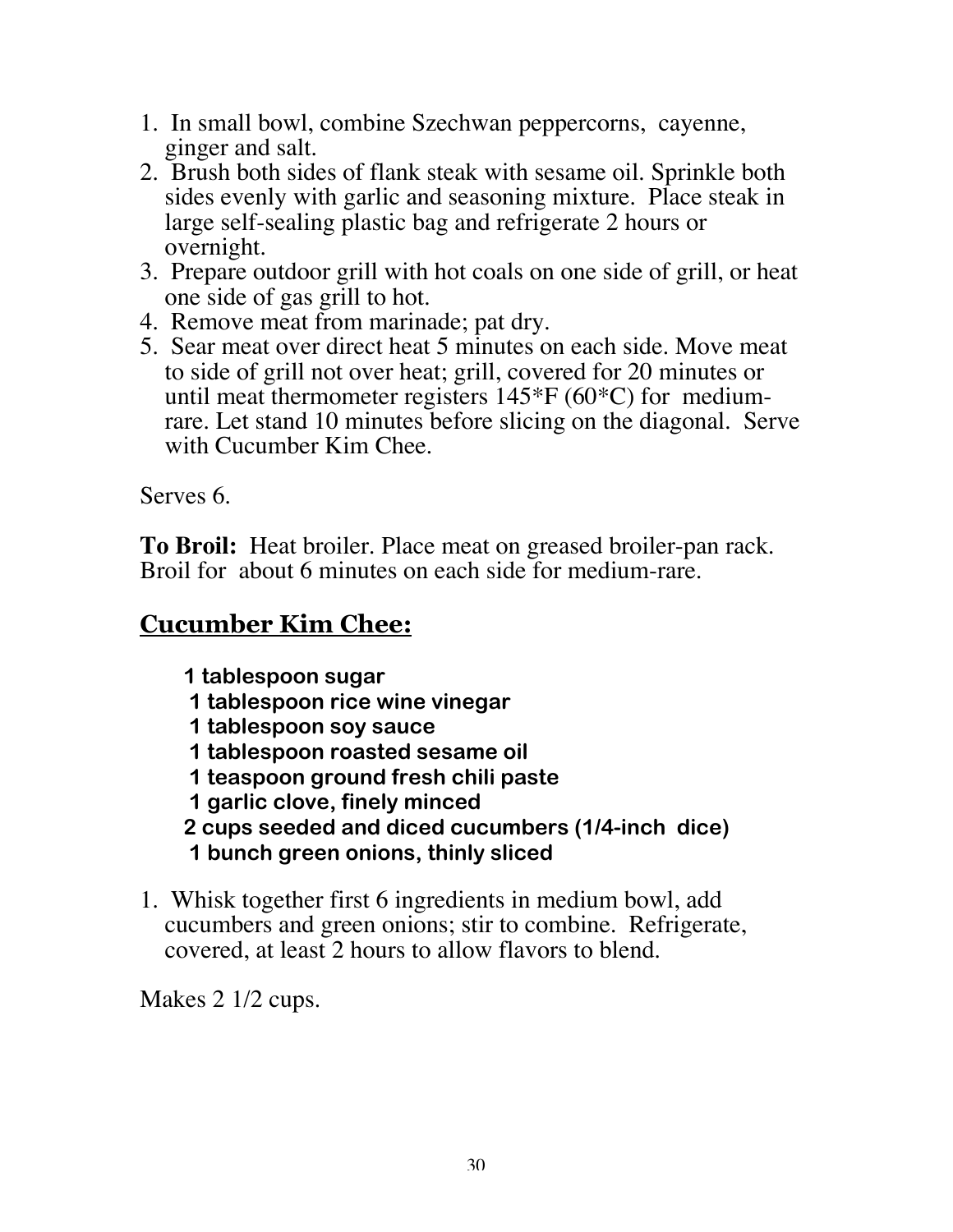## Barbecue Butterflied Leg of Lamb

**2 cups prepared barbecue sauce Approximately 6 pounds leg of lamb, boned and butterflied 1/2 teaspoon garlic powder 1/4 teaspoon pepper 1/8 teaspoon salt**

- 1. In a non-metal pan, spread prepared barbecue sauce over boned, butterflied lamb, Season with garlic powder, pepper, and salt. Cover and refrigerate overnight, turning twice.
- 2. Grill 8 to 10-inch from hot coals in pan for about 2 1/4 to 2 1/2 hours, turning often and basting with the sauce often.

Makes 12 servings.

#### Barbecued Lamb on Skewers

**2 pounds lamb, cubed 4 tablespoons lemon juice 3 garlic cloves, crushed 1/2 teaspoon cayenne pepper 1 tablespoon vegetable oil 1/4 teaspoon salt 1/8 teaspoon granulate sugar**

- 1. In a medium bowl combine together cubed lamb, lemon juice, crushed garlic cloves, cayenne pepper, oil, salt, and sugar. Marinate the lamb for 2 hours in a covered bowl.
- 2. Drain, reserving the marinade for basting during barbecuing.
- 3. Skewer the lamb and grill for about 10 to 15 minutes, or until browned, basting often. Discard any unused marinade after basting.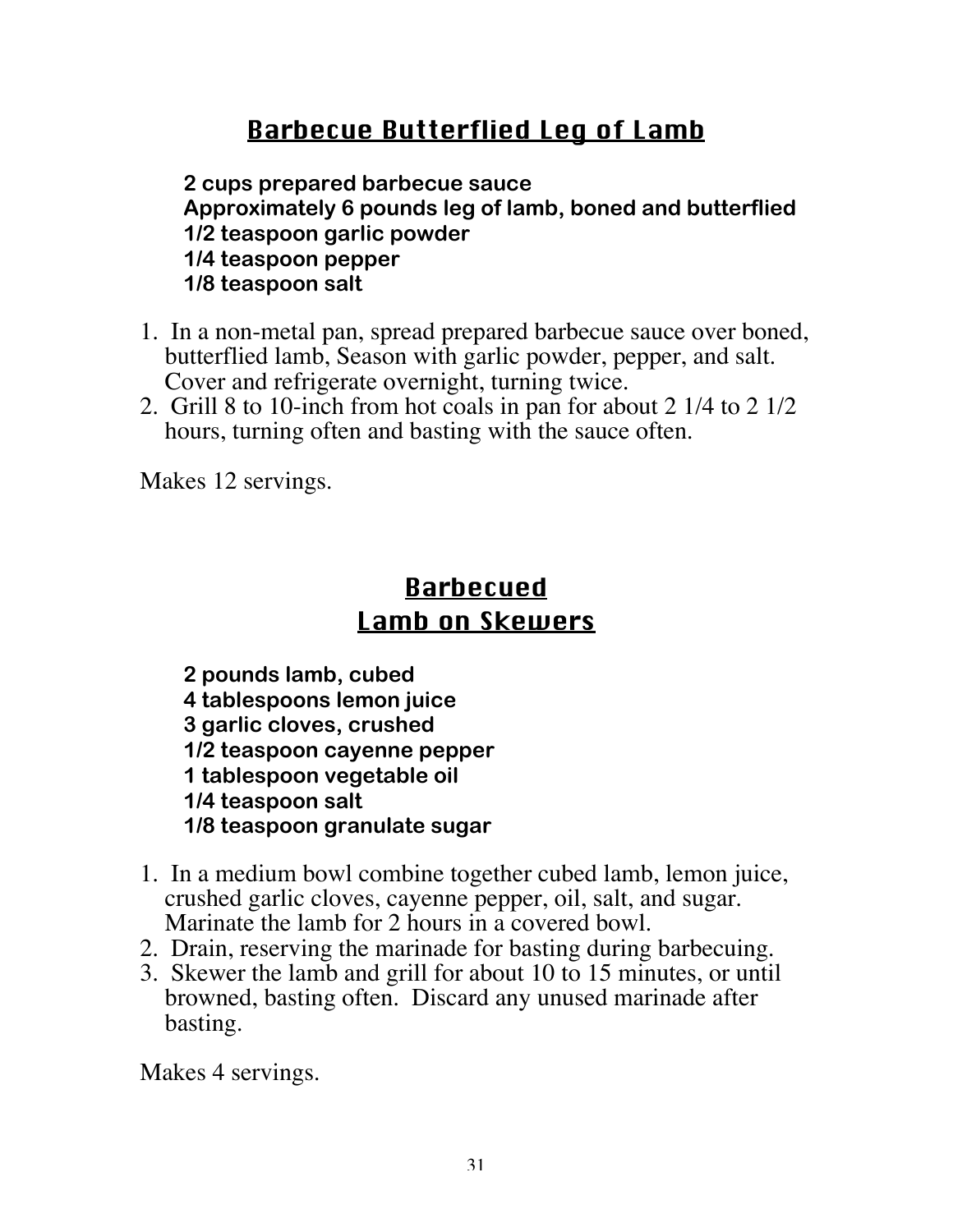# Lamb Chops with Yogurt Mint Sauce

**4 (6-ounce) lamb chops**

**2 tablespoons olive oil**

**1/2 teaspoon salt, divided use**

**1/4 teaspoon ground black pepper, divided use**

**1 (8-ounce) container plain yogurt**

**1 lemon, juiced**

**1 tablespoon chopped fresh mint**

**1/4 teaspoon paprika**

- 1. Preheat broiler.
- 2. Brush lamb chops on both sides with olive oil and season with half the salt and half the pepper; place on a broiler pan. Broil for about 4 minutes per side for medium-rare.
- 3. Meanwhile mix together remaining salt and pepper, yogurt, lemon juice, mint and paprika; blend well.
- 4. Serve lamb chops drizzled with yogurt sauce.

Makes 6 servings.

## Lime-Basted Lamb Kebabs

**3/4 cup lime juice**

**1/3 cup granulated sugar**

**1/4 cup extra virgin olive oil**

**1/4 cup chopped fresh cilantro leaves**

**1 teaspoon crushed dried rosemary**

**1 clove garlic, crushed**

**1 teaspoon salt**

**1/2 teaspoon ground black pepper**

**1 1/2 pounds lamb, cut into 1-inch cubes**

**1 (16-ounce) package frozen pearl onions**

**4 peaches, pitted and quartered**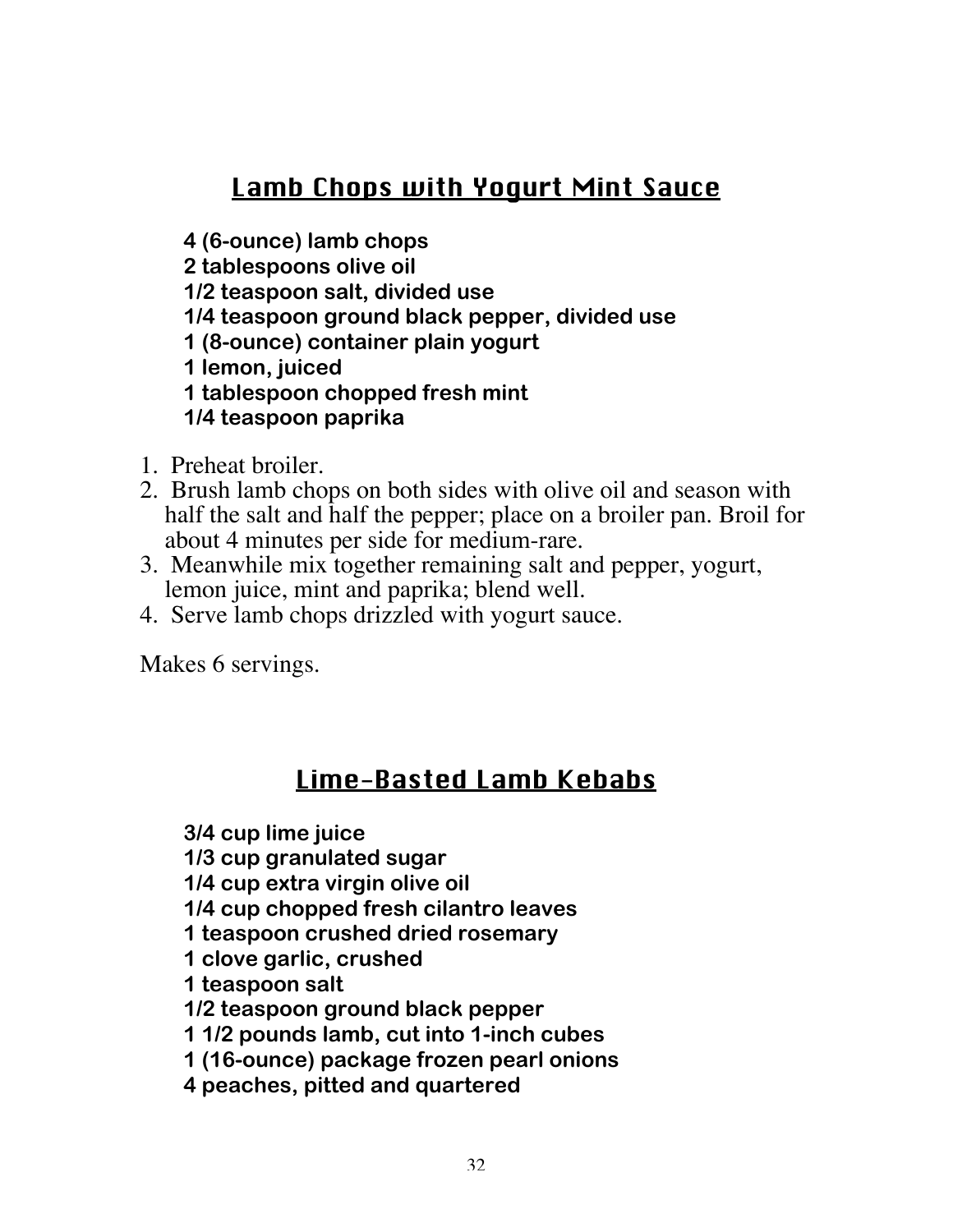#### **8 (10-inch) bamboo skewers**

- 1. In a large plastic bag or bowl with a lid, combine lime juice, sugar, olive oil, cilantro, rosemary, garlic, salt and pepper. Remove 1/2 cup marinade; set aside for basting. Add lamb and onions; close plastic bag or place lid on securely. Refrigerate for 30 minutes, turning the bag or stirring every 10 minutes.
- 2. Preheat grill.
- 3. Remove lamb and onions from marinade. Thread lamb, onions and peaches onto 8 skewers. Grill for 10 to 15 minutes, or until done, basting with reserved marinade. Serve hot.

# Middle Eastern Grilled Lamb

- **5 pounds boned lamb roast**
- **4 tablespoons minced garlic**
- **2 teaspoons ground cinnamon**
- **1 tablespoon ground allspice**
- **1 cup fresh mint leaves, torn**
- **1/4 cup extra virgin olive oil**
- 1. Prepare a grill.
- 2. Place lamb in a 13 x 9-inch microwave-safe baking dish.
- 3. In a small bowl, mix together garlic, cinnamon, allspice, mint and olive oil. Spread evenly over the lamb. Cover and microwave on medium for about 20 minutes, or until the internal temperature reaches 110° to 120°F.
- 4. Remove the lamb to a grill and cook on medium-high until the surface blackens and the meat is tender (a meat thermometer should register 155° for medium doneness). Let stand for at least 10 minutes before carving.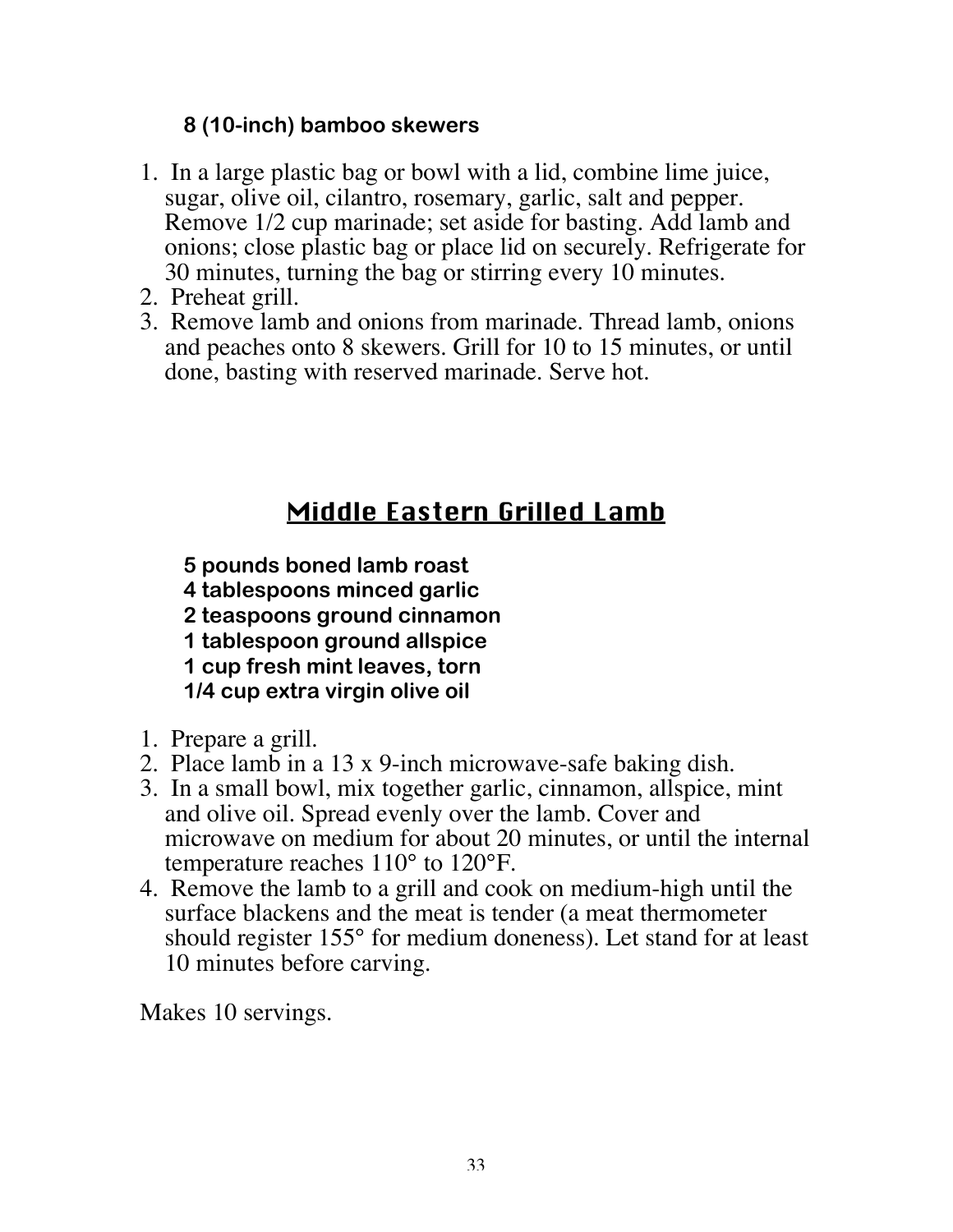# Minted Lamb Kebabs

**1 (12-ounce) jar mint jelly, divided use 1/2 teaspoon dried rosemary, crushed 1/2 teaspoon ground black pepper 1 pound boneless leg of lamb, cut into cubes 2 zucchini, cut into 1-inch thick slices 1 red bell pepper, cut into 1-inch pieces 1 onion, cut in wedges 8 mushrooms**

- 1. Combine 1/2 cup jelly, rosemary and black pepper in small saucepan. Cook over low heat until jelly is melted. Cool; transfer to medium bowl. Add lamb; cover and refrigerate for 2 hours.
- 2. Preheat grill or broiler.
- 3. Thread lamb and vegetables alternately on skewers. Grill or broil to desired doneness, brushing with remaining jelly and turning skewers frequently.

#### Persian Lamb Kebabs

**1/2 cup vegetable oil**

**1/4 cup lemon juice**

**2 cloves garlic, crushed**

- **1 teaspoon salt**
- **1/2 teaspoon ground black pepper**
- **6 bay leaves**
- **2 pounds lamb, cubed**
- **4 tomatoes, cut in large chunks**
- **2 green bell peppers, seeded and cut in large chunks**
- **2 eggplants, cut in large chunks**
- 1. Combine oil, lemon juice, garlic, salt, pepper and bay leaves in a medium bowl. Add lamb and marinate for 4 to 5 hours in the refrigerator, turning once to coat meat.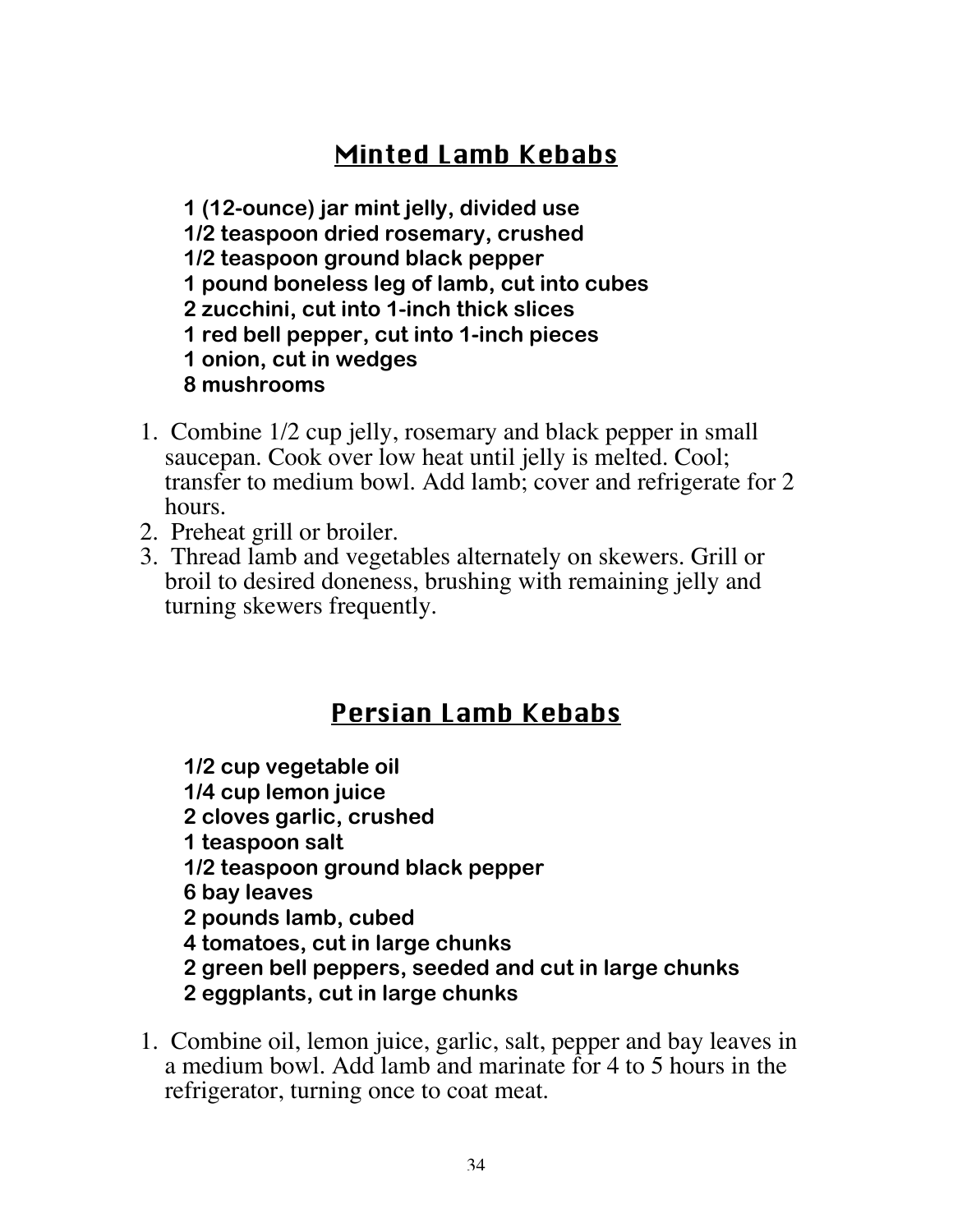- 2. Prepare grill for cooking.
- 3. Thread lamb and bay leaves, alternating with tomatoes, bell peppers, and eggplant onto skewers. Brush with marinade. Grill over medium-high heat until lamb is brown and cooked through, about 5 minutes on each side. Serve hot.

#### Chicken Kebabs with Papaya Chutney

**1 medium onion, cut into 8 wedges**

**1 tablespoon curry powder**

**2 garlic cloves, finely minced**

**2 tablespoons olive or vegetable oil**

**2 tablespoons fresh lemon juice**

**1 tablespoon water**

**1/2 teaspoon salt**

**1/4 teaspoon freshly ground pepper**

**1 pound skinless, boneless chicken breast halves, cut into 1-inch cubes**

**1 red bell pepper, cut into 1-inch pieces**

**1 green bell pepper, cut into 1-inch pieces**

**Fresh pineapple, cut into 1-inch chunks (or use canned)**

- 1. In a small saucepan cook the onion in boiling water for 4 minutes. Drain; set aside.
- 2. Meanwhile, in a small skillet, cook the curry powder and garlic in hot oil for 15 to 20 seconds. Remove from heat. Stir in lemon juice, water, salt, and pepper; set aside.
- 3. Thread chicken cubes, bell peppers, pineapple and onion on 4 long metal skewers (or eight 10-inch wooden skewers that have been soaked in water for 30 minutes prior to using).
- 4. Stir the curry mixture and brush kabobs on all sides.
- 5. Grill kabobs on an uncovered grill directly over medium coals for 12 to 14 minutes or until chicken is tender and no longer pink, turning to brown evenly. Or, place kabobs on an unheated rack of a broiler pan; broil 5 to 6-inches from the heat for 10 to 12 minutes, turning to brown evenly.
- 6. Serve immediately with Papaya Chutney.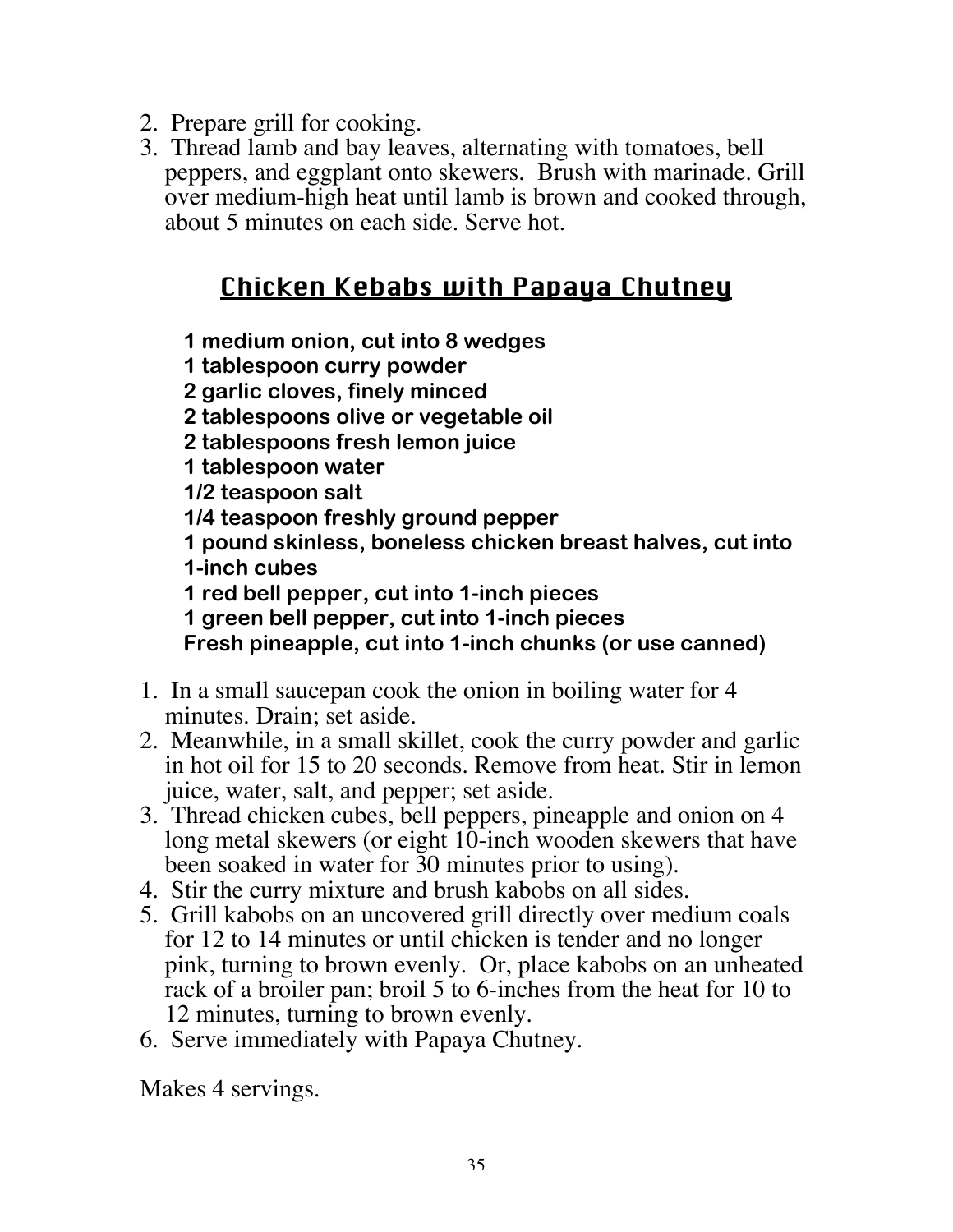#### **Papaya Chutney:**

**1 cup chopped, peeled apple 1 cup chopped, peeled papaya 1/4 cup packed brown sugar 2 tablespoons golden raisins 2 tablespoons chopped green and/or red bell pepper 2 tablespoons rice vinegar 2 tablespoons water 2 teaspoons fresh lemon juice 1 teaspoon grated lemon rind 1/4 teaspoon salt**

In a medium saucepan, combine the apple, papaya, brown sugar, raisins, peppers, vinegar, water, lemon juice and rind, and salt. Bring to boiling; reduce heat. Simmer, uncovered and stirring occasionally, about 15 minutes or until fruit is tender and chutney is desired consistency.

## Chutney and Lime Kebabs with Curried Rice

**1 (9-ounce) jar Hot Mango Chutney 1/4 cup lime juice (about 2 limes) 1 tablespoon olive oil 1 tablespoon plus 1 teaspoon curry powder, divided use 1 pound boneless, skinless chicken breast halves, cut into 1 1/2-inch pieces 2 medium red or green bell peppers, cut into 1 1/2-inch pieces 1 cup basmati rice, uncooked**

- 1. Combine chutney, lime juice, oil and 1 tablespoon curry powder in medium bowl. Add chicken; stir to coat. Cover; refrigerate for 2 to 4 hours.
- 2. Prepare rice according to package directions, adding remaining curry powder with water.
- 3. Preheat grill or broiler.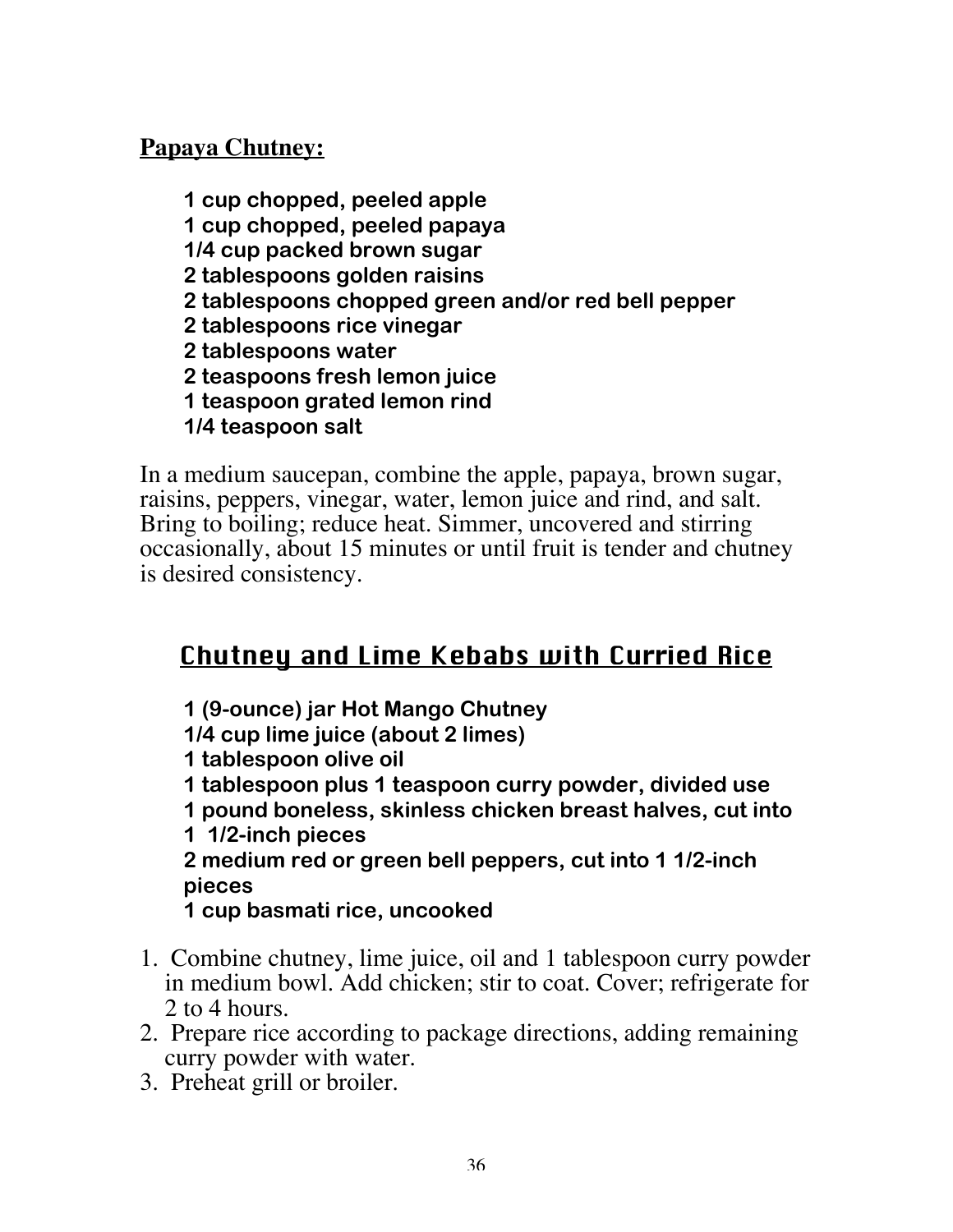4. Alternately thread chicken and bell pepper pieces onto skewers; reserve marinade for basting. Grill or broil kabobs, turning once and basting occasionally with reserved marinade for 10 to 15 minutes or until chicken is no longer pink. Discard any remaining marinade. Serve over warm curried rice.

Makes 4 servings.

# Chicken Santa Fe

#### **2 whole chicken breasts, halved, boned and skinned 4 tablespoons jalapeno jelly, melted 2 sweet red peppers, roasted, skinned\***

- 1. Place chicken between 2 pieces wax paper and gently pound to 1/4-inch thickness.
- 2. In large plastic zip-lock bag, place chicken in single layer. Add marinade, close bag, refrigerate and marinate, turning once, for l hour.
- 3. Remove chicken from marinade and place on broiler pan; brush liberally with marinade. Arrange rack so chicken is 6 inches from heat and broil about 8 minutes. Turn and broil 8 minutes more or until chicken is brown and fork can be inserted with ease.
- 4. Brush chicken with melted jelly. Place 2 roasted pepper strips to form an X on each breast half; spoon on remaining jelly. Return chicken to oven until brown and slightly glazed.

Makes 4 servings.

## **Marinade:**

 In medium bowl, mix together 1/4 cup olive oil, juice and zest of l small lime, l clove garlic (crushed), l ounce tequila,  $1/4$  teaspoon bottled hot pepper sauce, 1/8 teaspoon liquid smoke and 1/4 teaspoon salt.

\*To roast peppers, place under broiler, turning often until charred. Cool. With point of sharp knife, remove stem, seeds and skin. Cut in 8 strips.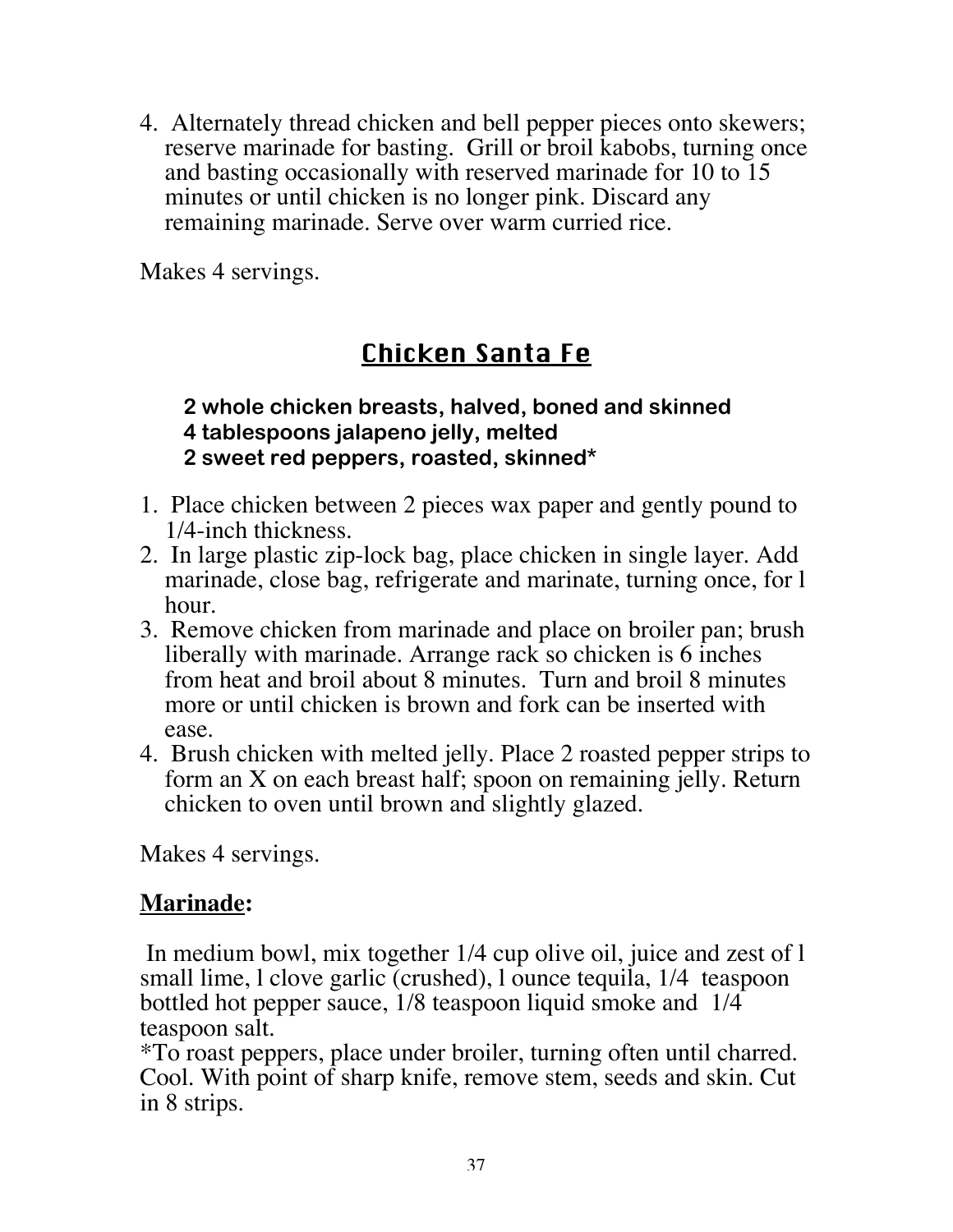# Chicken Napoli

**4 broiler-fryer chicken breasts, halved 1 cup (8 ounces) butter or margarine 2 (5/8-ounce) envelopes dry Italian dressing mix 1/3 cup lime juice**

- 1. Melt butter in small saucepan. Stir in salad dressing mix and lime juice.
- 2. Brush both sides of chicken pieces with mixture.
- 3. Place chicken skin side down on grill about 10 inches above hot coals. Grill, turning and basting often with butter mixture for 40 minutes or until tender and richly glazed.

Makes 8 servings.

# Grilled Chicken and Vegetable Kebabs with Chutney Barbecue Sauce

**1 (9-ounce) jar Hot Mango Chutney 2 teaspoons white wine vinegar 4 boneless, skinless chicken breast halves, cut into 1 1/2 inch pieces 1 large red bell pepper, seeded and cut into 1 1/2-inch pieces 1 large green bell pepper, seeded and cut into 1 1/2-inch pieces 16 mushrooms, stems removed 1 red onion, cut into 1 1/2-inch pieces 8 (10-inch) skewers Salt/ground pepper to taste** 1. Place chutney and vinegar in blender; cover. Blend until

smooth. Pour into small bowl.

- 2. Alternately thread chicken, bell peppers, mushrooms and onion onto skewers. Season with salt and pepper.
- 3. Grill or broil kebabs, turning and basting with chutney barbecue sauce, for 10 to 15 minutes or until chicken is no longer pink. Makes 4 servings.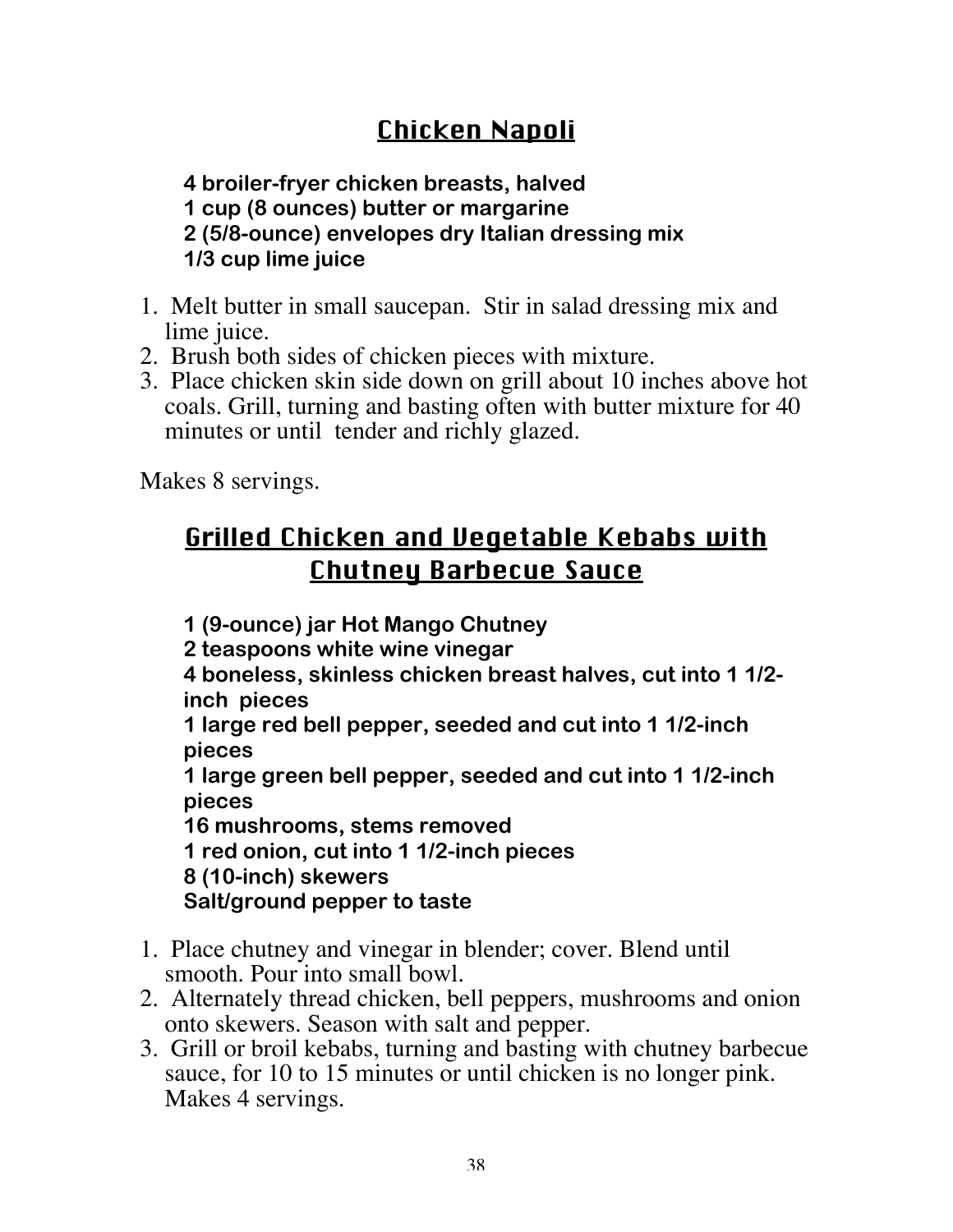# Grilled Ginger Chicken Kebabs

**6 chicken thighs, boneless and skinless, cut into 1-inch pieces**

- **2 tablespoons canola or vegetable oil**
- **2 tablespoons rice vinegar**
- **1 teaspoon granulated sugar**
- **1 teaspoon salt**
- **1 stalk lemon grass, chopped**
- **1 (2-inch) piece ginger, peeled and sliced**
- **2 cloves garlic**
- **4 scallions (green onions), cut into 1 1/2 inch lengths**
- **1 tablespoon sesame seeds, toasted**
- 1. In bowl of food processor, place canola oil, rice vinegar, sugar, salt, lemon grass, ginger and garlic cloves. Process until lemon grass is chopped fully, about 3 minutes. Transfer to glass bowl. Add chicken thighs to bowl. Cover and refrigerate at least two hours, or overnight, or up to 2 days.
- 2. Prepare charcoal or gas grill, or preheat oven broiler.
- 3. Thread chicken pieces and scallions, alternating. Place on grill and cook, turning once, until chicken is firm and opaque, about 6 to 8 minutes per side.
- 4. Plate on serving platter and sprinkle with sesame seeds.

Makes 4 servings.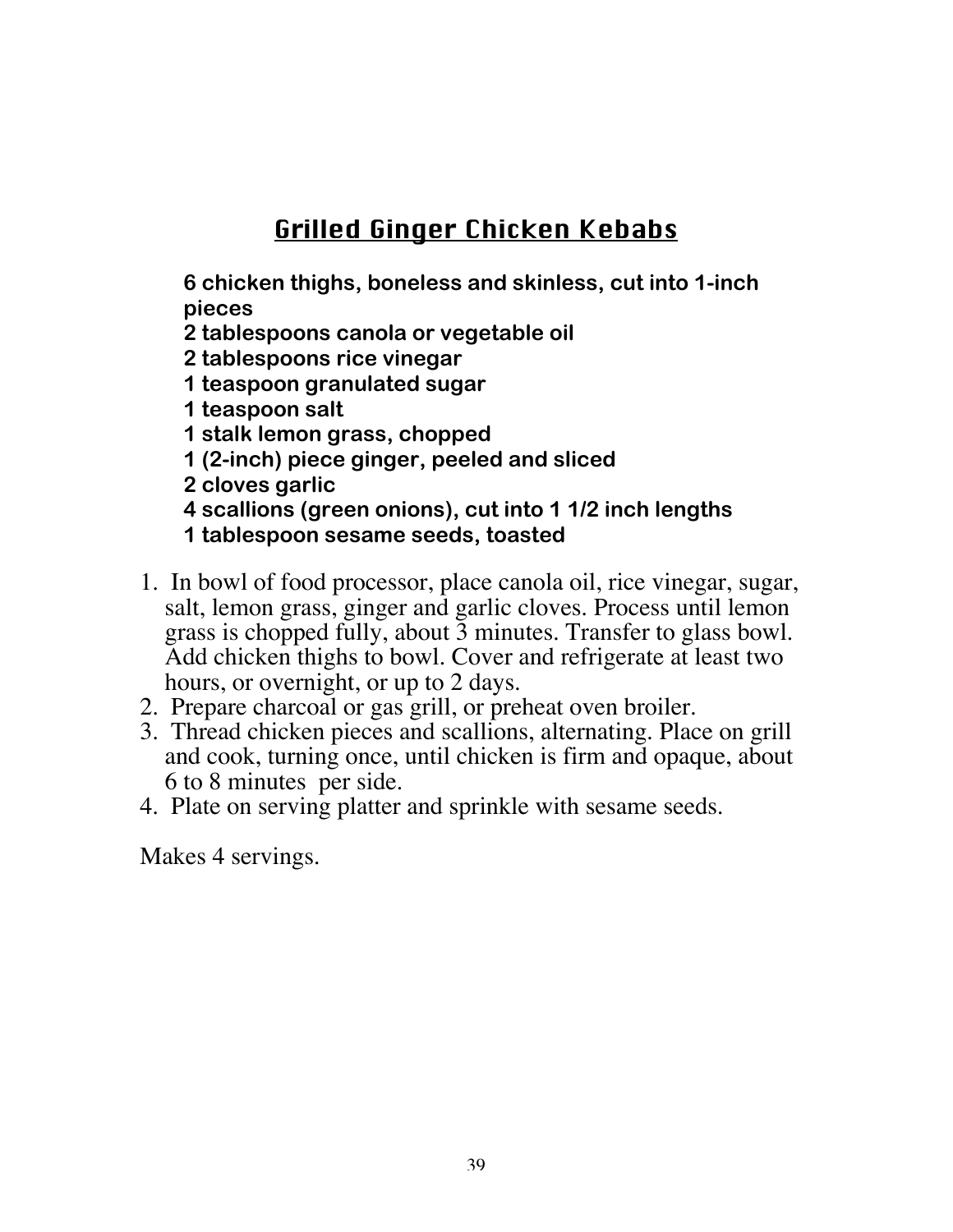# Jerked Chicken and Plantain Kebabs with Papaya-Avocado Salsa

**8 boneless chicken thighs, cut into 2-inch chunks**

**2 ripe plantains, sliced into 1-inch pieces**

**1 red onion, cut into 2-inch chunks; 1 chunk minced**

- **2 tablespoons jerk seasoning**
- **1 teaspoon cumin**

Hot cooked rice for accompaniment

## **Papaya-Avocado Salsa:**

**2 ripe avocados, diced 1 cup diced papaya 2 tablespoons lime juice 1 teaspoon orange zest 2 tablespoon orange juice 1 teaspoon jerk seasoning 1/4 teaspoon salt**

- 1. Prepare charcoal or gas grill, or preheat broiler.
- 2. To make salsa, stir together all salsa ingredients, plus minced red onion. Set aside.
- 3. On 8 long skewers, thread chicken, plantains and chunks of red onion. Rub with jerk seasoning and cumin. Place on grill or under broiler and cook, turning once, about 6 minutes per side or until chicken is firm and cooked throughout and plantains and onions are tender.
- 4. Serve skewers with salsa and rice.

Makes 4 servings.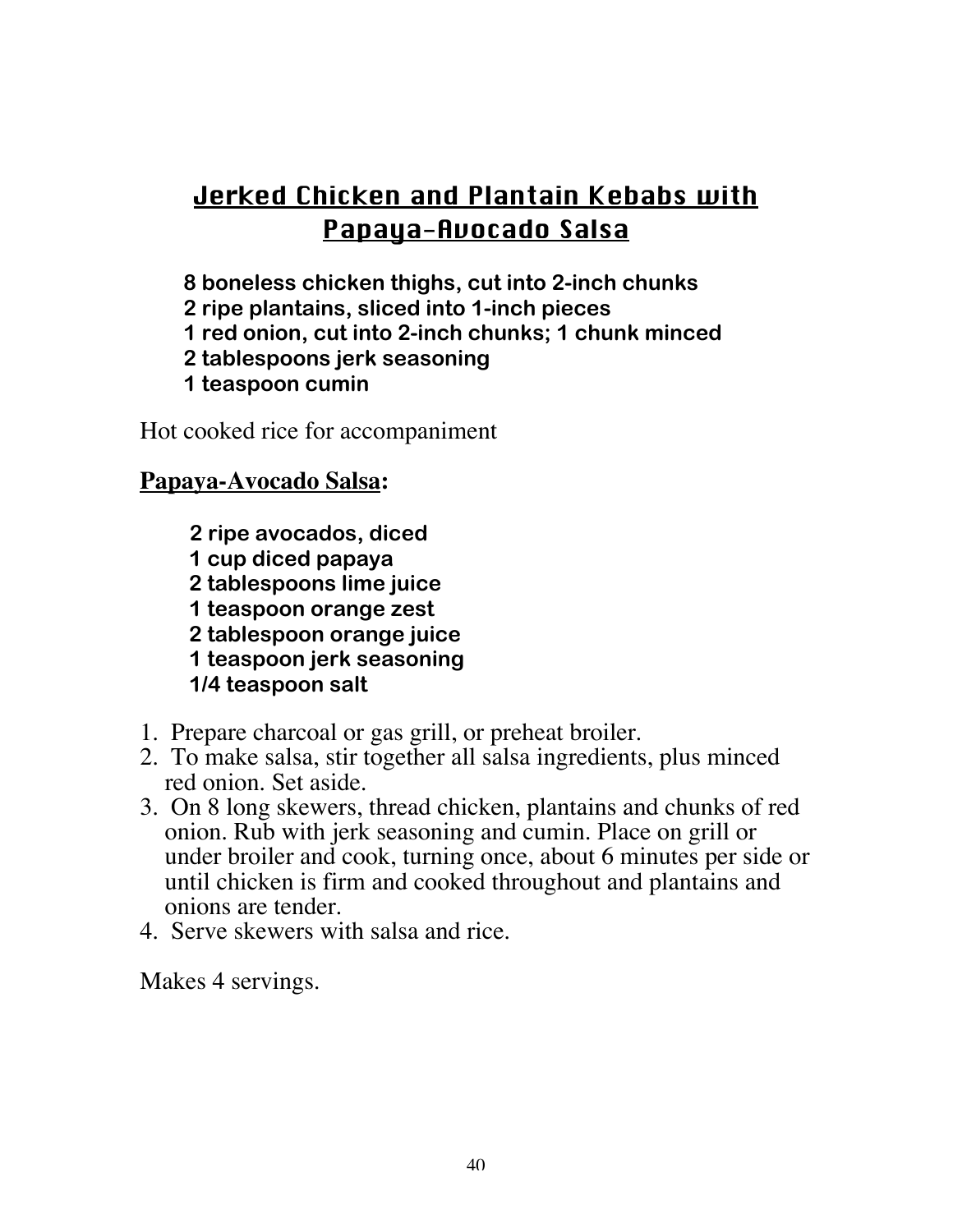# Middle Eastern Grilled Chicken Kebabs

**1 pound skinless, boneless chicken breasts, cut into 1-inch pieces 16 cherry tomatoes 8 (6-inch) skewers**

#### **Marinade:**

 **1 cup plain yogurt 1 tablespoon chopped fresh mint 3 cloves garlic, minced 1/2 teaspoon salt**

#### **Pita Bread:**

 **4 pieces pita bread 2 tablespoons extra-Virgin olive oil 2 cloves garlic, minced**

### **Salad:**

 **1 large tomato, chopped 1 medium cucumber (peeled if waxed), chopped 1/2 small red onion, diced 2 teaspoons fresh, chopped parsley 2 cloves garlic, minced 2 tablespoons extra-virgin olive oil 2 tablespoons red wine vinegar Salt and pepper to taste Kalamata olives to garnish Fresh mint sprigs to garnish**

- 1. Whisk together the marinade ingredients in medium bowl. Add chicken pieces, mixing until well coated with marinade. Cover and refrigerate for 1 hour. While the chicken marinates - make the salad, prepare the pita bread for grilling and then prepare coals for the grill.
- 2. To make salad, toss all salad ingredients together in a medium bowl. Cover and set aside to let the flavors blend.
- 3. To prepare the pita, stir together the olive oil and garlic in a small bowl or cup. Brush the pita bread with mixture on both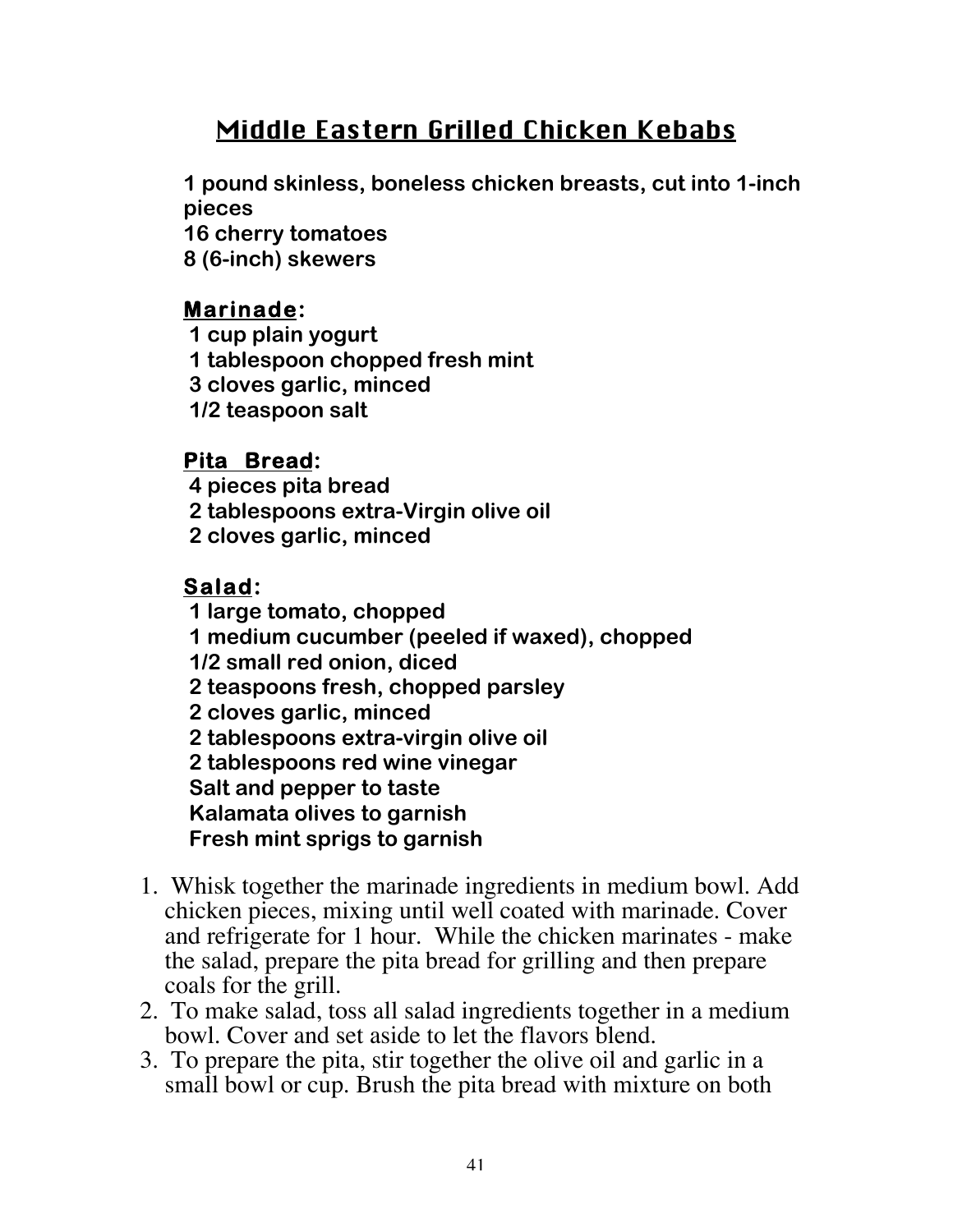sides and set aside until you are ready to grill.

- 4. Thread the chicken pieces and cherry tomatoes onto the skewers; two tomatoes per skewer and several pieces of chicken. Grill until it is well charred and very firm to the touch, about 8 minutes over hot coals. Just before the chicken is done (or right afterwards if the grill is full), set the pita bread on the grill and toast both sides until lightly browned.
- 5. To serve, cut the pita bread into triangles and arrange on each of 4 plates. Spoon salad onto each plate and set the kebabs on top of the salad. Garnish with olives and fresh mint sprigs.

Makes 4 servings.

# Southwest Chicken Barbecue

**1 cup ketchup**

**5 tablespoons unsalted butter, if available**

**1/4 cup strong black coffee**

**3 tablespoons Worcestershire sauce**

**1 to 2 tablespoons pure ground hot chilies**

**1 tablespoon dark brown sugar, packed**

**1/4 teaspoon salt, or to taste**

**3 to 4 pounds chicken, cut into serving pieces**

- 1. To prepare the sauce: in a 2-quart saucepan combine all the ingredients and all the sauce to simmer, uncovered over medium heat for 10 to 15 minutes. Set aside until you are ready to barbecue.
- 2. To barbecue the chicken: when the fire is ready, position the rack 5 inches above the heat source.
- 3. Place the chicken pieces on the hot rack, skin side down. When seared, turn and grill the pieces bone side down, until light golden.
- 4. Remove the chicken from the grill and cover the grill with a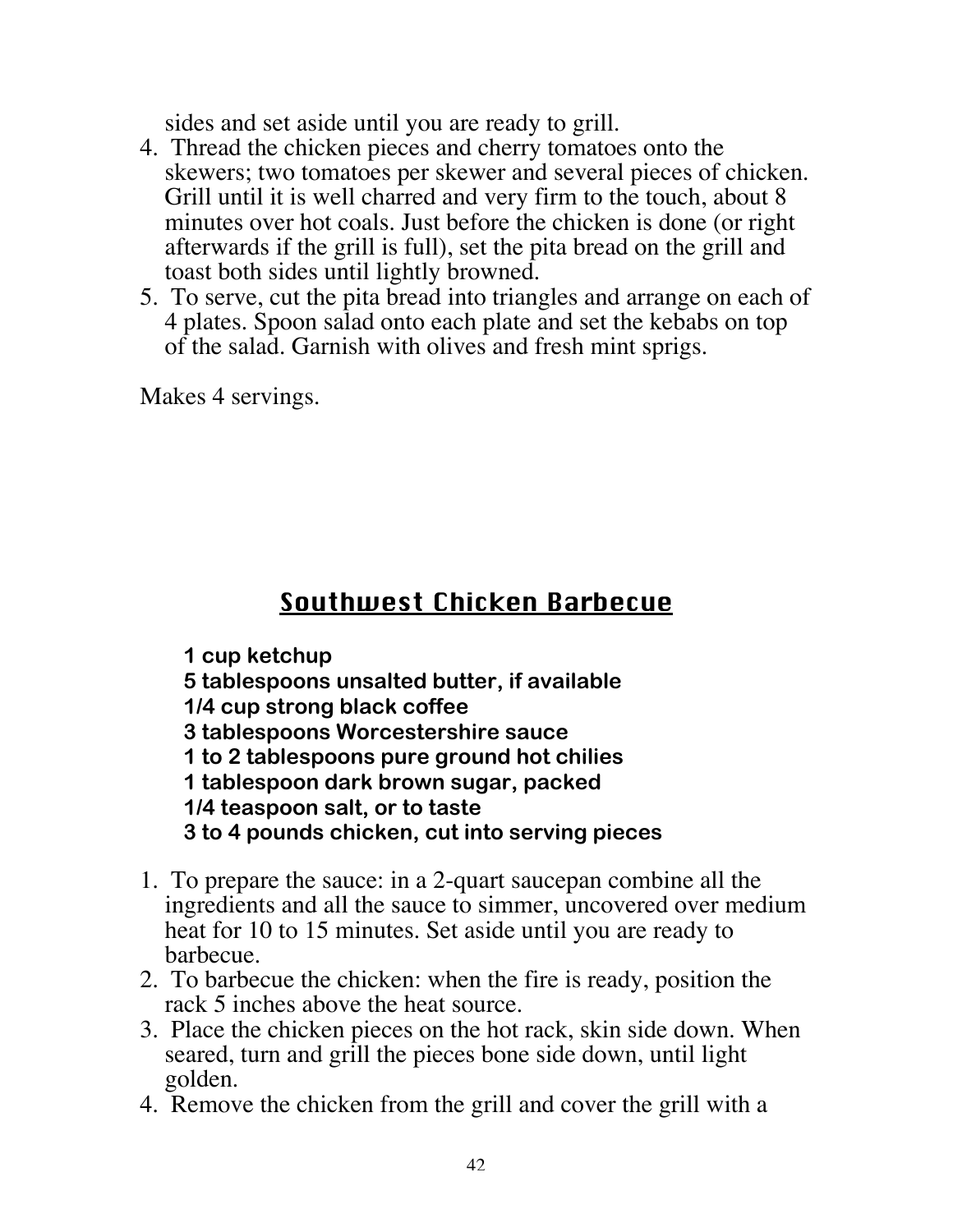layer of heavy-duty aluminum foil. Puncture the foil to make plenty of ventilation holes.

- 5. Place the chicken on the foil, skin side down, and generously spoon on the barbecue sauce. Grill until the sauce is set. Then turn the pieces over, sauce the skin side and grill bone side down.
- 6. Continue saucing and turning until all the pieces are done, about 50 to 60 minutes. To test to doneness, insert the tip of a sharp knife into the largest piece of chicken breast. If the juices run clear, it's done

Makes 1 1/2 cups sauce, serving 3 to 4 people.

# Thai Grilled Chicken - Gai Yang

**3 to 4 whole chicken breasts**

**2 teaspoons whole black peppercorns, ground in a spice grinder**

**2 garlic cloves, finely minced**

**2 tablespoons chopped fresh coriander roots (cilantro), finely minced\***

**1 tablespoon Asian fish sauce**

**1 cup well-stirred canned unsweetened coconut milk**

Hot cooked rice (Preferably Jasmine rice)

- 1. With a cleaver or poultry shears halve chicken breasts and cut each half crosswise into 4 pieces.
- 2. With a mortar and pestle, or flat side with the sharp edge of the cleaver, blend peppercorns and garlic with a pinch salt to a smooth paste. Add coriander roots and pound or blend to a paste.
- 3. In a large non-metallic bowl stir together coriander paste, fish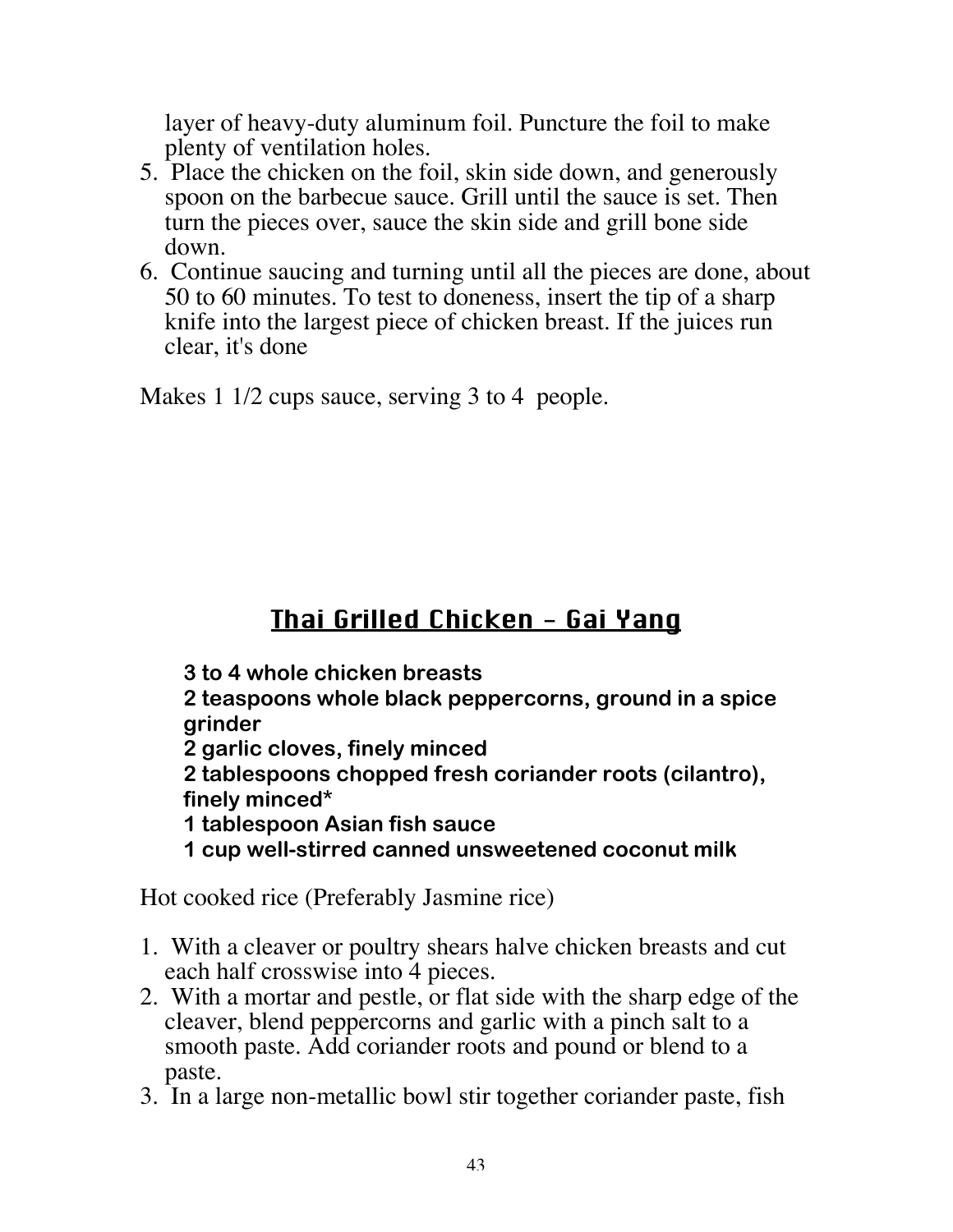sauce, and coconut milk. Add chicken and turn to coat well with marinade. Marinate chicken, covered, at room temperature 1 hour, or for several hours in refrigerator.

- 4. Prepare grill (or preheat broiler).
- 5. Grill chicken, skin sides down, on a lightly oiled rack set 5 to 6 inches over glowing coals until browned, 7 to 10 minutes. Brush top of chicken lightly with marinade, discarding any remaining marinade, and turn chicken. Grill chicken until just cooked through and juices run clear, 7 to 10 minutes more. (Alternatively, chicken may be broiled in same manner on lightly oiled rack of a large broiler pan about 4 to 6 inches from heat.)
- 6. Serve chicken with dipping sauce and cooked rice.

Serves 6.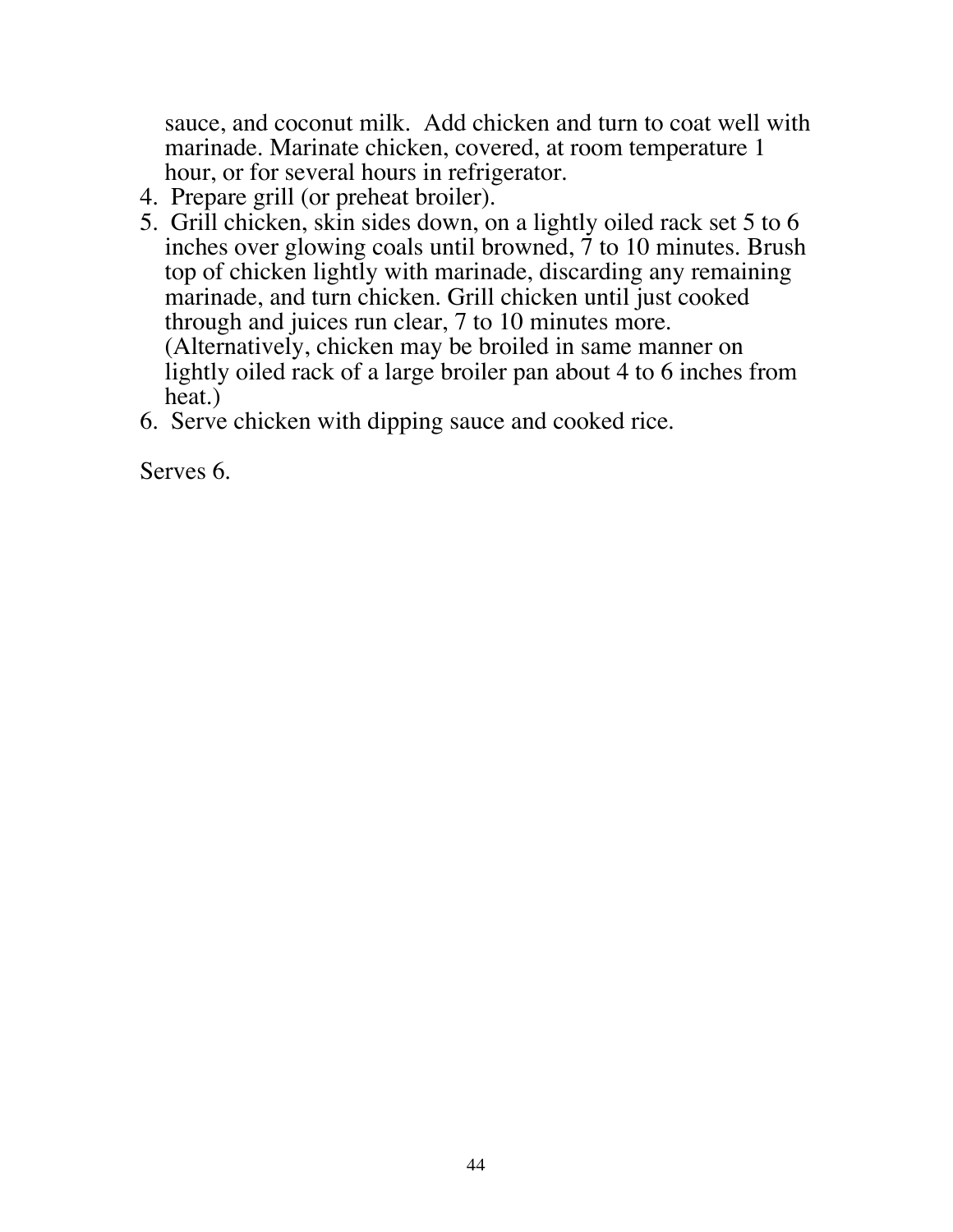# Salads

Black Bean and Chutney Rice Salad Cilantro Pesto Pasta Salad Couscous Salad with Dried Cherries Italian Pasta & Tomato Salad Cold Lentil Salad Mediterranean Couscous Salad with Pine Nuts Pasta Party Salad Spinach and Pasta Salad Tomato Basil Salad with Mozzarella Tortellini and Shrimp Caesar Salad Zesty Summer Pasta Salad Goat Cheese and Sundried Tomato Salad Louisiana Potato Salad Bread Salad Spinach Salad Green Bean and Basil Salad Thai Cucumber Salad Mexican Chicken Salad Double Tomato Bruschetta Asiago Dip with Crostini Mango Bruschetta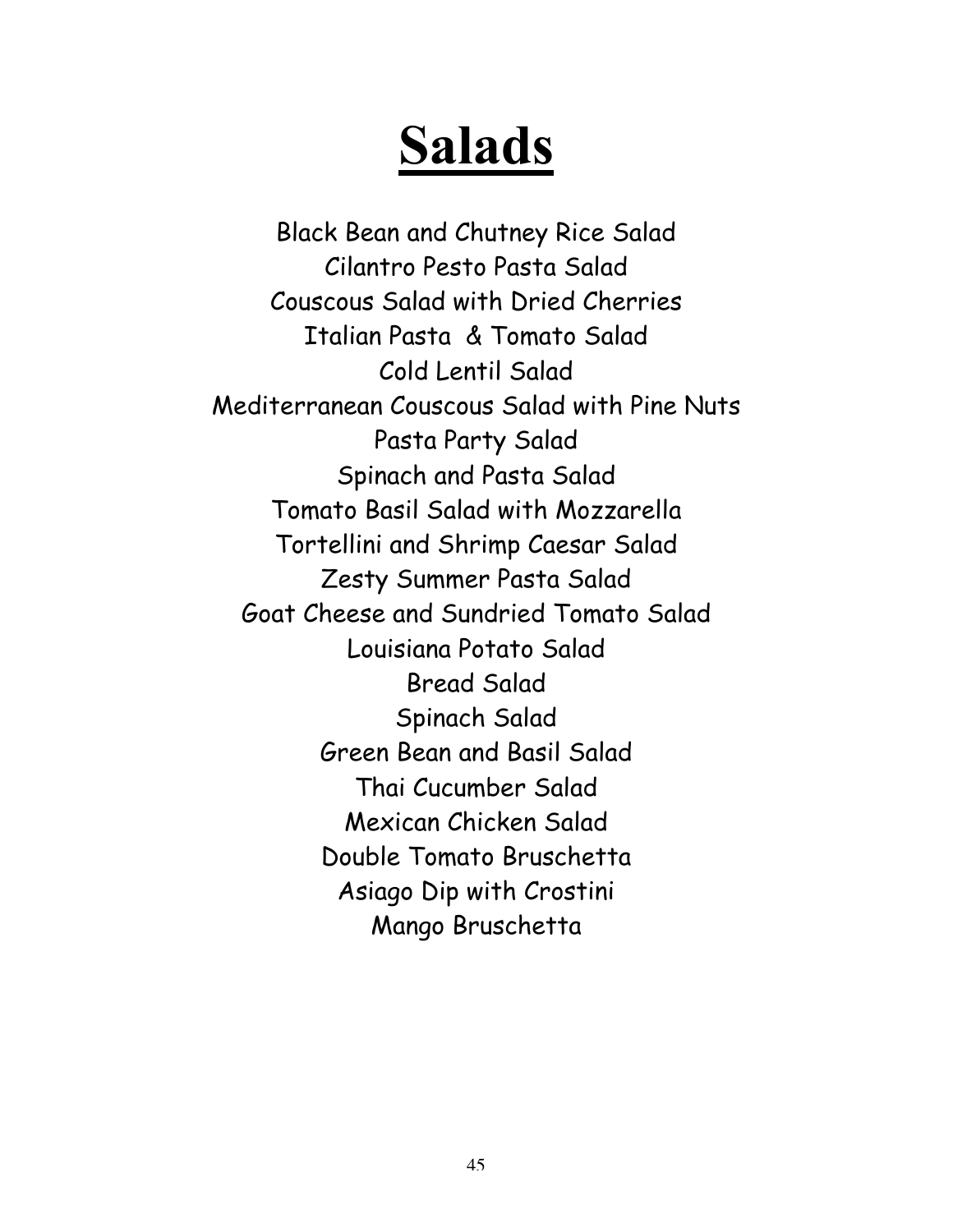# Black Bean and Chutney Rice Salad

**1 (15-ounce) can black beans, drained and rinsed 1 large red bell pepper, seeded and chopped 1 (9-ounce) jar chutney 1 cup whole kernel corn 6 green onions, sliced 3 tablespoons chopped fresh cilantro 1/2 teaspoon ground cumin 2 3/4 cups water 3/4 cup uncooked basmati rice 1/2 cup dried red lentils 1 1/2 cups fresh spinach leaves, packed and shredded**

- 1. Combine beans, bell pepper, chutney, corn, green onions, cilantro and cumin in medium bowl; stir gently.
- 2. Bring water to a boil in large saucepan; stir in rice and lentils. Reduce heat to low; cook, uncovered, for 20 to 25 minutes or until lentils are tender and liquid is absorbed. Remove from heat; stir in black bean mixture. Cover; refrigerate until chilled. Stir in spinach before serving.

Makes 6 servings.

## Cilantro Pesto Pasta Salad

**1 pound rigatoni or other small pasta 1/2 cup olive oil 1 cup fresh cilantro leaves, washed, loosely packed 2 cloves garlic, crushed 1/4 teaspoon dried oregano leaves**

**1/4 cup pine nuts**

**1/2 cup sliced black olives**

**Salt and freshly ground pepper to taste**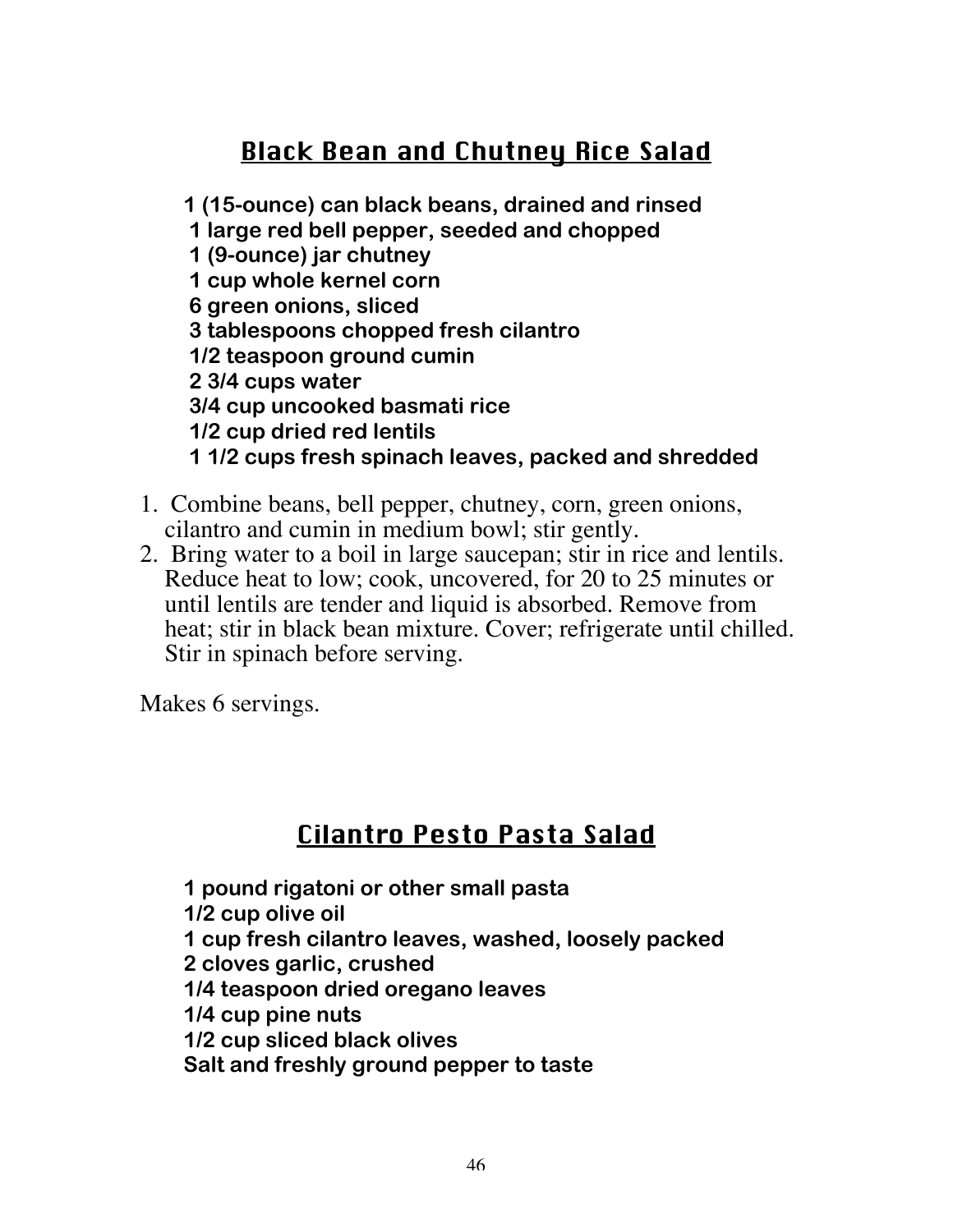- 1. Cook rigatoni according to package directions, drain well.
- 2. In blender container, blend oil, cilantro, garlic and oregano until smooth.
- 3. Toss pasta with dressing; toss in pine nuts and olives; season to taste with salt and pepper. Cover and refrigerate. Toss again before serving.

Serves 8.

## Couscous Salad with Dried Cherries

**1 cup water or chicken broth 3/4 cup quick-cooking couscous, uncooked 1/2 cup dried tart cherries 1/2 cup coarsely chopped carrots 1/2 cup chopped unpeeled cucumber 1/4 cup sliced green onions 1/4 cup toasted pine nuts or slivered almonds (optional) 3 tablespoons balsamic vinegar 1 tablespoon olive oil 1 tablespoon Dijon-style mustard Salt and pepper, to taste**

- 1. Bring water or broth to a boil in a medium saucepan; stir in couscous. Remove from heat; let stand, covered, 5 minutes. Fluff with a fork. Uncover; let cool 10 minutes.
- 2. Put cooked couscous, dried cherries, carrots, cucumber, green onions and pine nuts in a large bowl; mix well. Combine vinegar, olive oil and mustard in a small container; mix well. Pour over couscous mixture; stir to coat all ingredients. Season with salt and pepper, if desired. Serve chilled or at room temperature.

Makes 4 cups; about 6 servings.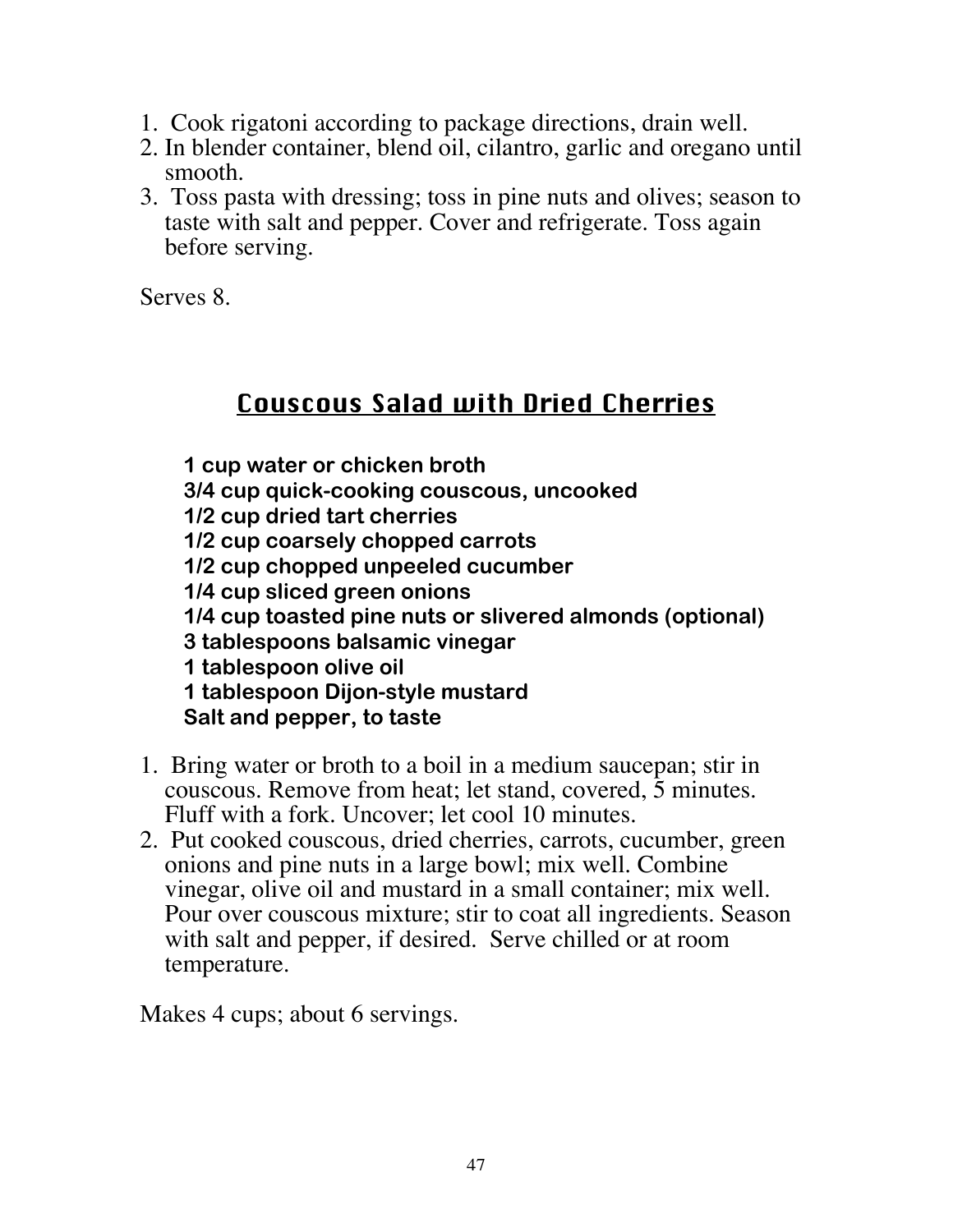# Italian Pasta & Tomato Salad

*Choose vine-ripened tomatoes to pair with penne pasta.*

### **Pasta Ingredients:**

**8 ounces (2 1/3 cups) uncooked dried penne pasta**

## **Salad Ingredients:**

**1/4 pound (1 cup) Cheddar or Monterey Jack Cheese, cubed 1/2-inch 2 medium (2 cups) tomatoes, cubed 1-inch 2 medium (2 cups) zucchini, sliced 1/4-inch**

## **Dressing Ingredients:**

**1/2 cup Italian vinaigrette dressing 1 tablespoon fresh oregano leaves 1 tablespoon chopped fresh basil leaves Lettuce leaves**

- 1. Cook pasta according to package directions. Rinse with cold water; drain.
- 2. Combine pasta and all salad ingredients in large bowl.
- 3. Stir together all dressing ingredients except lettuce leaves in small bowl. Add dressing to salad; toss to coat. Cover; refrigerate at least 30 minutes. Serve salad on lettuce leaves.

Makes 6 servings.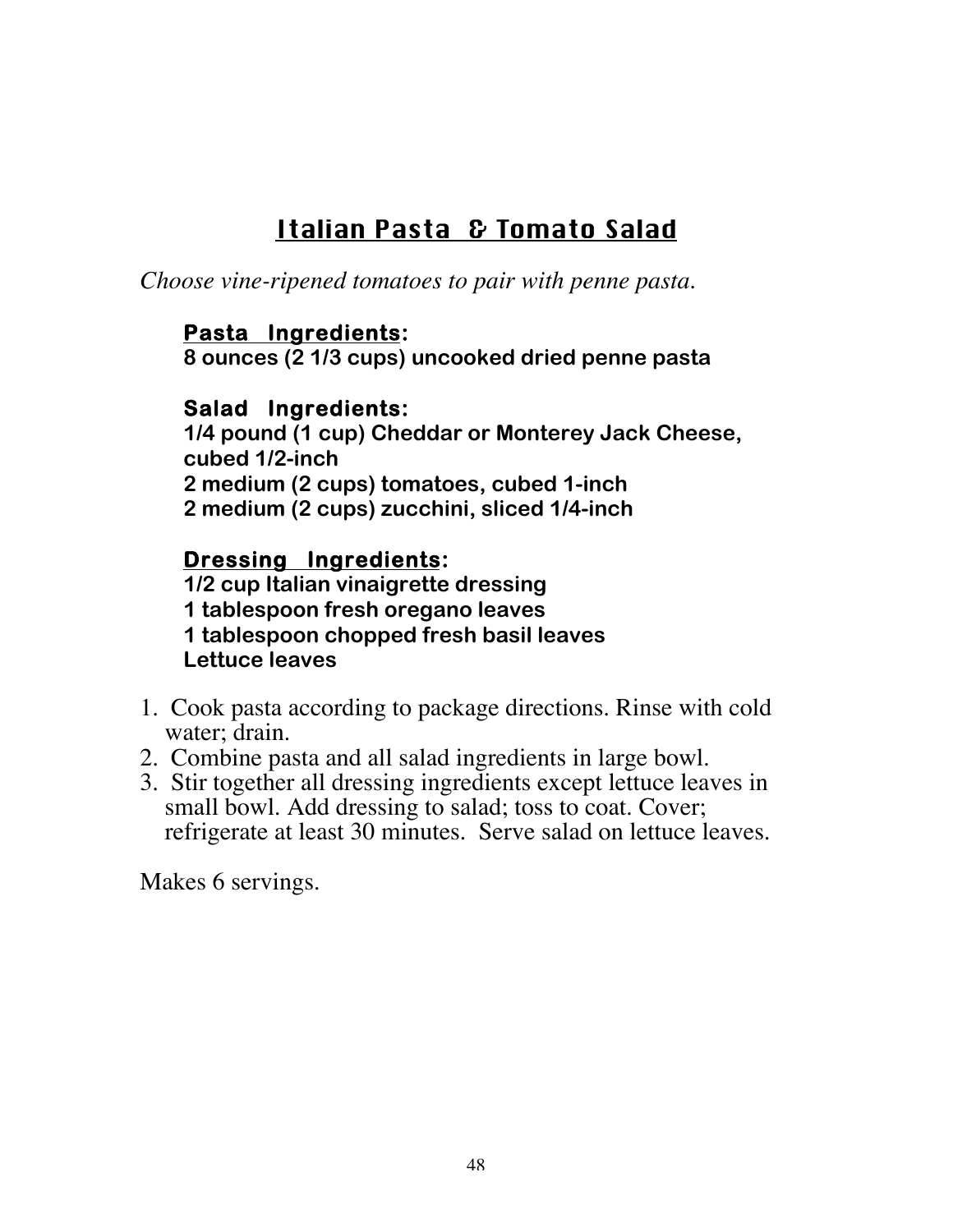# Cold Lentil Salad

**3 cups cold water 1/2 cup dried lentils 1/2 teaspoon salt 1/2 cup diced celery 1/2 cup diced red bell pepper 1/3 cup mint sauce 1/4 cup diced red onion 1/4 cup chopped flat-leaf parsley 2 tablespoons olive oil 1 clove small garlic, finely chopped 1/4 teaspoon dried oregano, crushed 4 large lettuce leaves**

- 1. Combine water, lentils and salt in small saucepan. Bring to a boil over high heat. Cook, stirring occasionally, for 15 minutes or until lentils are crisp-tender. Drain; run lentils under cold water.
- 2. Combine lentils, celery, bell pepper, mint sauce, onion, parsley, olive oil, garlic and oregano in medium bowl; mix well. Cover; refrigerate until ready to serve. Serve over lettuce leaves.

Makes 4 servings.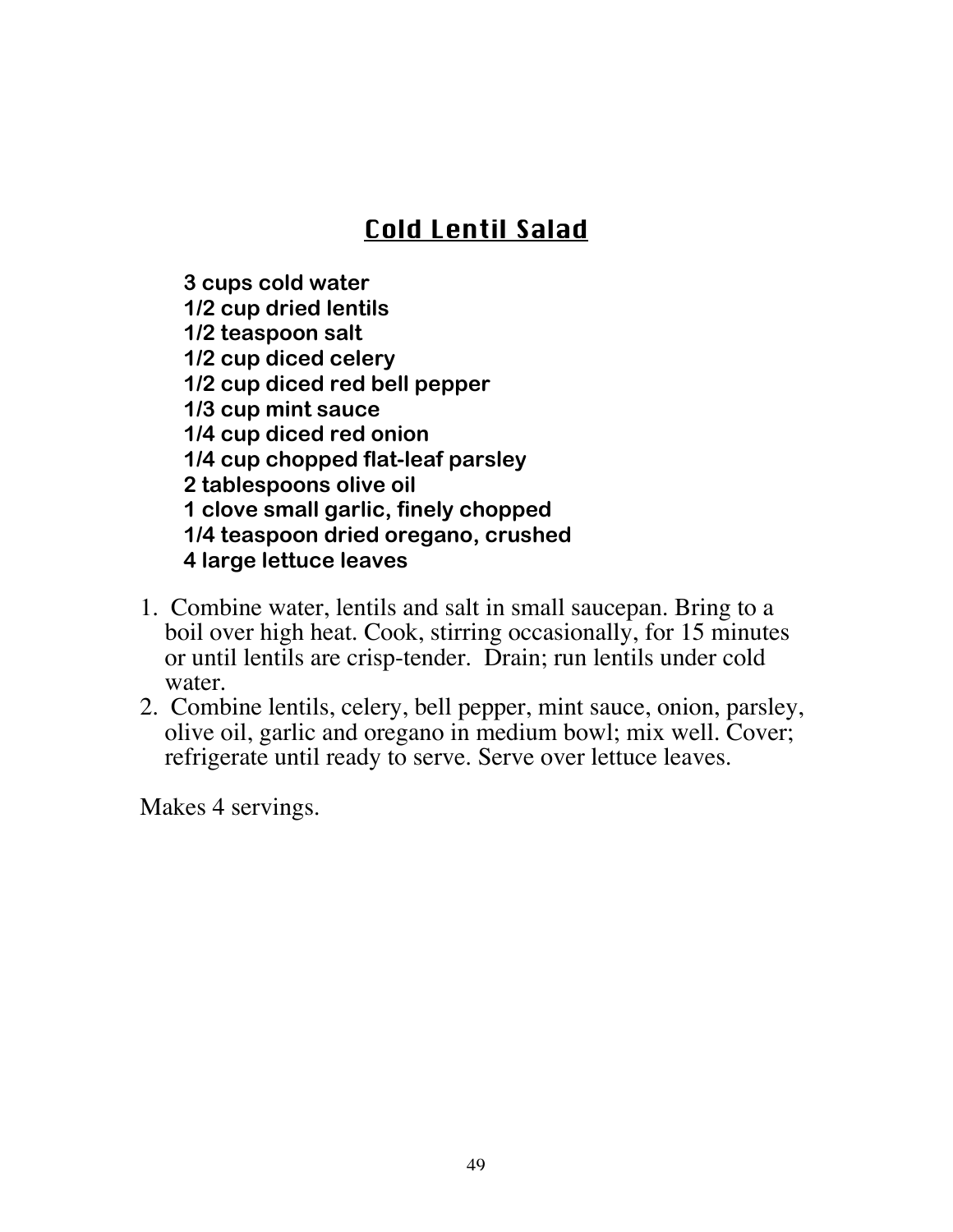## Mediterranean Couscous Salad with Pine Nuts

### **Couscous Ingredients:**

**1 1/2 cups water 1 cup uncooked couscous**

## **Dressing Ingredients:**

**3 tablespoons lemon juice 1 tablespoon olive oil 1 tablespoon cider vinegar**

**2 teaspoons honey**

## **Salad Ingredients:**

**3 cups fresh baby spinach leaves, washed, stems removed 1/3 cup chopped roasted red bell pepper 4 ounces (3/4 cup) Feta Cheese, crumbled 3 tablespoons toasted pine nuts**

- 1. Heat water in 2-quart saucepan over medium heat until water comes to a boil  $(3 \text{ to } 4 \text{ minutes})$ . Stir in couscous. Cover: remove from heat. Let stand 5 minutes. Fluff with fork. Pour into large bowl; chill 10 minutes.
- 2. Meanwhile, combine lemon juice, olive oil, vinegar and honey in small bowl.
- 3. Add dressing and all salad ingredients to couscous; toss lightly. Serve immediately or refrigerate 1 to 2 hours.

*This couscous is flavored with an olive oil and lemon dressing. For Mediterranean flavor, add red peppers and pine nuts.*

Makes 6 (1 cup) servings.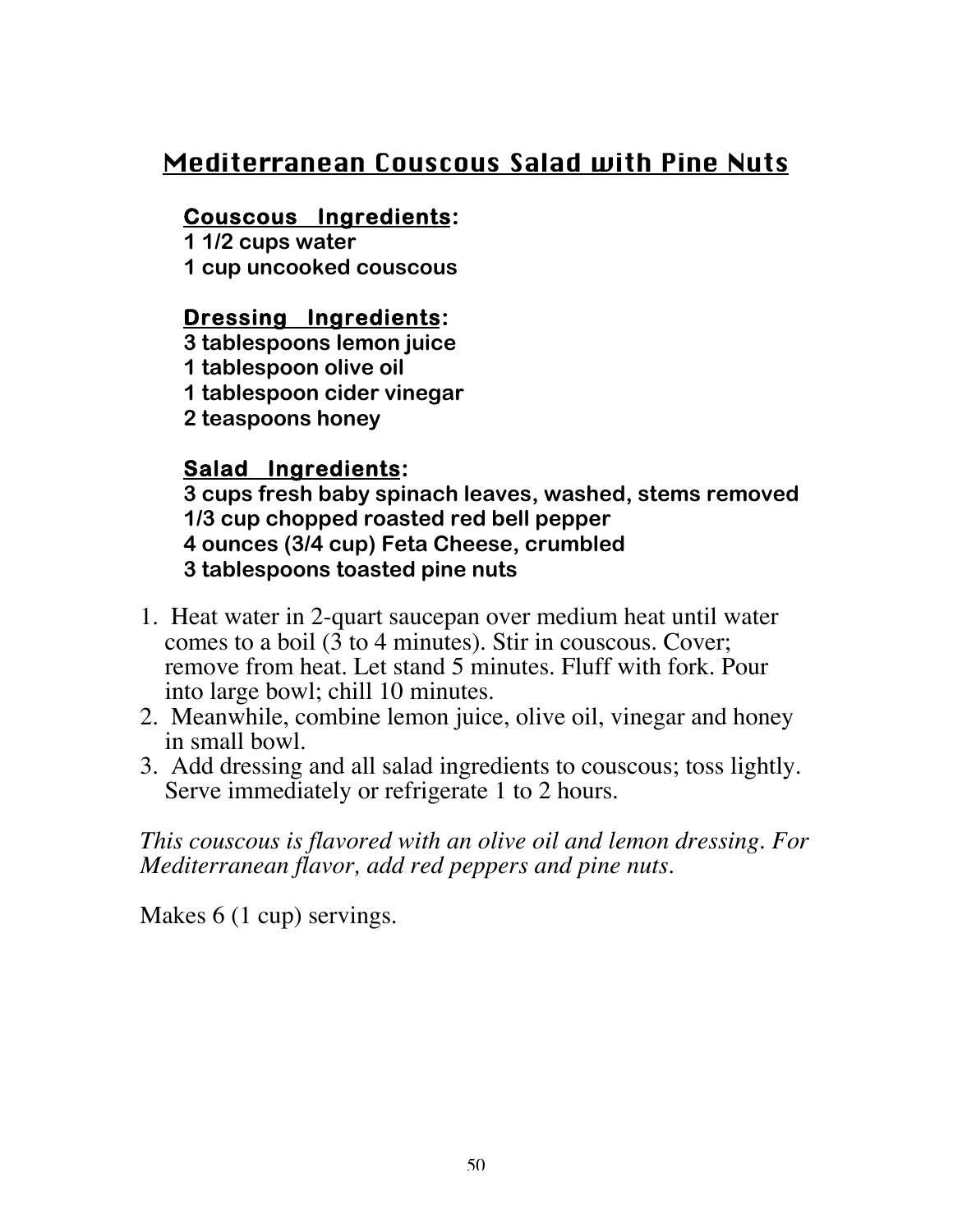# Pasta Party Salad

**6 ounces rotini or shell macaroni Salted water Oregano Dressing (recipe follows) 2 cups fresh spinach, torn 1 cup each chopped tomato and blanched pea pods 1/4 cup natural California pistachios, chopped Black pepper Freshly grated Parmesan cheese**

- 1. Cook rotini in boiling, salted water according to package directions; drain.
- 2. Marinate hot rotini in Oregano Dressing; cool at room temperature.
- 3. Combine with spinach, tomato, pea pods, pistachios and black pepper to taste. Sprinkle with Parmesan cheese.

**Oregano Dressing:** Combine 1/4 cup each oil and red wine vinegar, 3/4 teaspoon crushed oregano and 1/8 teaspoon garlic powder. Makes 1/2 cup.

Makes 8 servings.

# Spinach and Pasta Salad

**1 (9-ounce) package Linguine 1 (7-ounce) package Pesto with Basil 5 cups shredded fresh spinach leaves 1 cup chopped fresh tomato 1 cup halved, thinly sliced red onion 1/4 cup pine nuts, toasted 3 tablespoons lemon juice 1/4 teaspoon salt**

- 1. Cook linguine according to package directions. Rinse and drain.
- 2. Combine pasta, spinach, tomato, onion and pine nuts in large bowl.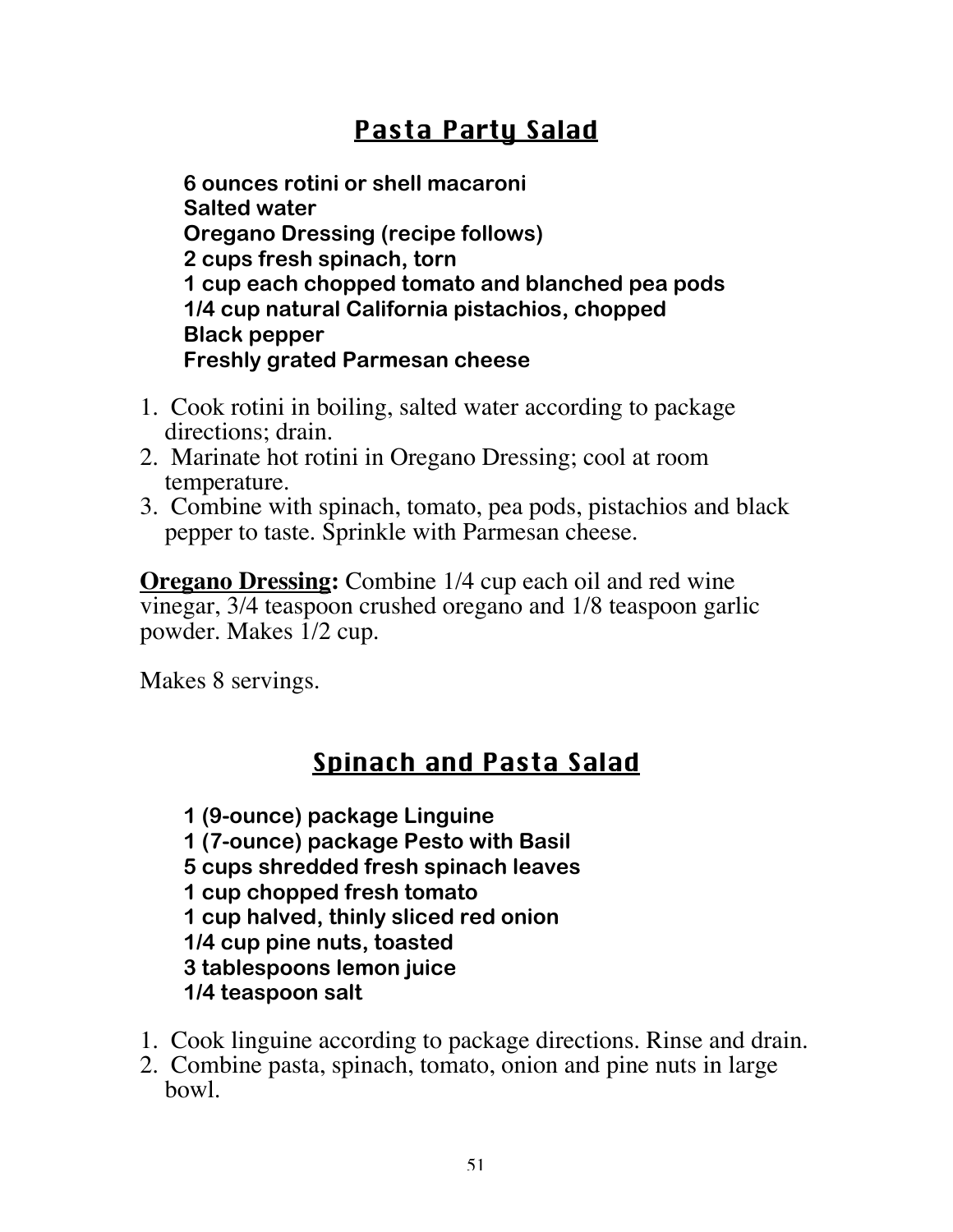3. Combine pesto, lemon juice and salt in small bowl. Add to pasta mixture; toss well. Serve immediately or refrigerate.

Makes 4 servings.

# Tomato Basil Salad with Mozzarella

## **Pasta Ingredients:**

**3 ounces uncooked dried angel hair pasta broken into thirds**

## **Dressing Ingredients:**

**1/4 cup olive or vegetable oil 1/4 cup red wine vinegar or cider vinegar 2 teaspoons granulated sugar 1 teaspoon finely chopped fresh garlic 1/8 teaspoon salt 1/8 teaspoon coarsely ground pepper**

## **Salad Ingredients:**

**1/4 cup chopped fresh basil leaves 4 medium Roma tomatoes, sliced 1/4-inch 4 ounces (1 cup) Mozzarella Cheese, cubed 1/2-inch Leaf lettuce Fresh basil leaves, if desired**

- 1. Cook pasta according to package directions. Rinse with cold water; drain.
- 2. Meanwhile, in jar with tight-fitting lid combine all dressing ingredients; shake well.
- 3. Just before serving, in large bowl combine cooked pasta, basil, tomatoes and Mozzarella cheese. Gently stir in dressing. Place 1 lettuce leaf on each individual serving plate or line large serving plate with lettuce. Arrange salad on plates. Garnish with additional basil leaves.

Makes 6 servings.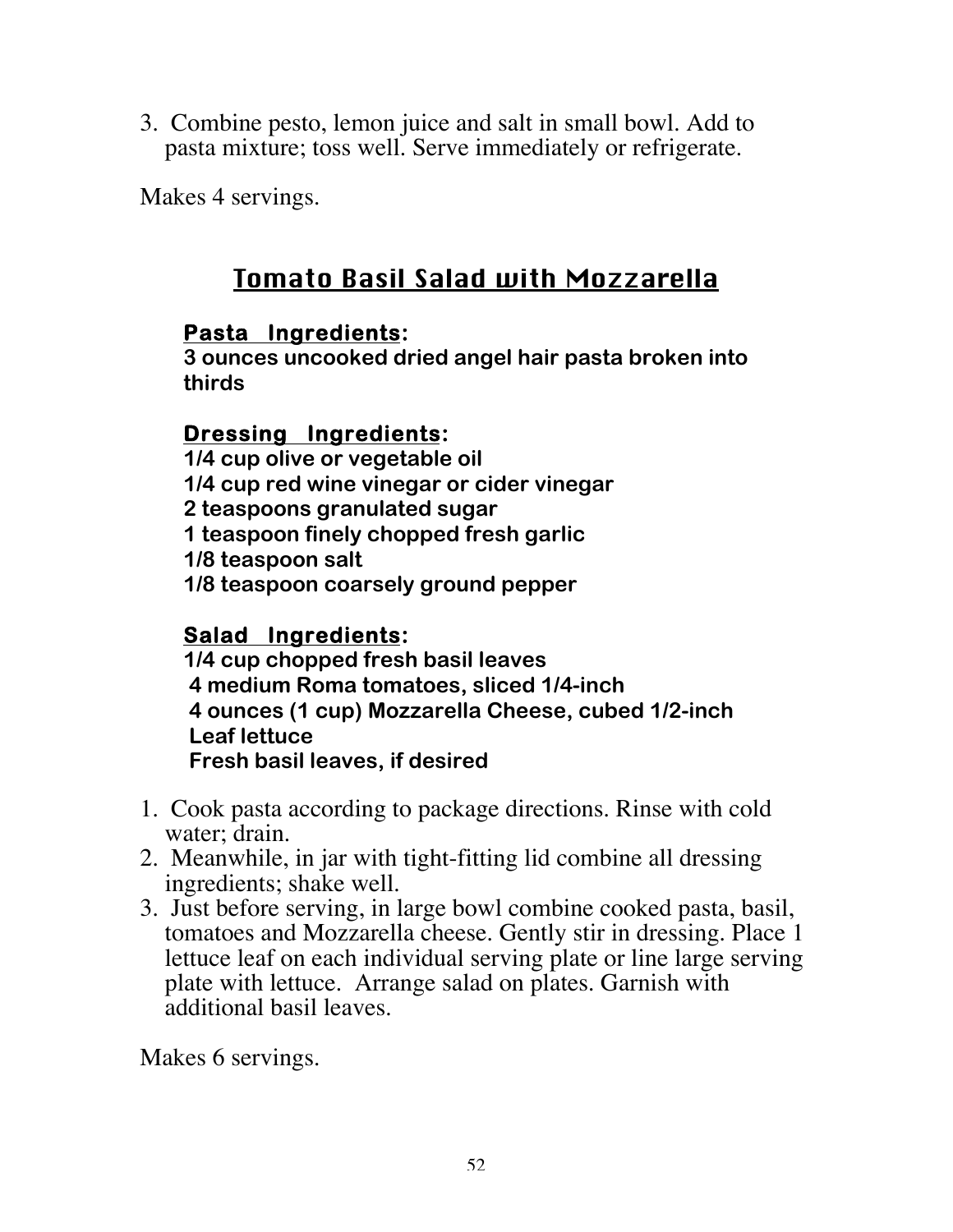# Tortellini and Shrimp Caesar Salad

**1 (9-ounce) package Spinach Cheese Tortellini, prepared according to package directions, chilled. 1 1/2 cups cooked shrimp, chilled 1 (10 to 12-ounce) package prepared romaine lettuce salad 1 cup Italian style croutons 3/4 cup prepared Caesar salad dressing 1/4 cup freshly grated Parmesan cheese**

- 1. Combine pasta, lettuce and shrimp in a medium bowl. Add dressing; toss to coat.
- 2. Top with croutons and cheese. Season to taste with ground black pepper.

Makes 4 servings.

## Zesty Summer Pasta Salad

**6 ounces uncooked dried angel hair pasta (very thin spaghetti), broken into thirds 3/4 cup Italian dressing 1/4 cup sliced ripe olives 1/4 cup (about 1 1/2 ounces) pepperoni slices 1/4 cup chopped fresh basil leaves 1/2 pound slice (1-inch thick) Mozzarella Cheese, cubed 1/2-inch 2 large (2 cups) tomatoes, cubed 1-inch 1 medium (1 cup) green pepper, chopped**

- 1. Cook pasta according to package directions. Rinse with cold water. Drain.
- 2. Place pasta and all remaining ingredients in large bowl; toss to coat well. Cover; refrigerate at least 2 hours.

Makes 8 servings.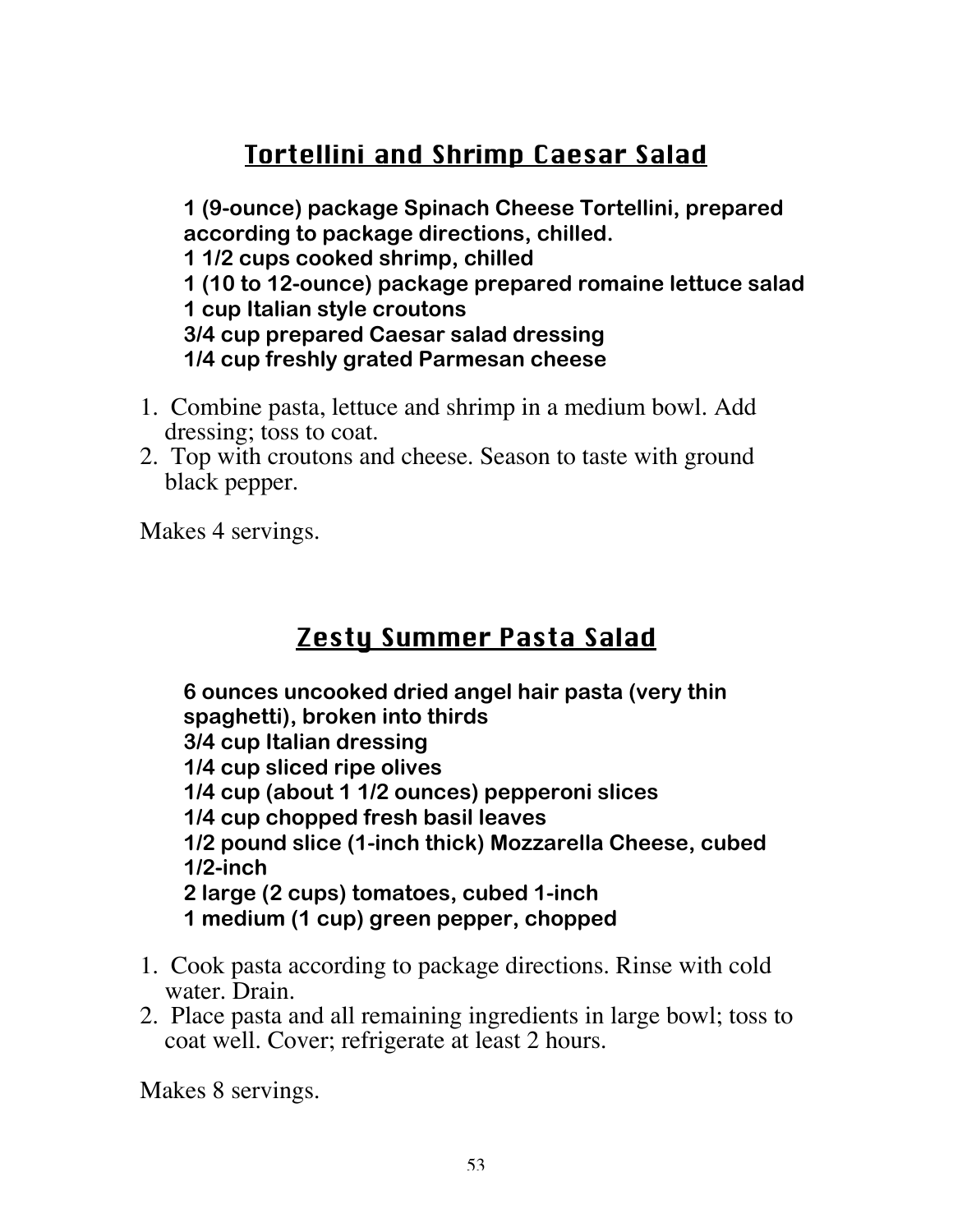# Goat Cheese and Sundried Tomato Salad

**1 (7.50 ounces) bag mixed greens (preferably with radicchio leaves)**

**1 7/8 ounces spinach leaves**

**1 bunch watercress**

 **2 tablespoons finely chopped onions**

 **4 sun-dried tomatoes, sliced (packed in oil) olive oil**

**6 ounces creamy goat cheese**

**Dressing:**

**5 tablespoons olive oil**

**1/2 teaspoon Dijon mustard**

**2 tablespoons lemon juice**

**2 tablespoons balsamic vinegar**

**1-2 minced garlic clove**

**salt and pepper**

#### **Dressing**:

- **1.** Mix together mustard, lemon juice, and vinegar.
- **2.** Salt and pepper to taste.
- **3.** Whisk in olive oil slowly, allowing dressing to thicken.
- **4.** Add garlic and mix well.
- **5.** Let stand for 30 minutes.

#### **Salad**:

- 1. Pre-heat broiler.
- 2. Mix all greens and salad leaves in salad bowl.
- 3. Add onion, sun-dried tomatoes, and dressing, and toss well.
- 4. Place on individual plates.
- 5. Brush goat cheese with olive oil and place under broiler (on sprayed cookie sheet) for a few minutes, until cheese bubbles and turns slightly golden in color.
- 6. Place goat cheese slices on top of individual salads, and serve while warm.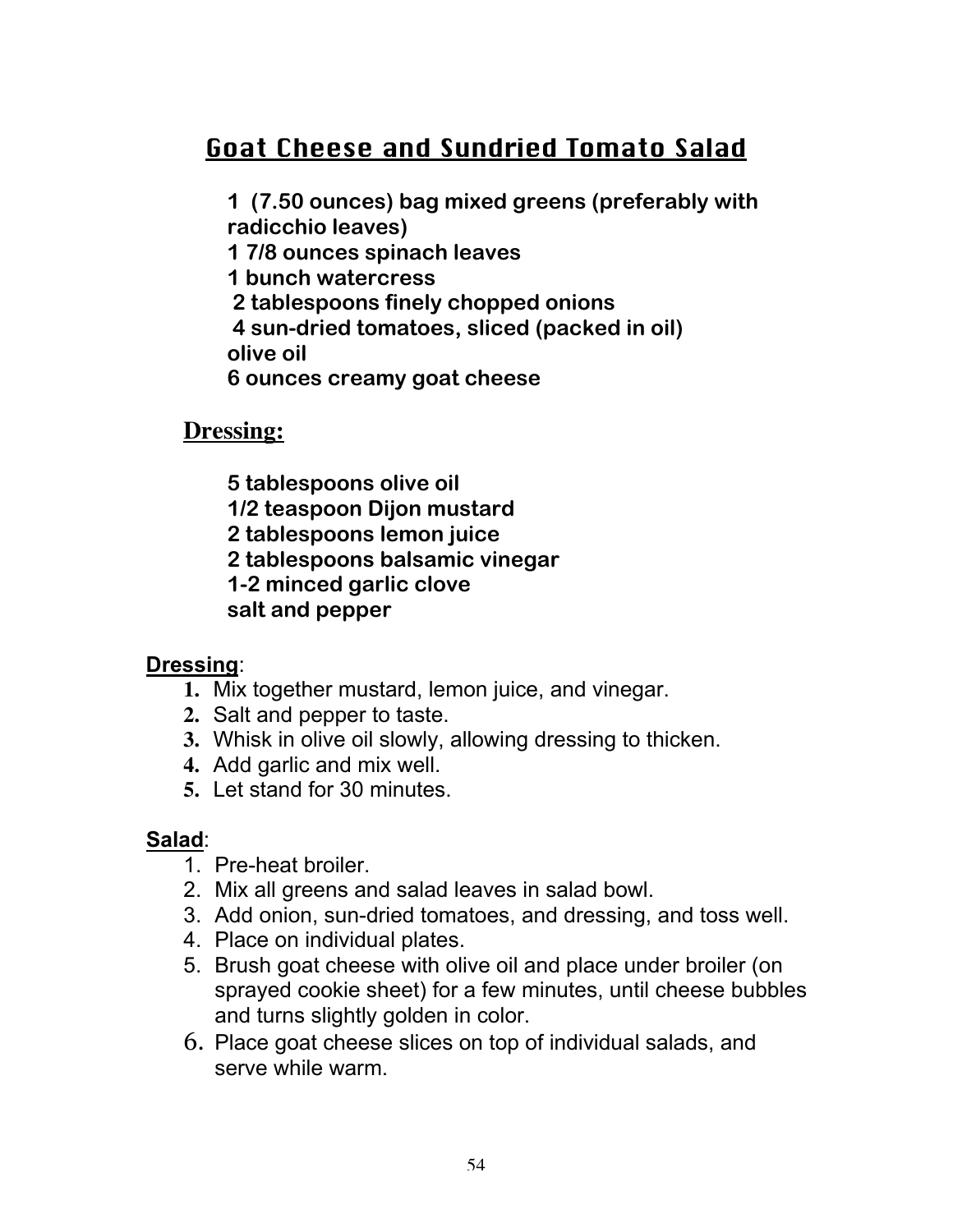# Louisiana Potato Salad

**2 lbs red potatoes, cubed and cooked**

**1 cup zesty Italian dressing**

**1/2 teaspoon paprika**

- **1/2 teaspoon ground red pepper**
- **8 slices of thick cut bacon, cut into 1 inch pieces**
- **3 green onions, chopped**
- **2 stalks celery, thinly sliced**
- **1 red pepper or yellow pepper, chopped**
- **1.** Mix potatoes, dressing and seasonings in a large bowl, set aside.
- **2.** Cook bacon in skillet on medium heat to desired crispness.
- **3.** Remove bacon from skillet; reserve 1 tablespoon drippings in skillet.
- **4.** Drain bacon on paper towels.
- **5.** Add onions, pepper and celery to drippings in skillet; cook and stir until crisp-tender.
- **6.** Add to potato mixture with crumbled bacon; mix lightly.

# Bread Salad

**4 large ripe plum tomatoes, seeded and cut into 1/2 inch dice**

**1 small cucumber, seeded but not peeled, cut into 1/2 inch dice**

**1large cubanelle pepper, cut into 1/2 inch dice**

**3-4tablespoons minced red onions (amount according to your preference)**

**5 basil leaves, shredded**

**4cups crusty bread, cubes (I like to toast them first, but it's not absolutely necessary)**

**2-3tablespoons olive oil**

**salt and black pepper**

**1.** Combine the tomatoes, cucumber, cubanelle peppers,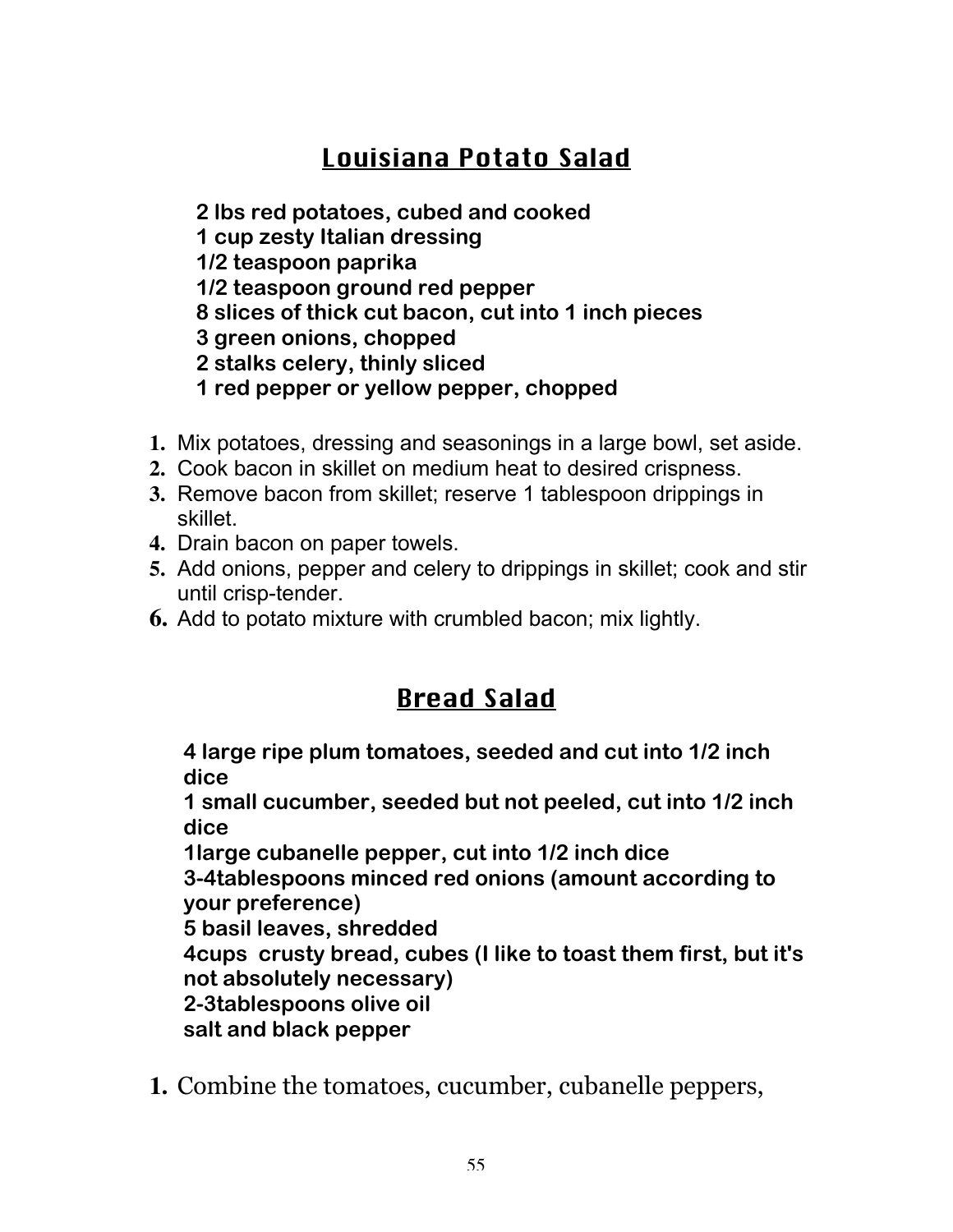onion and basil.

- **2.** Season to taste with salt and pepper and let stand 30 minutes for flavors to develop.
- **3.** Stir in the bread cubes and drizzle olive oil over the salad; toss to mix thoroughly.

# Spinach Salad

## **Dressing**

**1 cup olive oil 1/2 cup cider vinegar 1/2 cup sugar 1/4 teaspoon fresh pepper 1 medium onion, finely chopped 1 teaspoon paprika 1 teaspoon salt 1/2 teaspoon dry mustard 1/2 teaspoon celery salt salt and pepper**

## **Salad**

**3 bunches spinach 24 mushrooms, sliced 1 lb bacon, fried, drained and crumbled 2 (11.00 ounces) cans mandarin oranges, drained 2 avocadoes chopped**

- **1.** Mix dressing ingredients together and refrigerate.
- **2.** Combine all of the salad ingredients in a large salad bowl.
- **3.** Lift dressing out of fridge about 15 minutes before serving.
- **4.** Pour over salad and toss well.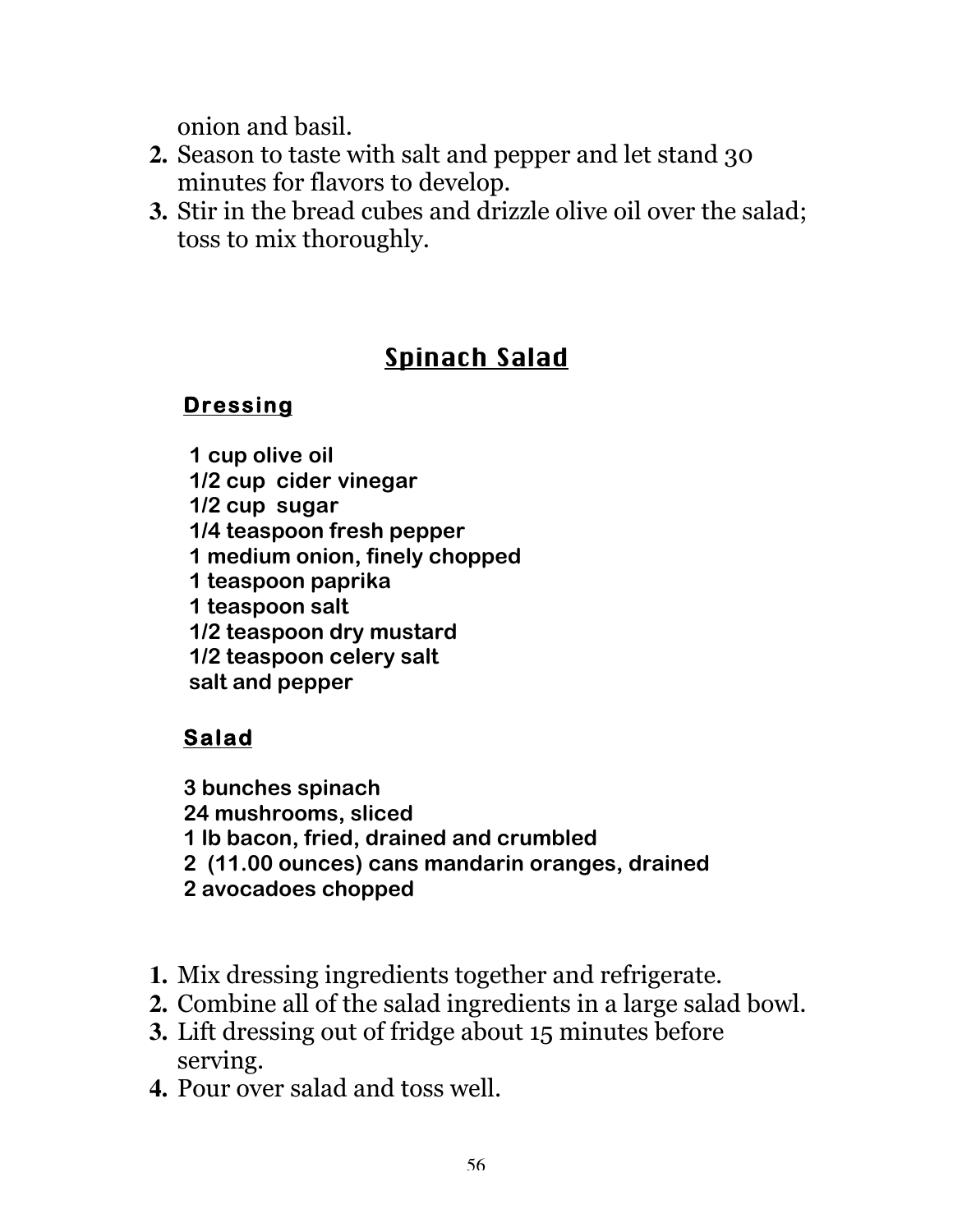# Green Bean and Basil Salad

**1 1/2 lbs green beans, topped and tailed and cut into 1 1/2 inch pieces 1/2 cup olive oil 1/2 cup vinegar (I prefer a mix of red wine and balsamic) 1/4 cup chopped fresh basil leaves 1 clove garlic, minced finely (or pressed) 1/2 teaspoon salt 2 scallions, chopped**

- **1.** Steam the green beans for about 10 minutes, until tender.
- **2.** You can also cook them in the microwave for about 4 minutes.
- **3.** Set aside in a bowl.
- **4.** Whisk together the oil, vinegar and seasonings.
- **5.** Pour this over the green beans.
- **6.** Add the scallions and toss gently.
- **7.** Cover and place in the fridge until cold.
- **8.** The flavor really intensifies if you let the salad chill for 24 hours.

## Thai Cucumber Salad

- **1 1/2 tablespoons fresh lime juice**
- **1 1/2 tablespoons rice wine vinegar**
- **1 tablespoon canola oil**
- **1 clove garlic, minced**
- **1 teaspoon brown sugar**
- **1 teaspoon lime zest**
- **1/2-1 small jalapenos, seeded and minced**
- **1 seedless cucumber**
- **1 small red bell pepper**
- **1 medium carrot**
- **1/2 small red onions**
- **1-2 tablespoons chopped cilantro (optional)**
- **1/4 cup dry roasted peanuts, chopped**
- **salt and pepper**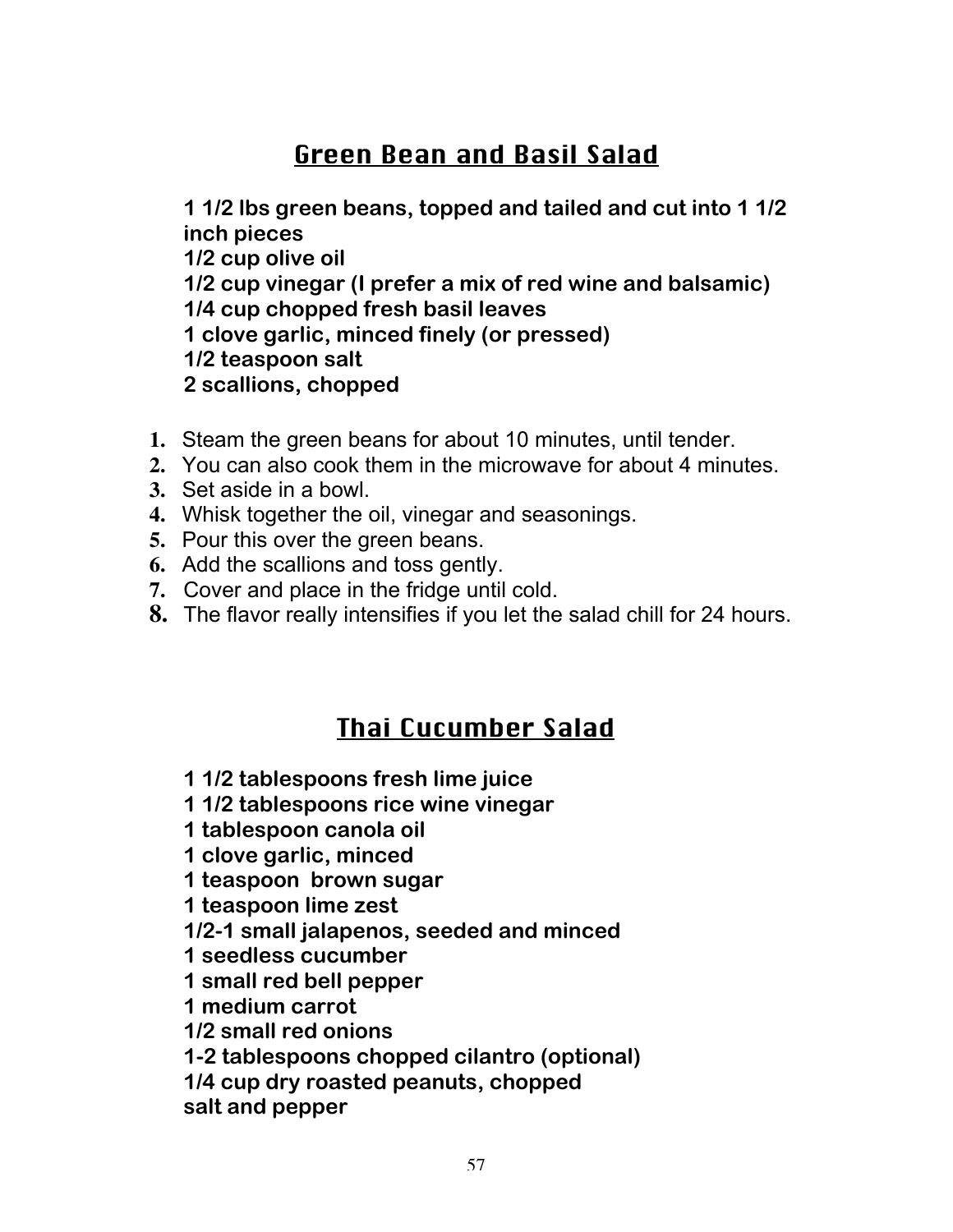- **1.** Whisk the first 7 ingredients (lime juice through jalapeno) in a large bowl.
- **2.** Season with salt and pepper.
- **3.** Trim the ends from the cucumber.
- **4.** Split lengthwise in half.
- **5.** Slice very thinly.
- **6.** Toss into the dressing.
- **7.** Halve the red pepper vertically, core and remove seeds and white membranes.
- **8.** Slice the pepper, horizontally, into very thin strips.
- **9.** Add to the dressing and toss.
- **10.**Peel the carrot and trim off ends.
- **11.**Slice diagonally into very thin slices.
- **12.**Add to the rest of the salad.
- **13.**Peel the onion and cut in half horizontally
- **14.**Then slice vertically into very thin strips.
- **15.**Add these to the bowl and toss everything together until well mixed.
- **16.**Set aside for at least one hour, stirring occasionally (this can be marinated for up to 8 hours, but refrigerate if marinating for longer than 2 hours).
- **17.**Transfer to a serving bowl.
- **18.**Sprinkle cilantro (if used) and peanuts over top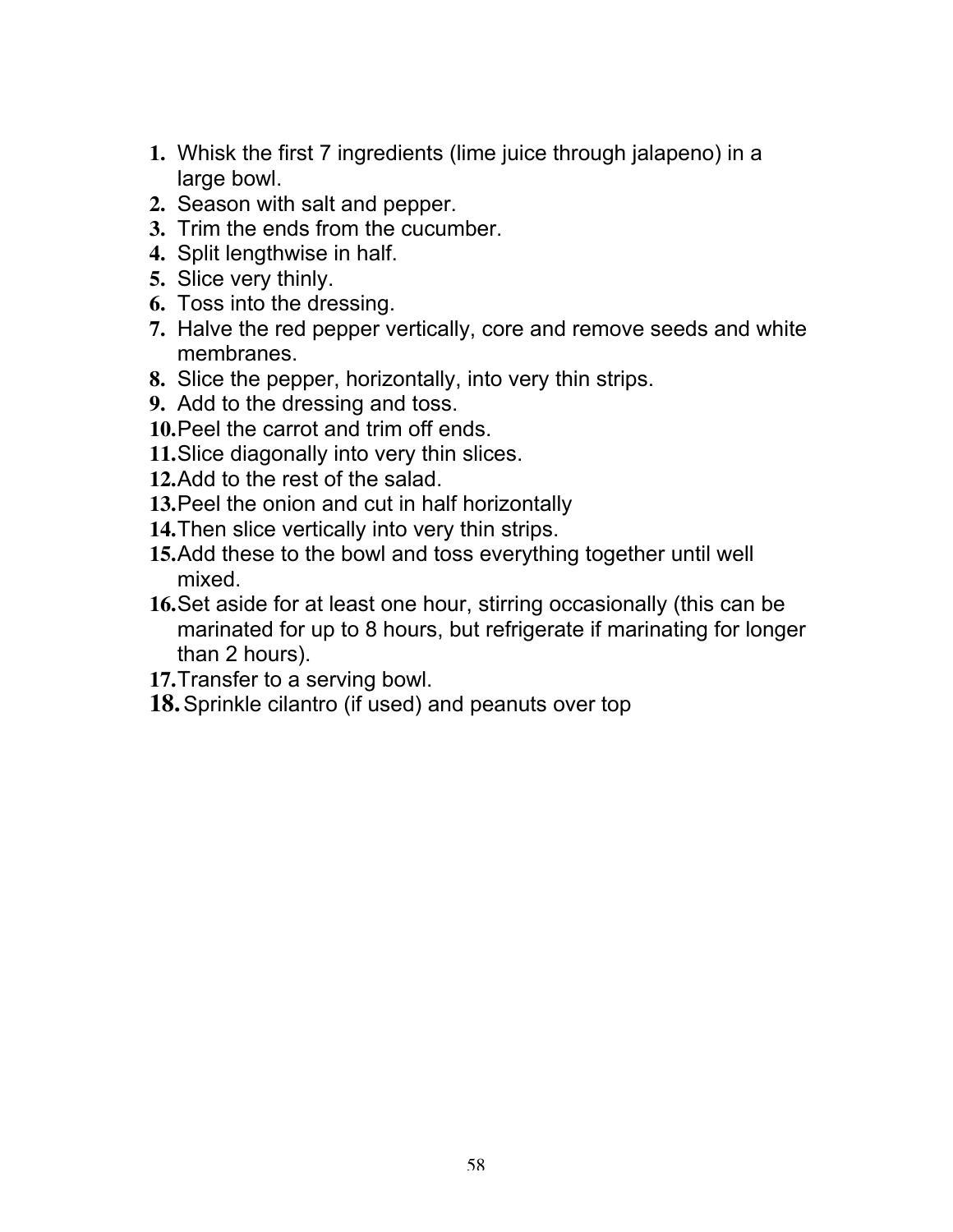# Mexican Chicken Salad

#### **Dressing:**

**1/4cup cider vinegar 3 tablespoons honey 1 1/2teaspoons cumin 1/4teaspoon salt and pepper**

#### **Chicken Mixture:**

**1 tablespoon olive oil**

**2 whole boneless chicken breasts, cut into 2 inch strips**

**1/2 teaspoon garlic salt**

**1 (16 ounces) package frozen corn**

**1 cup chopped plum tomatoes**

**1 (15ounces) can black beans, rinsed and drained**

**5 green onions, chopped**

**1 red bell pepper, chopped**

#### **Salad:**

**1 package mixed salad green**

**2 avocadoes, peeled and chopped**

**2 cups monterey jack cheese**

**3 cups slightly crushed blue corn chips**

**1 cup sour cream**

**1 jar thick & chunky salsa**

- **1.** Mix dressing ingredients and set aside.
- **2.** Heat oil in skillet.
- **3.** Sprinkle chicken with garlic salt, then sauté in pan until no longer pink, about 5 minutes.
- **4.** Combined cooked chicken, corn tomatoes, black beans, onions and red peppers in a large bowl.
- **5.** Stir in dressing.
- **6.** Chill at least 1 hour.
- **7.** When ready to eat, combine chicken mixture with lettuce.
- **8.** Serve along with avocados, cheese, tortilla chips, sour cream and salsa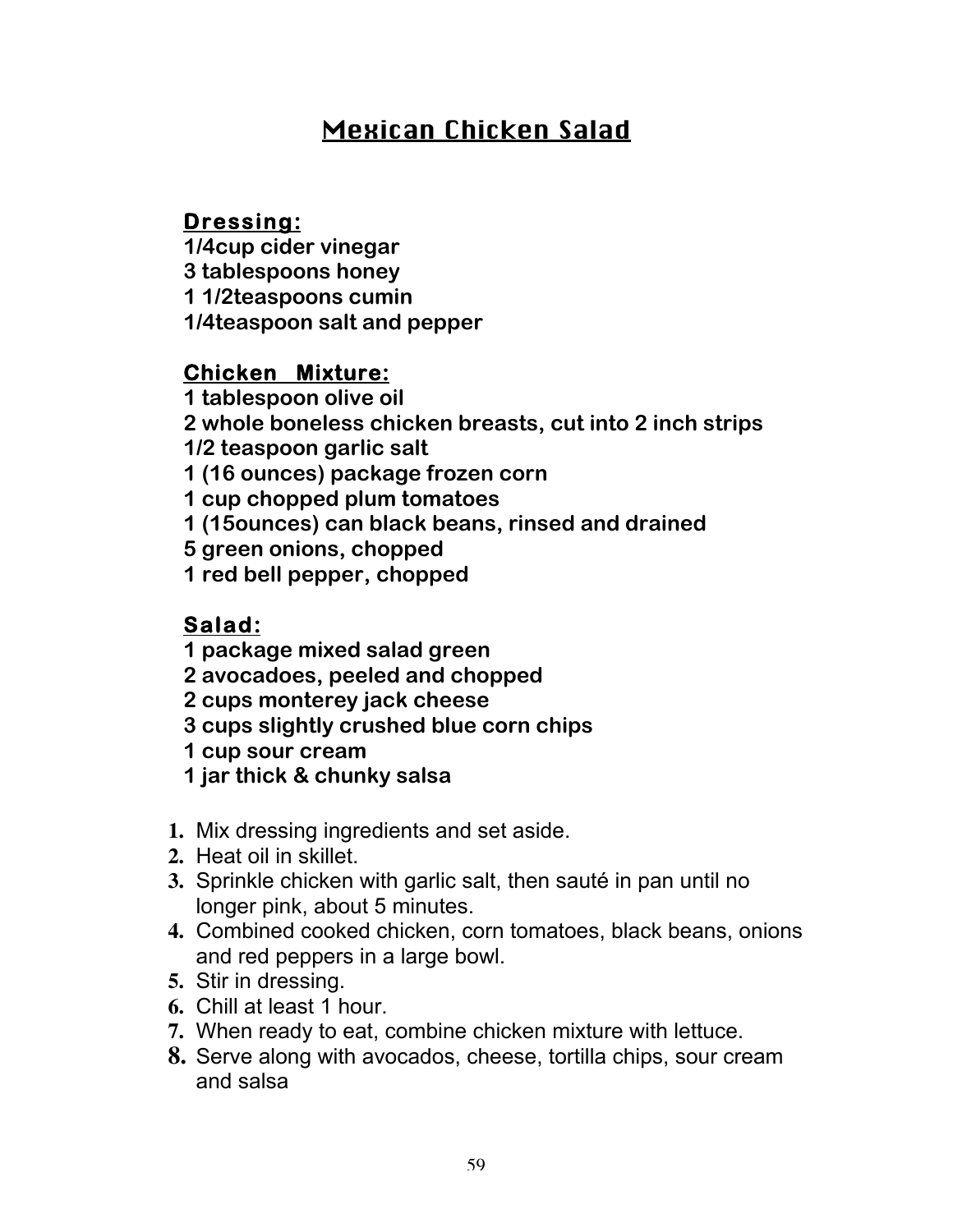# Double Tomato Bruschetta

Prep Time: 15 Minutes. Cook Time: 7 Minutes. Ready in: 35 Minutes. Makes 12 servings.

> **1 French baguette 6 roma (plum) tomatoes, chopped 1/2 cup sun-dried tomatoes, packed in oil 3 cloves minced garlic 4 tablespoons olive oil, divided 2 tablespoons balsamic vinegar 1/4 cup fresh basil, stems removed 1/4 teaspoon salt 1/4 teaspoon ground black pepper 2 cups shredded mozzarella cheese**

#### **Directions:**

**1** Preheat the oven on broiler setting.

- **2** In a large mixing bowl, combine the roma tomatoes, sun-dried tomatoes, garlic, olive oil, vinegar, basil, salt and pepper. Allow the mixture to sit for 10 minutes.
- **3** Cut the baguette into 3/4 inch slices. On a baking sheet, arrange the baguette slices in a single layer. Broil for 1 to 2 minutes, until slightly brown.
- **4** Divide the tomato mixture evenly over the baguette slices. Top the slices with mozzarella cheese.
- **5** Broil for 5 minutes, or until the cheese is melted.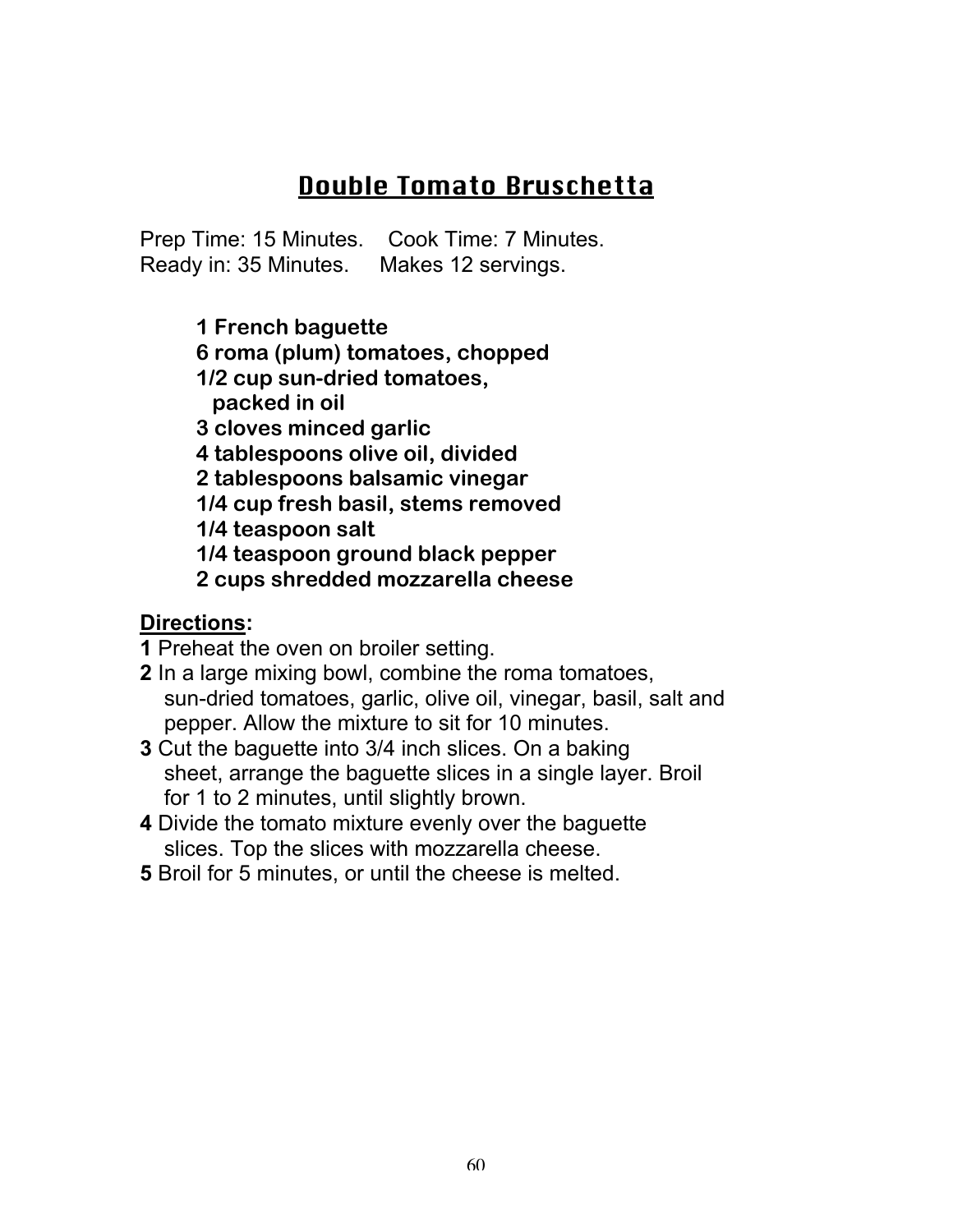# Asiago Dip with Crostini

Makes 32 servings

- **1 cup light mayonnaise**
- **1/2 cup thinly sliced green onions**
- **1/3 cup grated Asiago or**
	- **Parmesan cheese**
- **1/4 cup sliced mushrooms**
- **1/4 cup sun-dried tomato sprinkles**
- **1 (8 ounce) carton low-fat sour cream**
- **1 tablespoon grated Asiago or Parmesan cheese**
- **32 (1/2-inch-thick) slices diagonally cut French bread baguette, toasted (about 2 baguettes)**

#### **Directions:**

- **1** Preheat oven to 350 degrees.
- **2** Combine first 6 ingredients in a bowl; spoon into a 1-quart casserole. Sprinkle with 1 tablespoon cheese. Bake at 350 degrees for 30 minutes or until bubbly. Serve with toasted bread.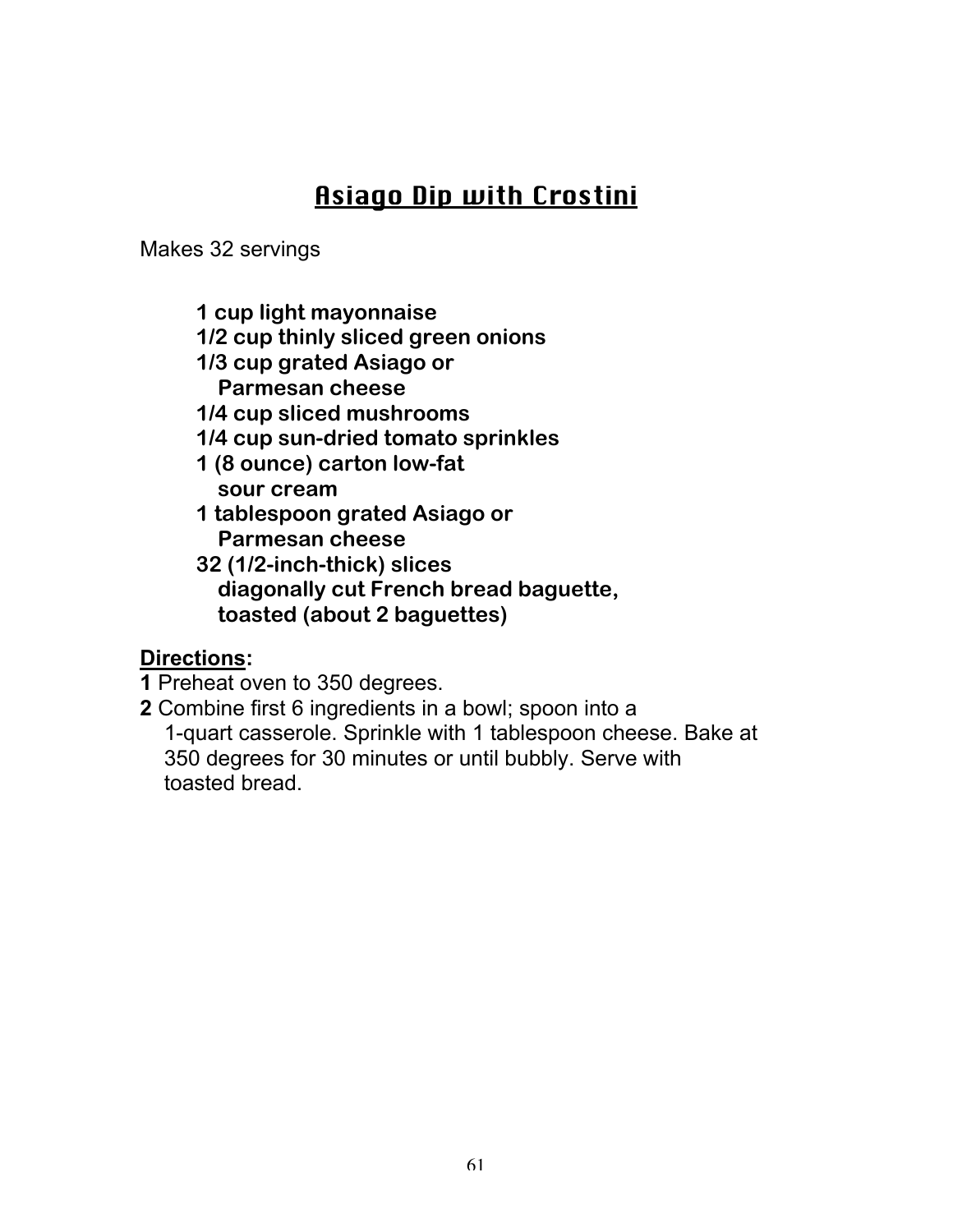# Mango Bruschetta

This bruschetta is made with mango, basil, and Romano cheese, which yields an interesting combination of sweet, sour, and peppery flavors.

Prep Time: 15 Minutes. Cook Time: 10 Minutes. Ready in: 25 Minutes. Makes 6 servings.

> **1 loaf French bread, cut into 1/2 inch slices 1 mango - peeled, seeded and diced 1 tablespoon fresh basil, minced 1 cup grated Romano cheese**

#### **Directions:**

**1** Preheat the broiler.

- **2** Arrange French bread slices in a single layer on a large baking sheet. Broil in the preheated oven 1 to 2 minutes per side, until lightly toasted. Remove from heat.
- **3** In a medium bowl, mix mango and fresh basil.
- **4** Top each bread slice with equal amounts of the mango and basil mixture. Sprinkle with Romano cheese, adjusting the amount to taste.
- **5** Return topped bread to broiler. Broil 2 to 3 minutes, or until the cheese is melted and lightly browned. Serve hot.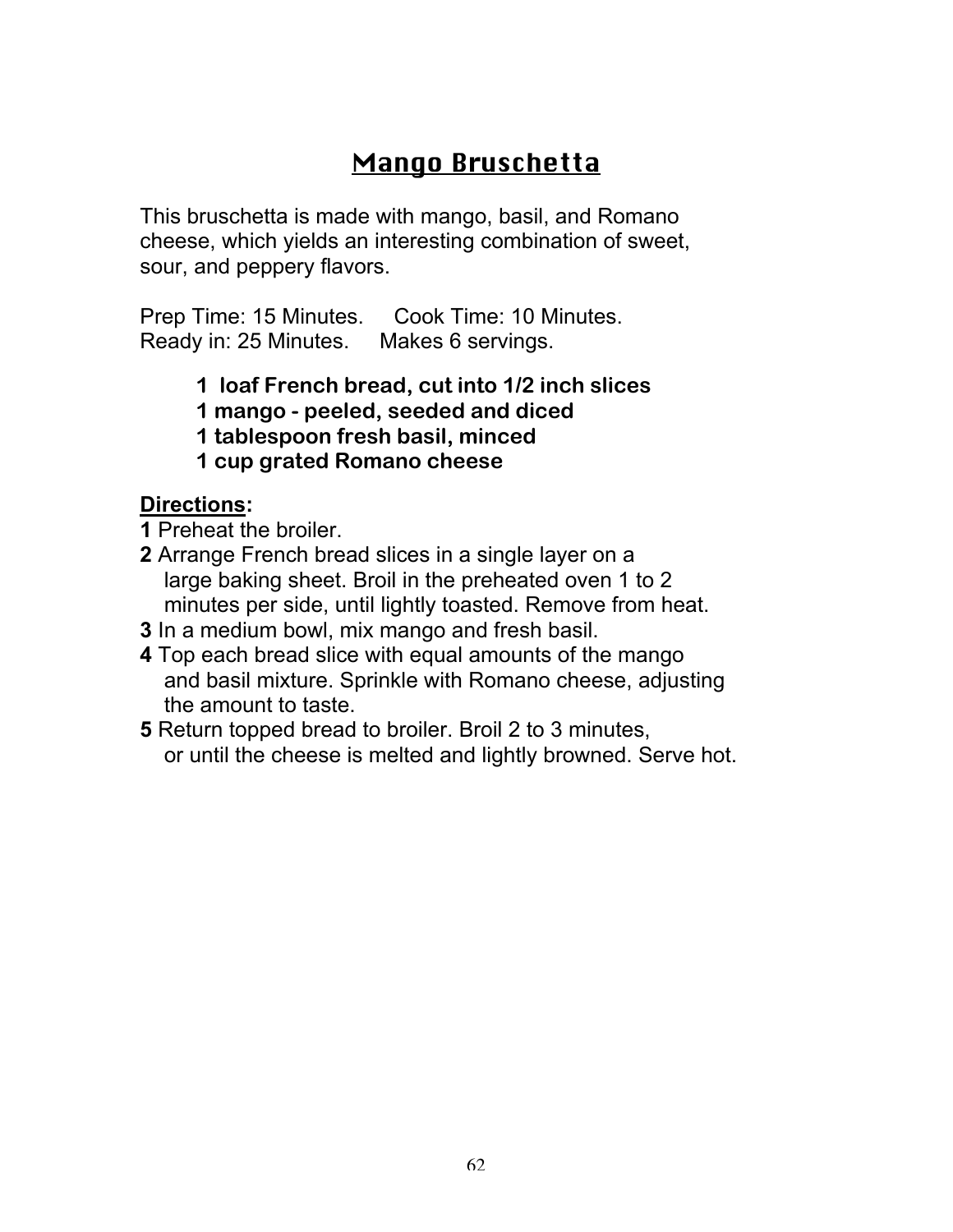# **Salsas and Dips**

Artichoke Salsa Avocado Salsa Black Bean Salsa Citrus Salsa Classic Guacamole Fresh California Salsa Green Salsa Hummus Kiwi Fruit Salsa Mango Avocado Salsa Mango Papaya Salsa Mango Tango Black Bean Salsa Mexican Caviar Mutabbul Raita Texas Caviar Tyrone's Avocado Salsa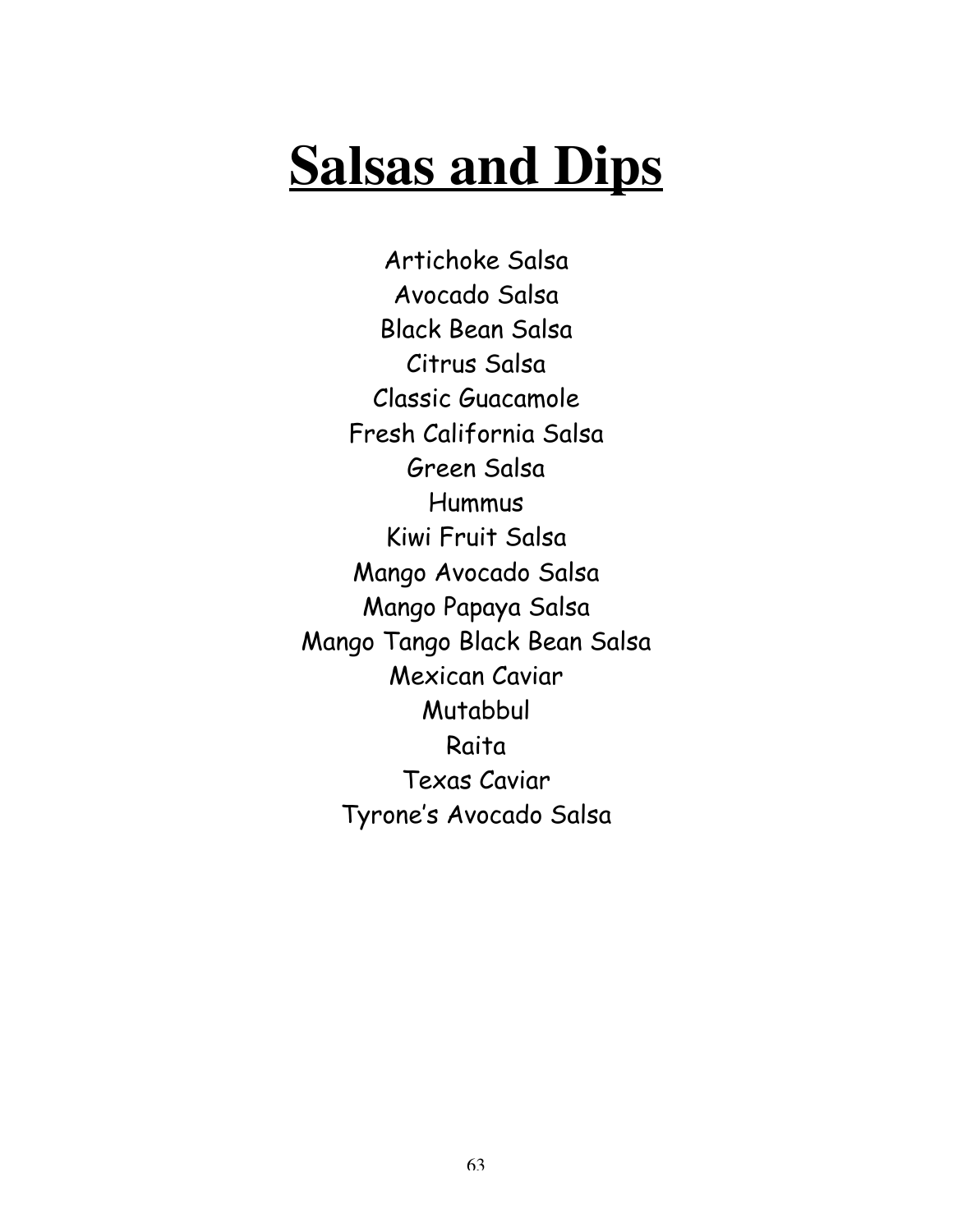# Artichoke Salsa

Prep Time: 10 Minutes. Ready in: 10 Minutes. Makes 5 servings.

**1 (6.5 ounce) jar marinated artichoke hearts, drained and chopped 3 roma (plum) tomatoes, chopped 2 tablespoons chopped red onion 1/4 cup chopped black olives 1 tablespoon chopped garlic 2 tablespoons chopped fresh basil salt and pepper to taste**

**Directions:**

**1** In a medium bowl, mix together the artichoke hearts, tomatoes, onion, olives, garlic, salt, and pepper. Serve chilled, or at room temperature, with tortilla chips.

## Avocado Salsa

Prep Time: 30 Minutes. Ready in: 8 Hours. Makes 32 servings. Serve with tortilla chips.

**1 (16 ounce) package frozen corn kernels, thawed 2 (2.25 ounce) cans sliced ripe olives, drained 1 red bell pepper, chopped 1 small onion, chopped 5 cloves garlic, minced 1/3 cup olive oil 1/4 cup lemon juice 3 tablespoons cider vinegar 1 teaspoon dried oregano 1/2 teaspoon salt 1/2 teaspoon ground black pepper 4 avocados - peeled, pitted and diced**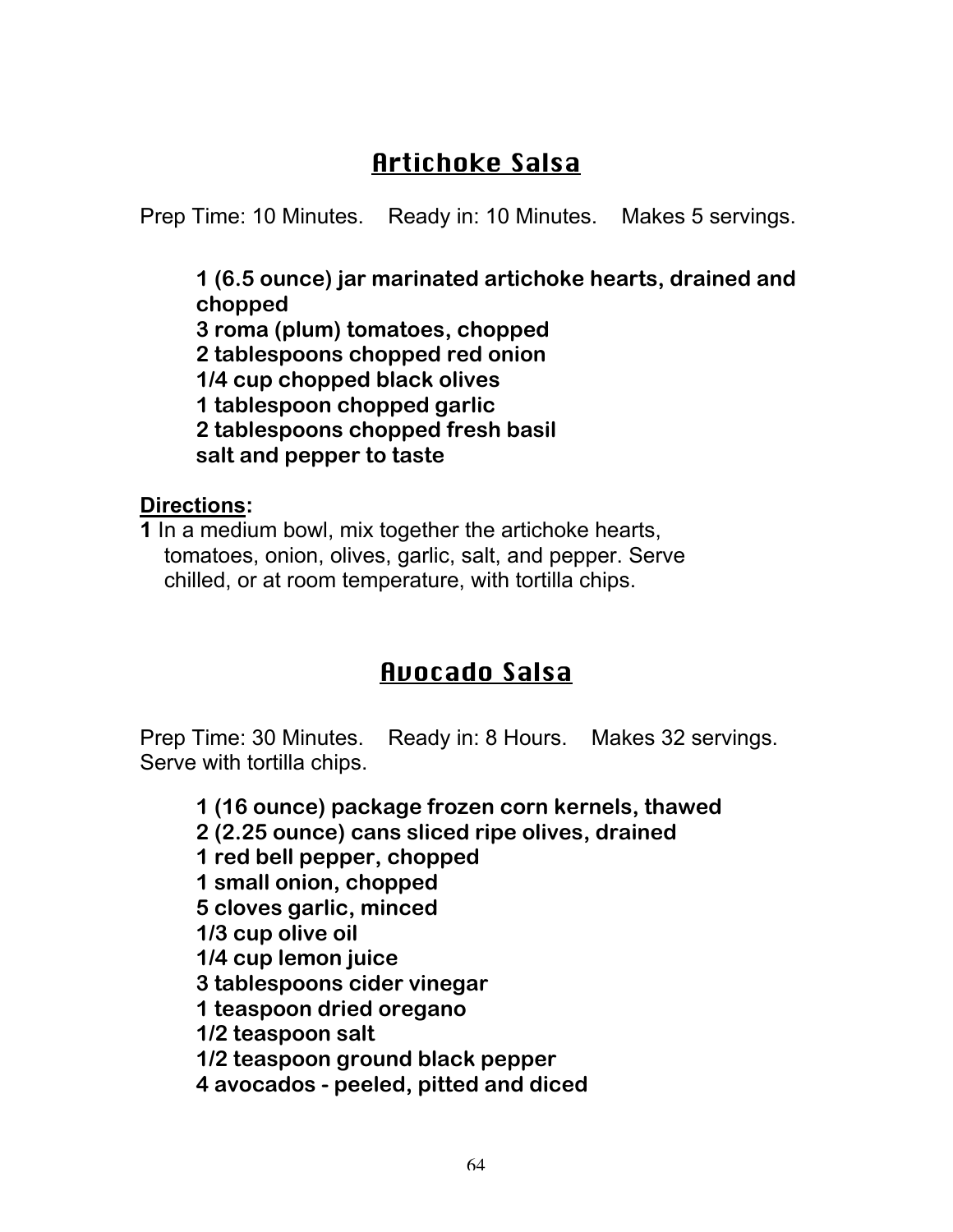#### **Directions:**

**1** In a large bowl, mix corn, olives, red bell pepper and onion. **2** In a small bowl, mix garlic, olive oil, lemon juice, cider vinegar, oregano, salt and pepper. Pour into the corn mixture and toss to coat. Cover and chill in the refrigerator 8 hours, or overnight. **3** Stir avocados into the mixture before serving.

# Black Bean Salsa

Prep Time: 15 Minutes. Ready in: 8 Hours. Makes 40 servings. Serve with tortilla chips.

**3 (15 ounce) cans black beans, drained and rinsed**

**1 (11 ounce) can Mexican-style corn, drained**

- **2 (10 ounce) cans diced tomatoes with green chili peppers**
- **2 tomatoes, diced**
- **2 bunches green onions, chopped cilantro leaves, for garnish**

#### **Directions:**

In a large bowl, mix together black beans,

Mexican-style corn, diced tomatoes with green chili peppers, tomatoes and green onion stalks. Garnish with desired amount of cilantro leaves. Chill in the refrigerator at least 8 hours, or overnight, before serving.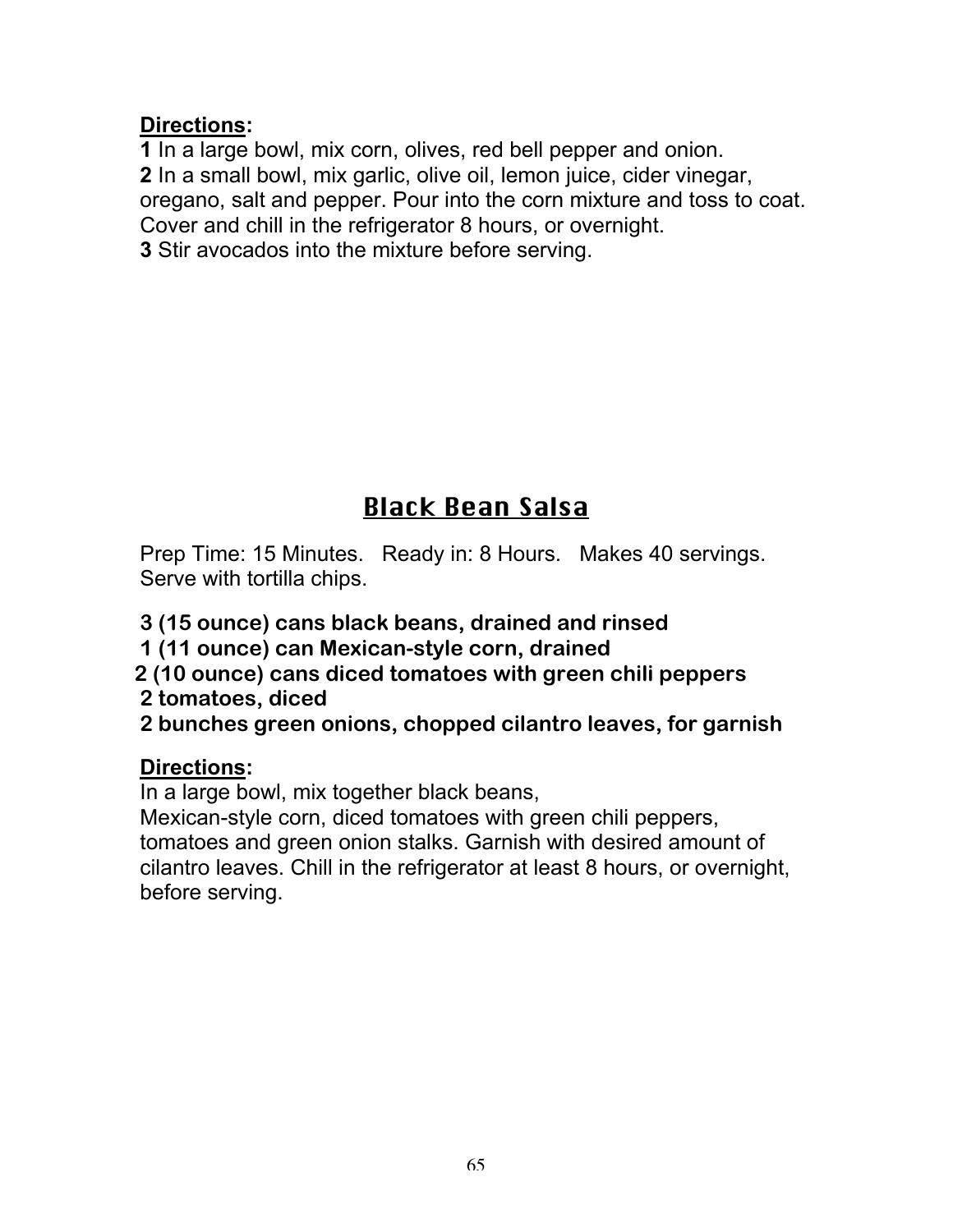# Citrus Salsa

Prep Time: 15 Minutes. Ready in: 15 Minutes. Makes 5 servings.

**4 roma tomatoes**

**2 large oranges, peeled and diced**

**1 large Vidalia (mild, sweet) onion, peeled and chopped**

**2 jalapeno peppers, seeded and minced**

**2 tablespoons fresh lime juice**

**1/4 cup fresh orange juice**

**Add sugar to taste**

**1 tablespoon chopped fresh cilantro**

**1 teaspoon salt**

**Directions:**

- **1** Bring small saucepan of water to a boil. Blanch tomatoes for 30 seconds, and then rinse with cold water. Peel and chop tomatoes.
- **2** Place all ingredients in a large bowl and stir until mixed thoroughly. Allow to stand at room temperature for one hour. Mix and serve. Refrigerate any unused salsa.

# Classic Guacamole

**2 large ripe hass avocados 2 small ripe tomatoes, preferably romas, chopped 1/3 cup cilantro, chopped 3 tablespoons finely minced onions 1 lemon, juice of 1-2 jalapeno, to taste 1 clove garlic, minced 1/2 teaspoon salt**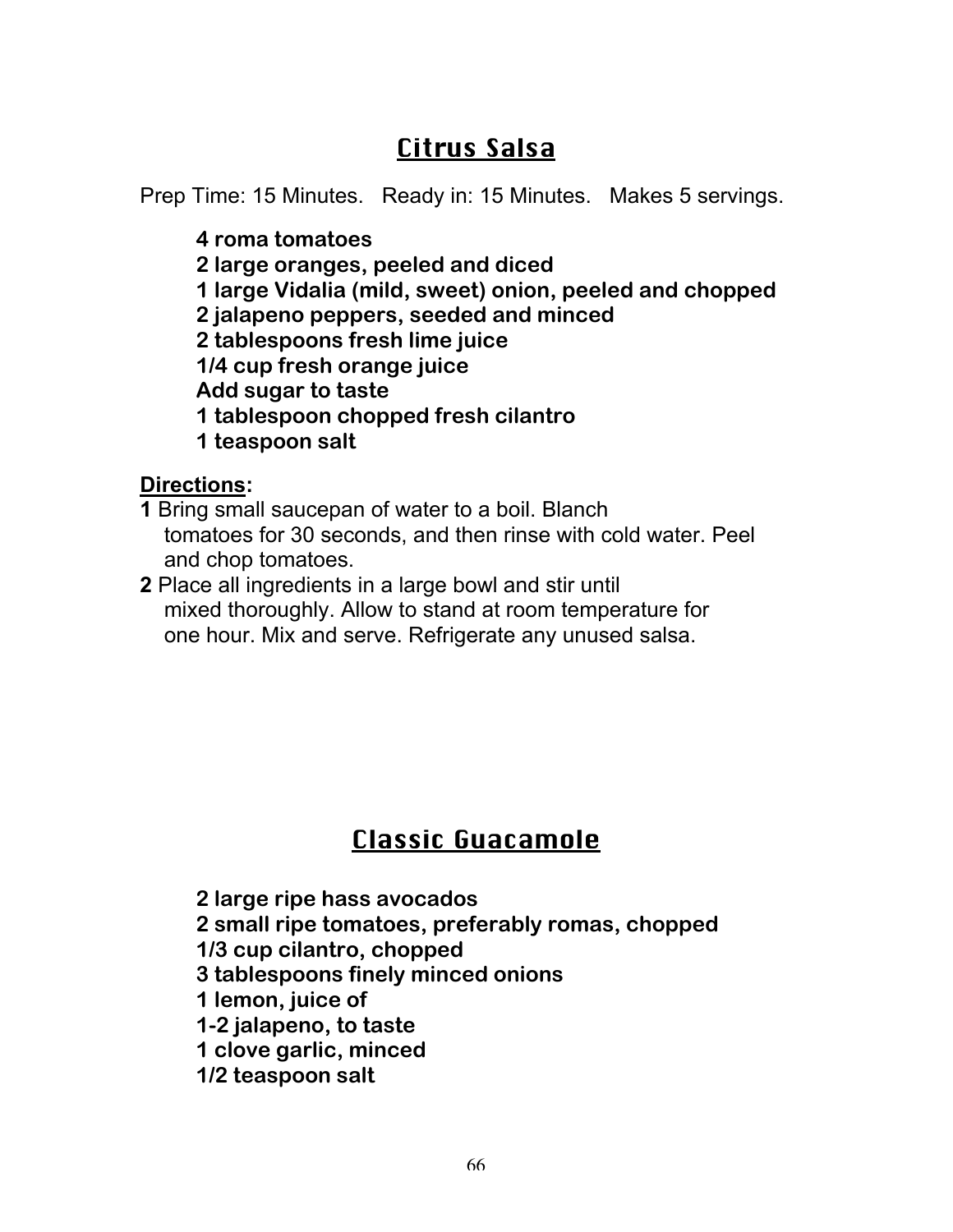- **1.** Mash the avocado, leaving a few rough chunks.
- **1.** Stir in the remaining ingredients.
- **2.** Serve within 30 minutes with chips, or as a garnish to other dishes.

 It is best to make just before serving, but if you have to hold longer, place plastic wrap directly on the surface of the guacamole to keep from unsightly darkening.

# Fresh California Salsa

Makes 16 servings. Serve with tortilla chips.

> **4 large tomatoes, diced 1/2 large onion, minced 3 cloves garlic, chopped 2/3 cup chopped fresh cilantro 1 jalapeno pepper, seeded and minced 2 tablespoons fresh lime juice salt to taste**

#### **Directions:**

**1** In a small mixing bowl, combine tomatoes, onion, garlic, cilantro and lime juice. Add jalapenos 2 teaspoons at a time, tasting after each addition to see how hot the salsa has become. Jalapeno peppers vary in heat, so it is important to taste the salsa to ensure you do not make it too hot to handle. Salt to taste. Enjoy!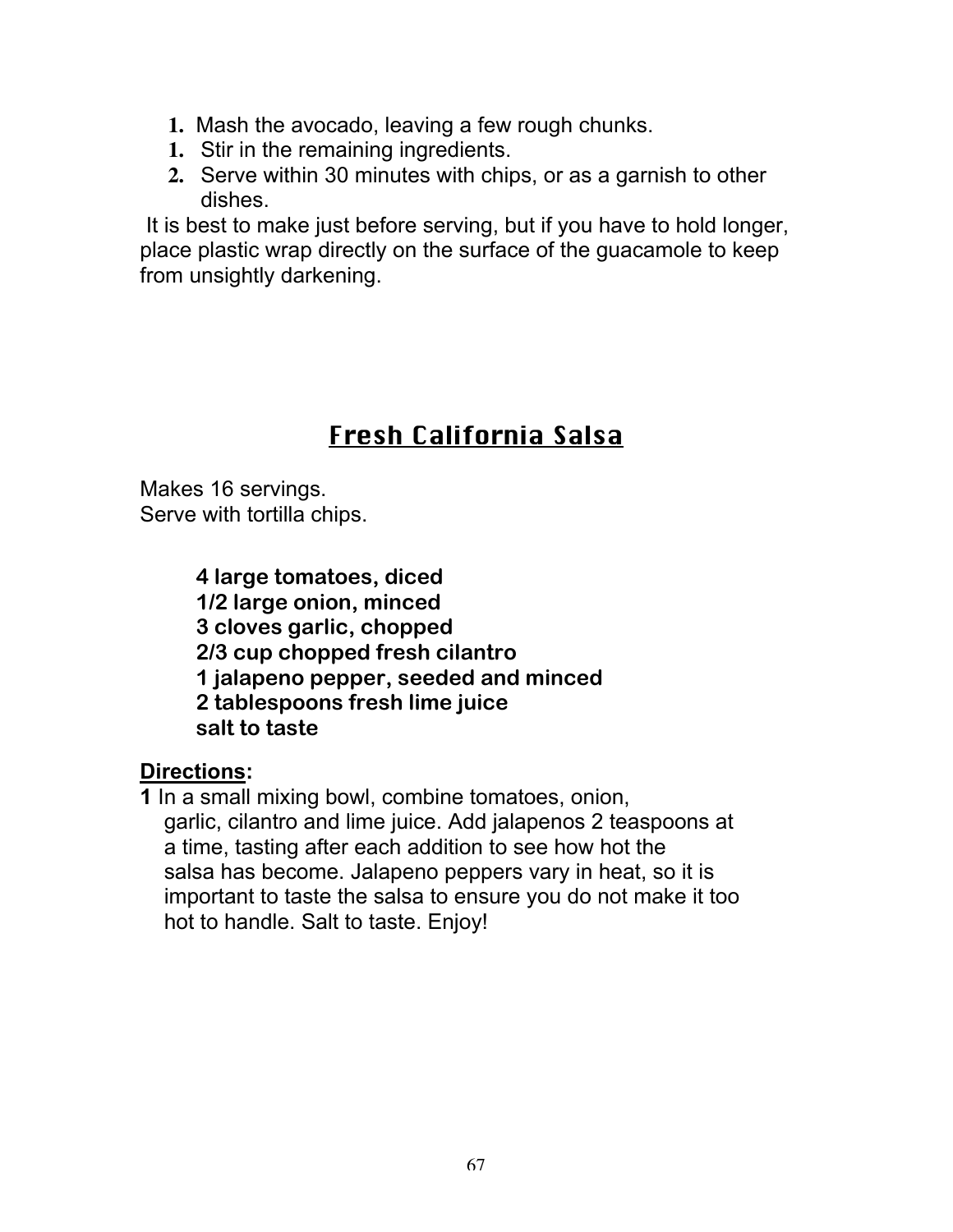## Green Salsa

Prep Time: 20 Minutes. Ready in: 20 Minutes. Makes 16 servings.

**8 tomatillos, husked 3 shallots 2 cloves garlic, peeled 1 (4 ounce) can chopped green chili peppers 1/4 cup chopped fresh cilantro 1 fresh jalapeno pepper, seeded salt to taste**

#### **Directions:**

**1** In a food processor, place tomatillos, shallots, garlic, green chili peppers, cilantro, jalapeno pepper and salt. Using the pulse setting, coarsely chop. Cover and chill in the refrigerator until serving.

## Hummus

**(15.0 ounces can chick peas 1/4 cup tahini paste 3 tablespoons fresh lemon juice 1 clove garlic 1/4 teaspoon ground cumin salt and pepper**

- 1. Drain beans; reserve water.
- 2. In a food processor or blender add beans and all the ingredients.
- 3. Process until smooth.
- 4. If mixture is too thick, add some of the reserved liquid from the beans to dilute to a desired consistency.

Serve at room temperature with pita bread, grilled pork, lamb or chicken.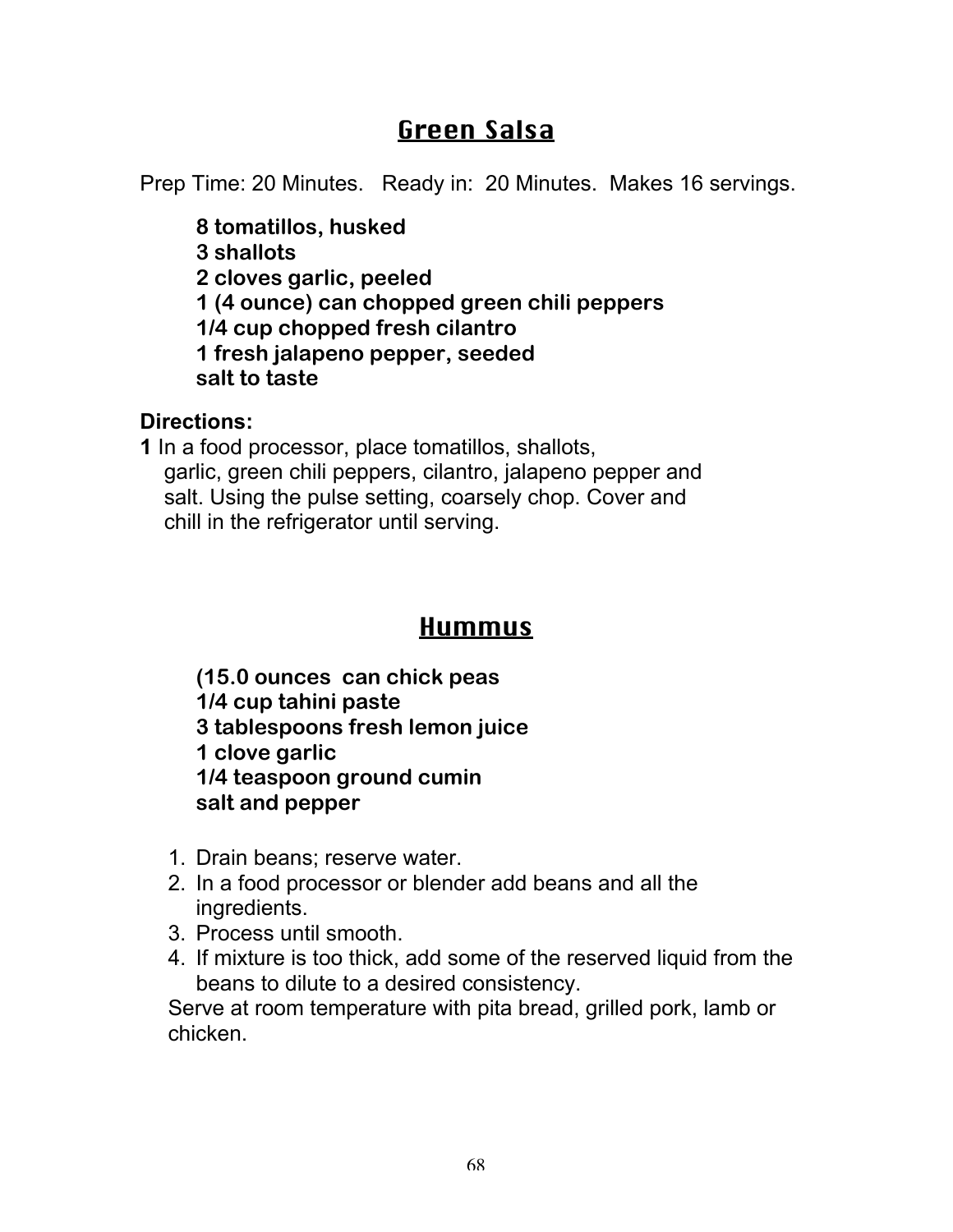## Kiwi Fruit Salsa

Prep Time: 10 Minutes. Cook Time: 10 Minutes. Ready in: 25 Minutes. Makes 16 servings.

- **1 cup balsamic vinegar**
- **1 Spanish onion, finely chopped**
- **1 banana, peeled and chopped**
- **2 oranges peeled, seeded and chopped**
- **4 kiwis, peeled and chopped**
- **1 Serrano pepper, chopped**

#### **Directions:**

**1** Heat 1/2 balsamic vinegar in a medium saucepan over medium high heat. Slowly cook and stir onion until soft. Stir in banana. Use remaining balsamic vinegar as needed to keep the mixture moist. Stir in oranges, kiwis and Serrano pepper. Cook and stir until all ingredients are soft.

# Mango Avocado Salsa

**1 mango, peeled and chopped 1 red pepper, diced 1 tomato, diced 2 avocadoes, peeled and chopped 1/4 red onions, diced 1 dash garlic salt (optional)**

- 1. Combine all ingredients in a medium size bowl.
- 2. Cover and chill for 20-30 minutes.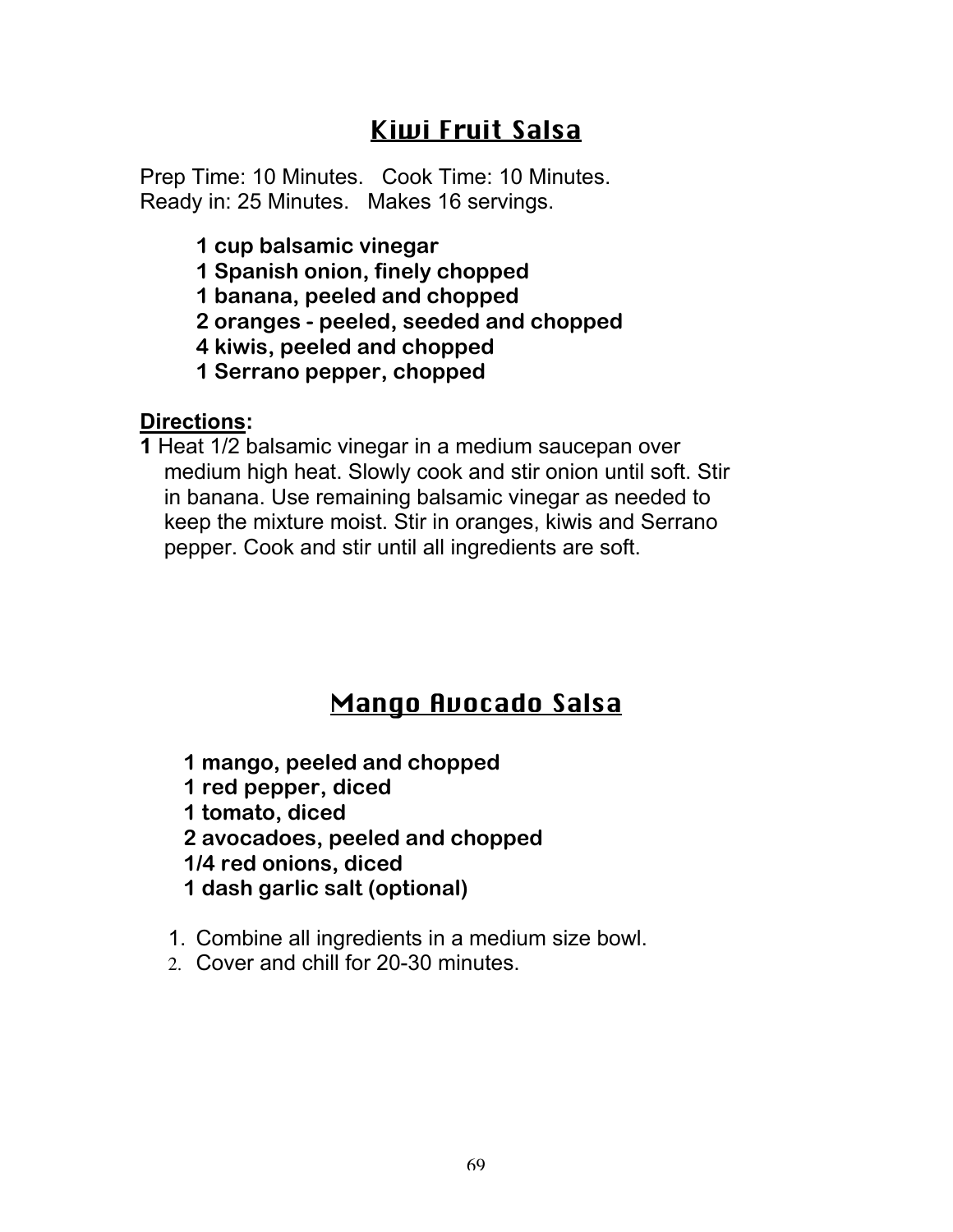## Mango Papaya Salsa

Prep Time: 15 Minutes. Ready in: 45 Minutes. Makes 8 servings.

**1 mango - peeled, seeded and diced 1 papaya - peeled, seeded and diced 1 large red bell pepper, seeded and diced 1 avocado - peeled, pitted and diced 1/2 sweet onion, peeled and diced 2 tablespoons chopped fresh cilantro 2 tablespoons balsamic vinegar salt and pepper to taste**

#### **Directions:**

In a medium bowl, mix mango, papaya, red bell pepper, avocado, sweet onion, cilantro, and balsamic vinegar. Season with salt and pepper. Cover, and chill in the refrigerator at least 30 minutes before serving.

## Mango Tango Black Bean Salsa

Prep Time: 10 Minutes. Ready in: 10 Minutes. Makes 8 servings.

**1 (15 ounce) can black beans, rinsed and drained 1 (7 ounce) can whole kernel corn with peppers, drained**

**1 medium mango, peeled, seeded and cut into 3/4-inch cubes**

**1/4 cup finely chopped onion**

**1/4 cup coarsely chopped fresh cilantro**

**2 tablespoons fresh lime juice**

**1 teaspoon garlic salt; 1/4 teaspoon ground cumin**

**Directions:**In medium bowl, combine all ingredients. Serve with baked tortilla chips, if desired.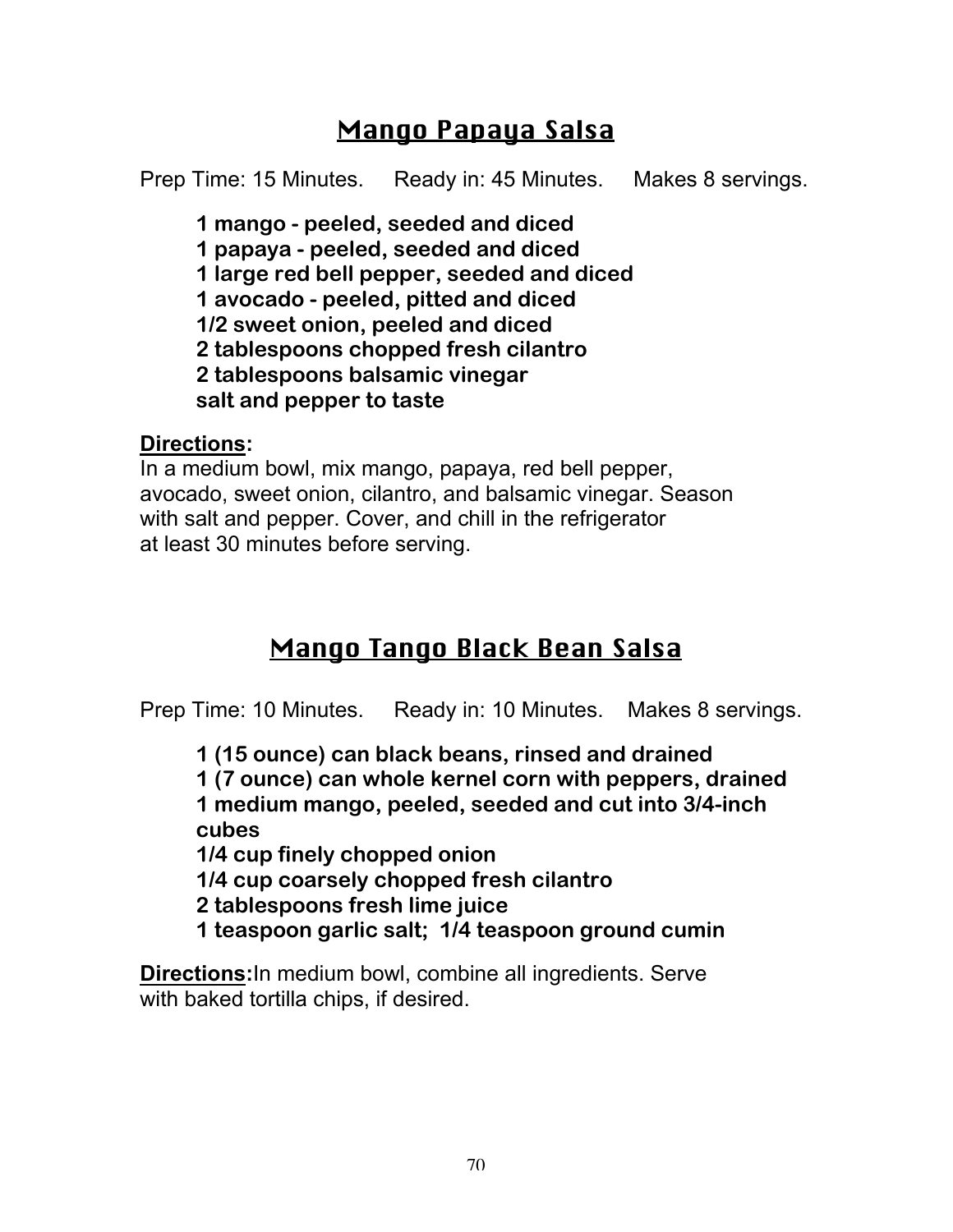## Mexican Caviar

Prep Time: 10 Minutes. Ready in: 6 Hours. Makes 32 servings. Serve with tortilla chips.

**2 large tomatoes, finely chopped 5 green onions, chopped 3 tablespoons olive oil 3 1/2 tablespoons tarragon vinegar 1 (4 ounce) can chopped green chili peppers 1 (2.25 ounce) can chopped black olives 1 teaspoon garlic salt 1 teaspoon salt**

#### **Directions:**

 In a medium bowl, mix together tomatoes, green onions, olive oil, tarragon vinegar, green chile peppers, black olives, garlic salt and salt. Cover and refrigerate 6 hours or overnight before serving.

# Mutabbul

**3 large aubergines 3-4 cloves garlic, skinned and crushed 75-100 ml tahini paste 1 lemon, juice of 1 pinch paprika salt Garnish with chopped mint**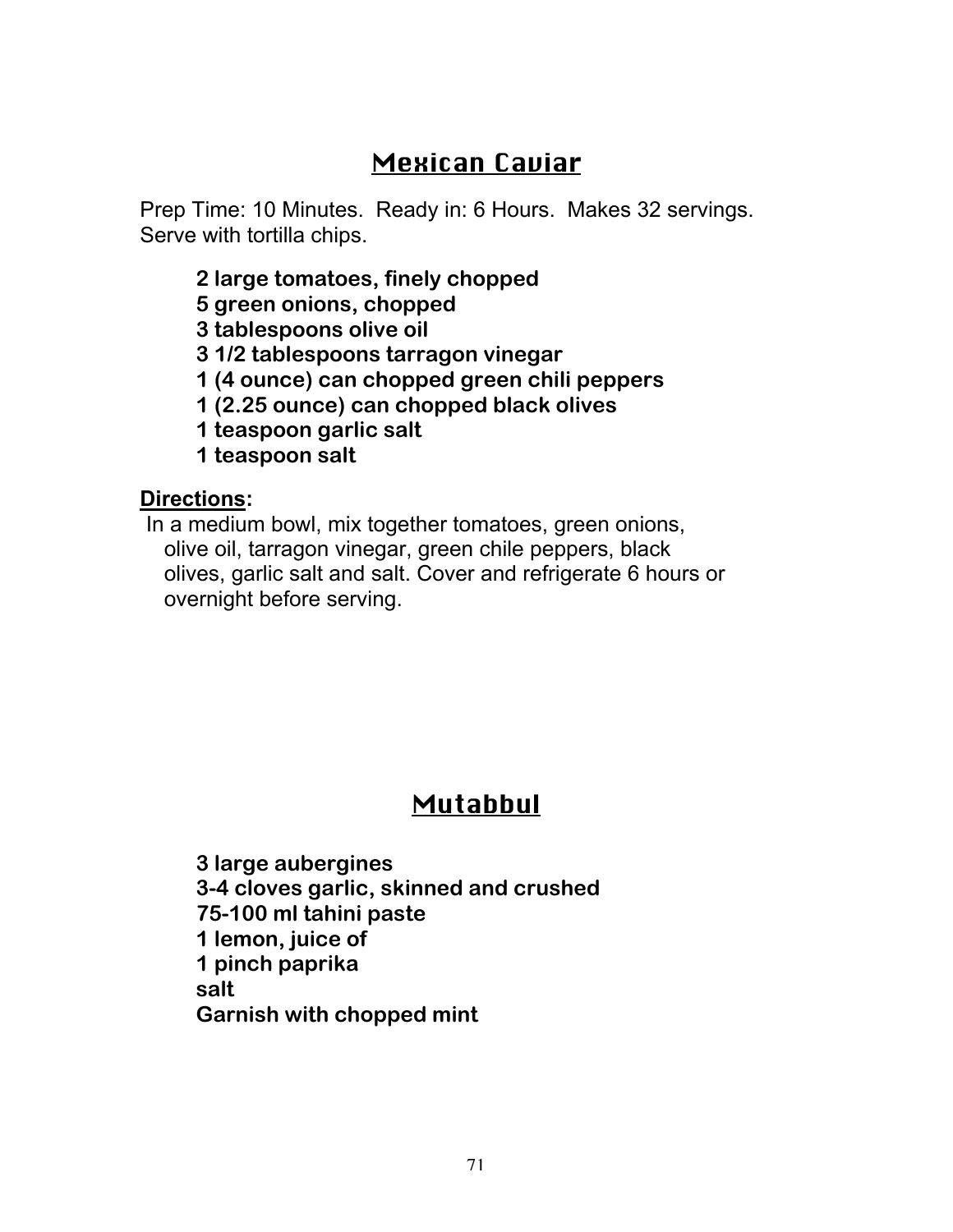- 1. Grill the aubergines- under a medium heat first, then a high heat after about 7 mins, until well blackened and soft, about 20- 25 mins.
- 2. Remove the skin while holding under a cold tap, then gently squeeze to get rid of the juices.
- 3. Blend the flesh in a processor.
- 4. Add garlic and about 75mls tahini blend again.
- 5. Add lemon juice, paprika and salt to taste, then whizz until very smooth.
- 6. Now taste to see if you want to add any extra of the ingredients.
- 7. Pour into a dish and drizzle the olive oil on the top and the chopped mint

Serve with pita bread or sesame bread.

# Raita

**2 cups yogurt (500 ml)**

- **1 teaspoon cumin seed, roasted and ground**
- **1 1/2 teaspoons salt**

**1 dash black pepper**

- **1 teaspoon coriander leaves, finely chopped**
- 1. Mix all the ingredients together in a bowl.
- 2. Keep in a cool place until needed.
- 3. Serve chilled.